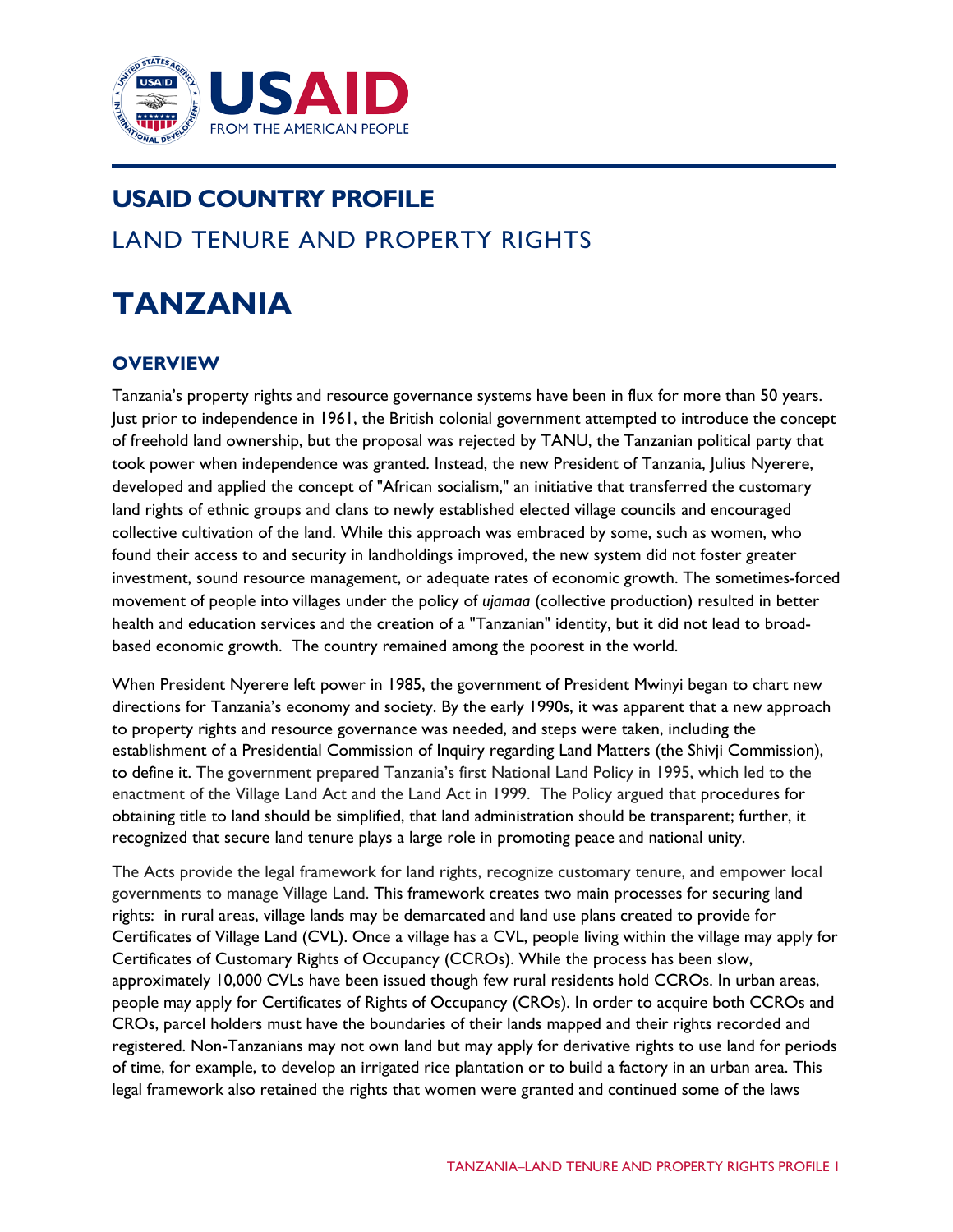regarding communal management of rangeland, forests and wildlife, especially with the idea of preserving Tanzania's great national wealth of wild animals.

The approach also involved a gradual transition to a legal framework that supports private property rights. At the same time, all land in Tanzania is considered public land, which is held by the President of Tanzania, in trust for the people. Individualized (rather than collective) control of resources in farming areas is permitted and private investments that utilize Tanzania's natural resources for economic gain are promoted. In some cases, land holders and users have been vulnerable to expropriation by the government if it is deemed necessary for the public interest.

Despite the progressive provisions of customary land rights and decentralization under the Village Land Act of 1999, land law has not yet been effectively integrated into the land governance framework: village authorities often lack the financial and human resources to effectively perform their duties. Furthermore, given the current global demand for land, the ease by which the executive branch can appropriate Village Land is also a concern, particularly since Tanzania is rich in natural resources, including abundant agricultural land, forests, water, and minerals. Overlapping roles of the Ministry of Land and the Prime Minister's Office, Regional Administration and Local Government (PMO-RALG), and weak governance in land administration pose major concerns in terms of delivering land rights in an efficient and equitable manner.

The Strategic Plan for the Implementation of the Land Laws (SPILL), prepared in 2005 and revised in 2013, seeks to ensure that land law and governance better supports the current and future social, economic, and environmental development of the country. This will be crucial to the success of Tanzania's ambitious *Five Year Development Plan 2011-2016,* which focuses on priority areas, including urban development, infrastructure, Information and Communication Technology, agriculture investments, mining, livestock and fishing, forestry and wildlife, and land and housing at the regional level. As part of the Tanzania Government's effort to transition the country from low to middle-income economy, a program called Big Results Now, is working to accelerate achievement of middle income status by 2025 and transition out of aid dependency by identifying and resolving constraints to results delivery in the Government's priority areas (initially: energy, water, transport, agriculture, education and resource mobilization, with more to be added in future years). The results-driven monitoring system will enable high-level oversight of progress, make the existing system work, and emphasize transparency and accountability for performance. In the agricultural sector the initiative seeks to support small holder farming covering 330,000 hectares of land by issuing Certificates of Customary Right of Occupancy (CCROs) to 52,500 smallholder farmers in rice irrigation and marketing schemes as well as constructing irrigation infrastructure for these areas (GOT 2015b)

## **KEY ISSUES AND INTERVENTION CONSTRAINTS**

• **Review and modify legal/regulatory framework for land to support transparent and inclusive transactions.** There is a need to rethink the basic framework governing investments in land, and the ways local communities, outside investors, and government policymakers interact. Currently the policy and legal framework of Tanzania fail to minimize the risks and negative impacts, as well as maximize the benefits and potential of land investments. *Donors should support initiatives that clarify ambiguities and inconsistencies in the regulatory framework. This includes harmonizing the definition of "General land" in Tanzania's Land Act and Village Land Act. Community rights should be*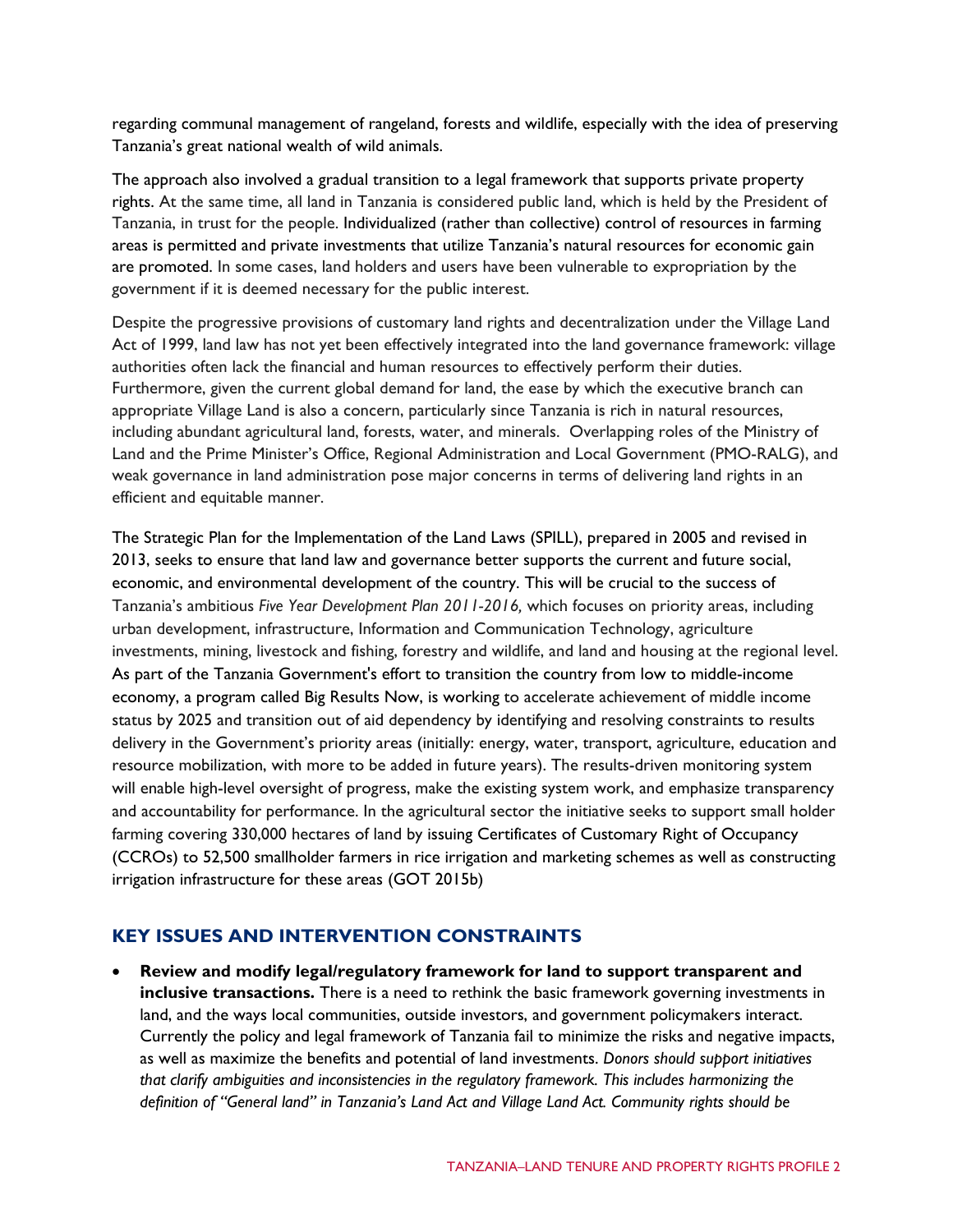*emphasized by integrating the principle of free, prior, and informed consent in national legislation and regulatory frameworks; providing capacity building to local communities, including legal literacy training, paralegal programs, training in negotiating skills, and ensuring legal and technical support during the acquisition process; understanding potential impacts of donor programming designed to support land registration activities to ensure unintended harms to smallholders and vulnerable groups do not occur; establishing mechanisms to ensure participation of all members of the community, including groups that are often silent in community meetings such as women, young people, and any minority groups depending upon the context; and developing tools for monitoring and evaluating land deals, including databases and inventories in order to improve transparency.*

- **Improve land use planning processes and implementation.** Tanzania faces many challenges: from achieving food security to mitigating and adapting to climate change, protecting biodiversity while at the same time initiating economic growth. Land use planning is one of the tools that can help to meet these challenges because it helps people identify and negotiate future land and resource uses. Land availability and supply, especially in urban areas is, in part, contingent upon the efficient functioning of several processes including: (1) declaration and regulation of planning areas; (2) physical planning of land use through master planning or its alternatives; (3) detailed planning of residential, commercial and recreational layouts; (4) land development controls in urban and periurban areas; and (5) cadastral surveying. Improving these processes can help create more sustainable and inclusive cities. In rural areas, special attention should be paid to building the capacity of village governments to assist in land use planning and land management efforts to promote participatory planning and decision making. Reinforcement of the appropriateness of general boundary demarcation and mapping principles, as a suitable alternative to expensive and time-consuming cadastral surveys, is also seen as critical to supporting any significant scaling of land registration and regularization in Tanzania. *Donors should support initiatives that build capacity for participatory, inclusive land use planning in urban areas and support efforts to build capacity that improves village-level land use planning and management*. *Every opportunity should be taken to reinforce the necessity of maintaining general boundary principles for rural land registration within Tanzania's legal framework.*
- **Improve local land administration capacity.** A significant hindrance to providing more secure to land rights is weak governance in land administration, particularly at the local level. There are a number of reasons for this including, but not limited to: availability of financial and material resources, capacity of human resources, complex procedures and multiple reporting lines, and overlapping decision making processes. Support for improvements in land administration cannot be expected in the absence of a functioning system of local government. *Donors should support government efforts to decentralize land governance at the local level. The trend of decentralization and devolution of land administration and management creates the potential for more responsive and transparent governance. However effectively decentralizing and devolving land governance requires time and significant resource outlays. A significant part of this is in building human resource capacity in the land sector will have long-term payoffs. Where possible, donors should support training and professional development opportunities for government officials, civil society organizations, farmers' organizations and others.*
- **Improve management of, and transparency around, valuable natural resources**. Tanzania is one of the most biodiverse countries in the world and is also endowed with various environmental resources including land, air, atmosphere, water, wildlife, forests, mineral resources, wetlands, renewable energy sources, and oil and gas. Despite advances in environmental law and policy use, the protection of valuable natural resources is constrained by inadequate human,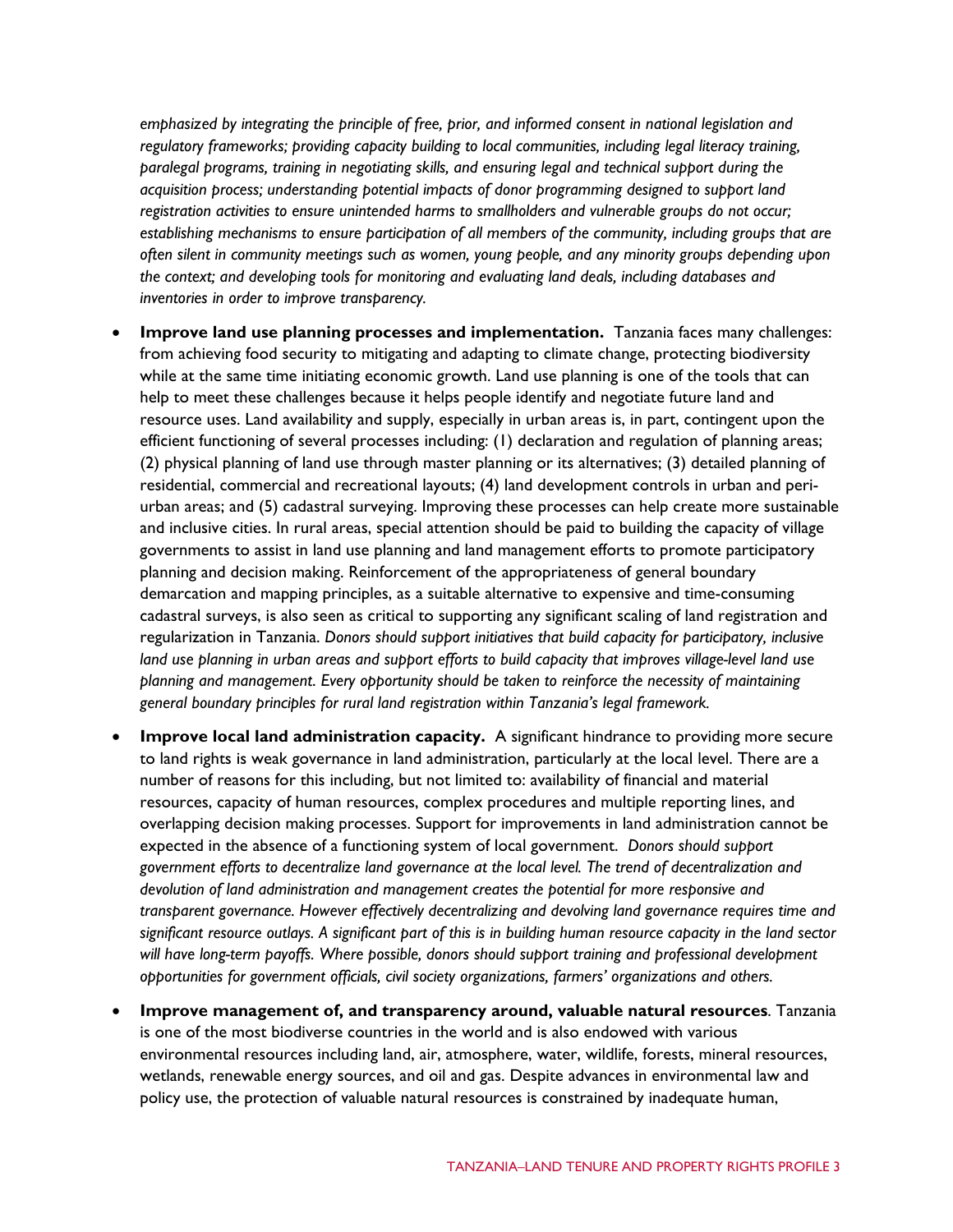infrastructure and financial capacity for managing environmental assets at all levels; low levels of awareness by the public on environmental issues; and weak enforcement and compliance with policies and laws. *Donors should encourage strong measures to protect and manage these resources to ensure continued support a healthy society and sustainable economy and striking a balance between conservation and sustainable utilization of natural resource. These include involving key stakeholders for effective implementation and monitoring of relevant policies, legislation, strategy and plans; promote public awareness and participation on environmental management; strengthen the implementation of action plans and strategies, particularly by Local Government Authorities (LGA's) Donors should also promote regional and international cooperation on environmental management and research and dissemination of findings on natural resources management and conservation.*

- **Improve women's de facto land rights.** Land rights in Tanzania have been the subject of vigorous debate and remain a contested and divisive issue. Typically, marginalized people and populations, including women and young people, have had difficulty claiming and retaining land rights. *Donors should support efforts that further strengthen women's land rights in Tanzania by addressing both legal and customary gaps. This can be done through legal reforms, research on de facto land rights for women, community awareness building, strengthening of farmers' associations and by improving the agricultural value chain so that women will not lose land rights in the wake of large scale agricultural development initiatives.*
- **Negotiate community driven solution to accommodate pastoralists**. Livelihoods for pastoralists are at risk with the loss of grazing land often attributed to increasing pressure from other users and lack of secure rights within the communal lands upon which they depend. The result has been an increase in land use conflicts between pastoralists and other land users. n. However, if pastoralist groups lack title over their lands and if villages don't have enforceable land-use plans that define the kind of activities permitted in certain zones, such as settlement, grazing and agriculture, then pastoralist groups may be at risk of losing control of the lands and the resources they need to survive. *Donors should support existing and proven approaches to secure communal land rights. CCROs are an effective tool for strengthening community land rights by granting formal recognition of customary land rights. In this way the collective nature of the title means that negotiations to plan for and accommodate pastoralists can only take place with the consent of the entire group, thus providing greater tenure security to at-risk communities and minorities. In addition, while CCROs historically granted parcels of land to individuals for farming, some places within Tanzania have modernized the tool to formally secure land for collective use such as livestock grazing.*

#### FOR MORE RECENT LITERATURE:

[www.land-links.org/tanzania](http://usaidlandtenure.net/tanzania)

Revised October 2016

Keywords: Tanzania, tenure, resources, land law, land reform, property rights, land conflicts, water rights, mineral rights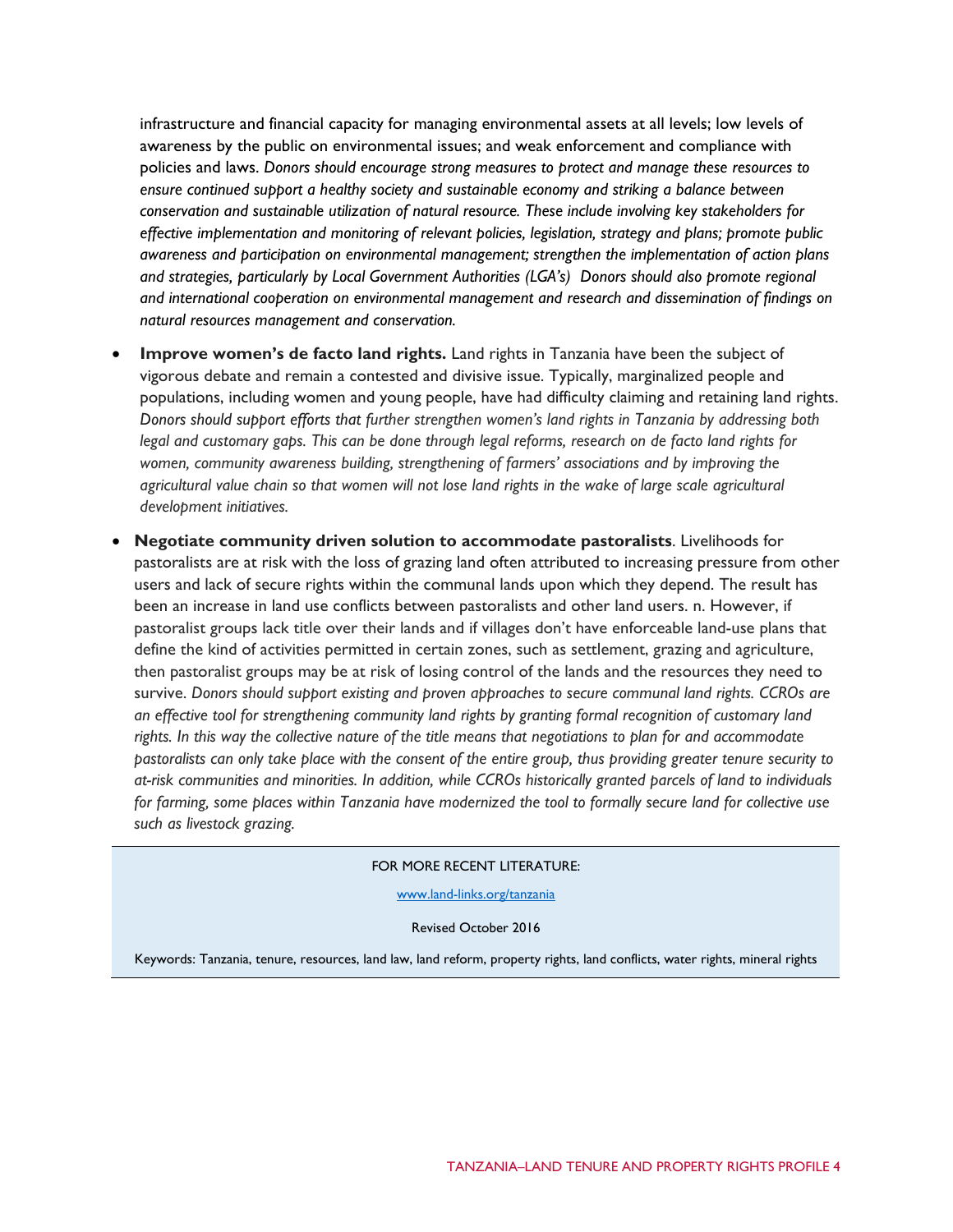## **SUMMARY**

After gaining independence from Britain in 1961Tanzania, under its first President Julius Nyerere, embraced African socialism. The authority of the state (and specifically the President) was reinforced to allocate and designate the uses of Tanzania's natural resources. At the same time, individual and family

| customary land rights were         | <b>Box 1. Macro Indicators</b>                                          |      |                  |  |  |
|------------------------------------|-------------------------------------------------------------------------|------|------------------|--|--|
| largely abolished and were         |                                                                         | Year | <b>Score</b>     |  |  |
| transferred to newly established   | Population, total                                                       | 2014 | 47.4 million     |  |  |
| elected village councils.          | Population ages 0-14: 15-64: 65+ (% of total)                           | 2014 | 45.2: 51.6: 3.2  |  |  |
|                                    | Population growth (annual %)                                            | 2014 | 3.2              |  |  |
| Collective cultivation of the land | Rural population (% of total population)                                | 2014 | 69               |  |  |
| was encouraged as rural people     | Population density (people per sq. km)                                  | 2014 | 58.5             |  |  |
| from scattered settlements         | Literacy rate, adult total (% of people ages 15 and<br>above)           | 2012 | 79               |  |  |
| were consolidated into             |                                                                         |      | 885,000:         |  |  |
| communal (ujamaa) villages to      | Land area: Surface area (sq. km)                                        | 2014 | 947,300          |  |  |
|                                    | Arable land (% of land area)                                            | 2013 | 15.2             |  |  |
| promote large-scale collective     | Agricultural land (% of land area)                                      | 2013 | 44.8             |  |  |
| farming. A change of               | Permanent cropland (% of land area)                                     | 2013 | 2.4              |  |  |
| government in 1985 led to a        | Irrigated land (% of cropland)                                          | 2003 | 1.8              |  |  |
| reversal of this policy.           | Forest area (% of land area)                                            | 2013 | 52.8             |  |  |
| Customary law and                  | Nationally protected areas (% of total land area)                       | 2006 | 32.2             |  |  |
|                                    | Renewable internal freshwater resources per capita<br>(cubic meters)    | 2012 | 1035.1           |  |  |
| individualized rights to farmland  | Annual freshwater withdrawals, agriculture: domestic:                   |      |                  |  |  |
| were again recognized, and         | industry (% of total freshwater withdrawal)                             | 2013 | 89:5:0           |  |  |
| efforts were made to enact laws    | Crop production index $(2004-2006 = 100)$                               | 2013 | 156.6            |  |  |
| that would promote investment      | Livestock production index $(2004-2006 = 100)$                          | 2013 | 142.9            |  |  |
| and increases in productivity,     | <b>GDP</b> (current US\$)                                               | 2014 | 48,056,680,982.2 |  |  |
|                                    | GDP growth (annual %)                                                   | 2014 | 7.0              |  |  |
| including by foreign investors.    | Agriculture: industry: manufacturing: services, value                   |      |                  |  |  |
| In many ways economic growth       | added (% of GDP)                                                        | 2014 | 31.5: 25.0: 43.5 |  |  |
|                                    | Ores and metals exports: imports (% of merchandise<br>exports: imports) | 2013 | 15.5:1.0         |  |  |
| in the country is robust. Gross    | Aid (% of GNI)                                                          |      |                  |  |  |
| Domestic Product growth has        |                                                                         |      |                  |  |  |
| averaged more 5 percent per        | Source: World Bank, 2012-2015                                           |      |                  |  |  |
| year between 2007 and 2014         |                                                                         |      |                  |  |  |

resulting in improvements in living conditions, access to basic education, health and nutrition and, labor force participation in non-agriculture employment. As of the last census in 2012, approximately 28.2 percent of the population lives below the poverty line, a reduction from 34 percent in 2007. However, these benefits have not been distributed equitably. Inequality has increased between the urban and rural population and approximately 12 million Tanzanians are still living in poverty. Additionally, not all Tanzanians are satisfied that the post-1995 framework provides a meaningful mechanism for the transparent and efficient purchase and sale of land, sufficiently supports gender equity, protects national interests in Tanzanian land and other natural resources, or fulfills its potential to support sustainable economic development.

Forty-four percent of Tanzania's land is classified as agricultural and agriculture accounts for 24 percent of the GDP, 30 percent of total exports and 65 percent of raw materials for Tanzanian industries. Fiftytwo percent of Tanzania's total land area is classified as forest and it is one of the twelve mega-diverse countries of the world, endowed with natural ecosystems that contain a wealth of biodiversity. These resources are threatened by climate change, which has both impacted, and is impacted by, existing land use in Tanzania.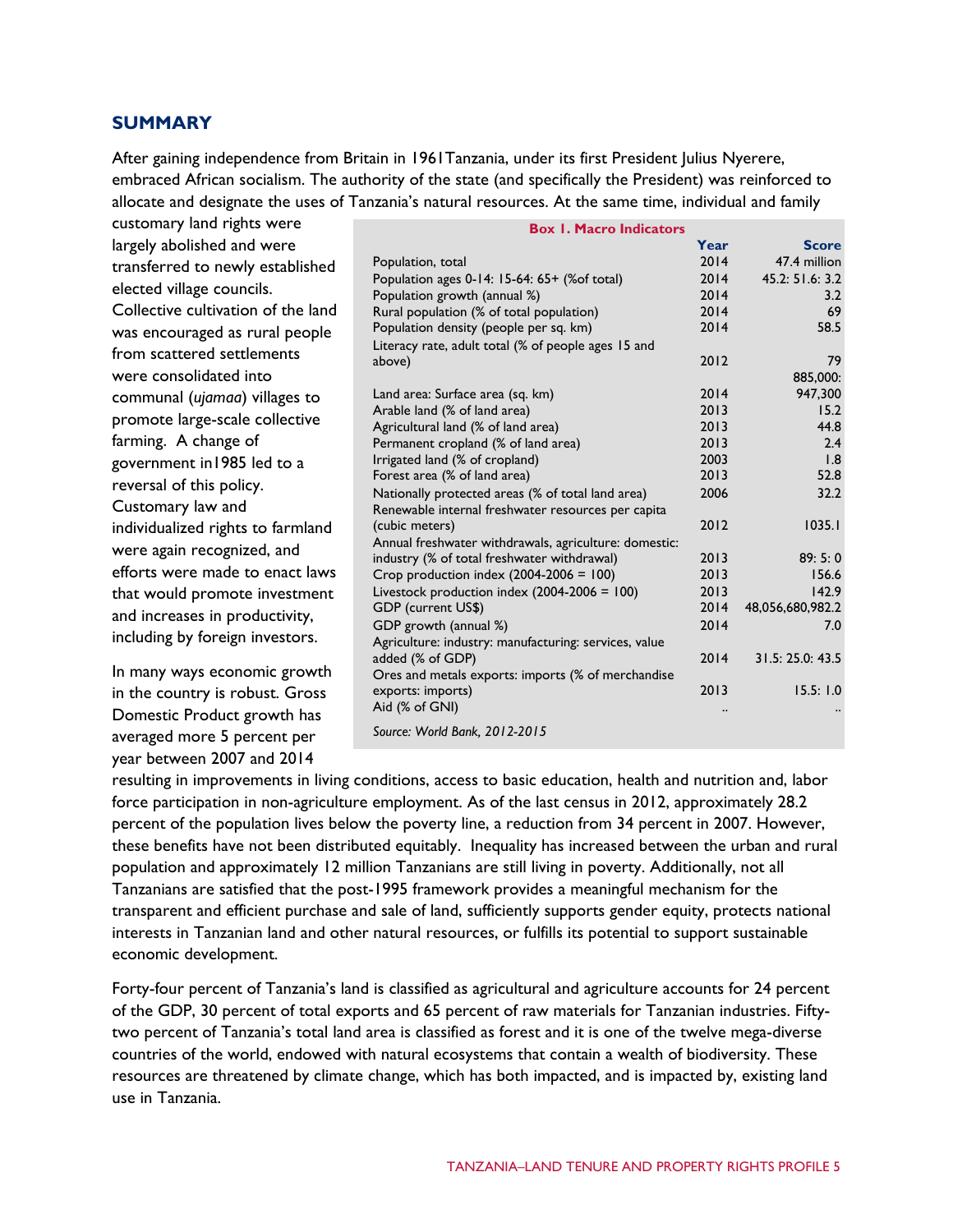Approximately 90 percent of Tanzania's poor people live in rural areas. At the same time by 2030, it is estimated that more than 25 million Tanzanians will be living in urban areas. The demand for urban land is significantly exceeding the formal supply—and the gap is widening. Expanding demand is resulting in escalating land prices, urban informality, and proliferating peri-urban development.

The Land Act of 1999 and the Village Land Act (VLA) of 1999 provide the overarching legal framework for land governance and administration. The two land laws establish three basic categories of land: General, Reserved and Village Land. General land is surveyed land that is usually located in urban and peri-urban centers such as legally designated municipalities. Section 2 of the Land Act defines general land as all public land which is not reserved land or village land and it includes unoccupied or unused village land. Reserved land includes that reserved for forestry, national parks, and areas such as public game parks and game reserves. Other categories of reserved land include land parcels within a natural drainage system from which water basins originate, land reserved for public utilities, land declared by order of the minister to be hazardous and public recreation grounds. The Land Act provides the legal framework for General Land and Reserved Land. Under the Land Act, only the Ministry of Lands, through the Commissioner of Lands, has the authority to issue grants of occupancy.

The Village Land Act provides the legal framework for village land. Under the Village Land Act, land is classified as: Communal land, Occupied land, and Vacant land. Village Land is managed by a Village Council elected by a Village Assembly. A Village Council is the corporate entity of a registered village; the Village Assembly includes all residents of a village aged 18 years and above. The Village Council is accountable to the Village Assembly for land management decisions. The Village Land Act gives village government the responsibility and authority to manage land, including issuing Certificates of Customary Right of Occupancy within their boundaries and establishing and administering local registers of land rights. They must apply local customary law, provided it does not conflict with the prohibition of gender discrimination. Some village land has been demarcated but much still needs to be mapped and registered. While some legal experts in Tanzania have argued that villages can lease their lands directly to investors, this position is not universally accepted and is ambiguous under the VLA.

Tanzania's land laws contain progressive elements in terms of recognizing customary land rights and granting them equal weight and validity to formally granted land rights. However, land insecurity in rural areas is high among small landholder farmers, pastoralists, and women. In urban areas, land is secured through formal and informal land transactions including land allocation from a municipality in an urban or peri-urban area and land purchase, but it is estimated that nearly 60 percent of urban dwellers live in informal settlements and lack tenure security. In general, women's rights to land are relatively well supported in Tanzania's formal legal framework. However, despite helpful laws, women continue to face the threat of losing their land as customary laws and norms favor male inheritance. Widowhood or divorce leads to some women losing their land to other, more powerful family members.

Global interest in investing in Tanzania's rural and urban land has grown in recent years and hundreds of thousands of hectares of land have been acquired by companies in the biofuel, sugarcane, and forestry sectors. The formal land market is very limited and so while some investors follow formal procedures to obtain land rights others may obtain rights informally (without following the statutory processes for acquiring rights to land). In such cases investors may negotiate with traditional village authorities and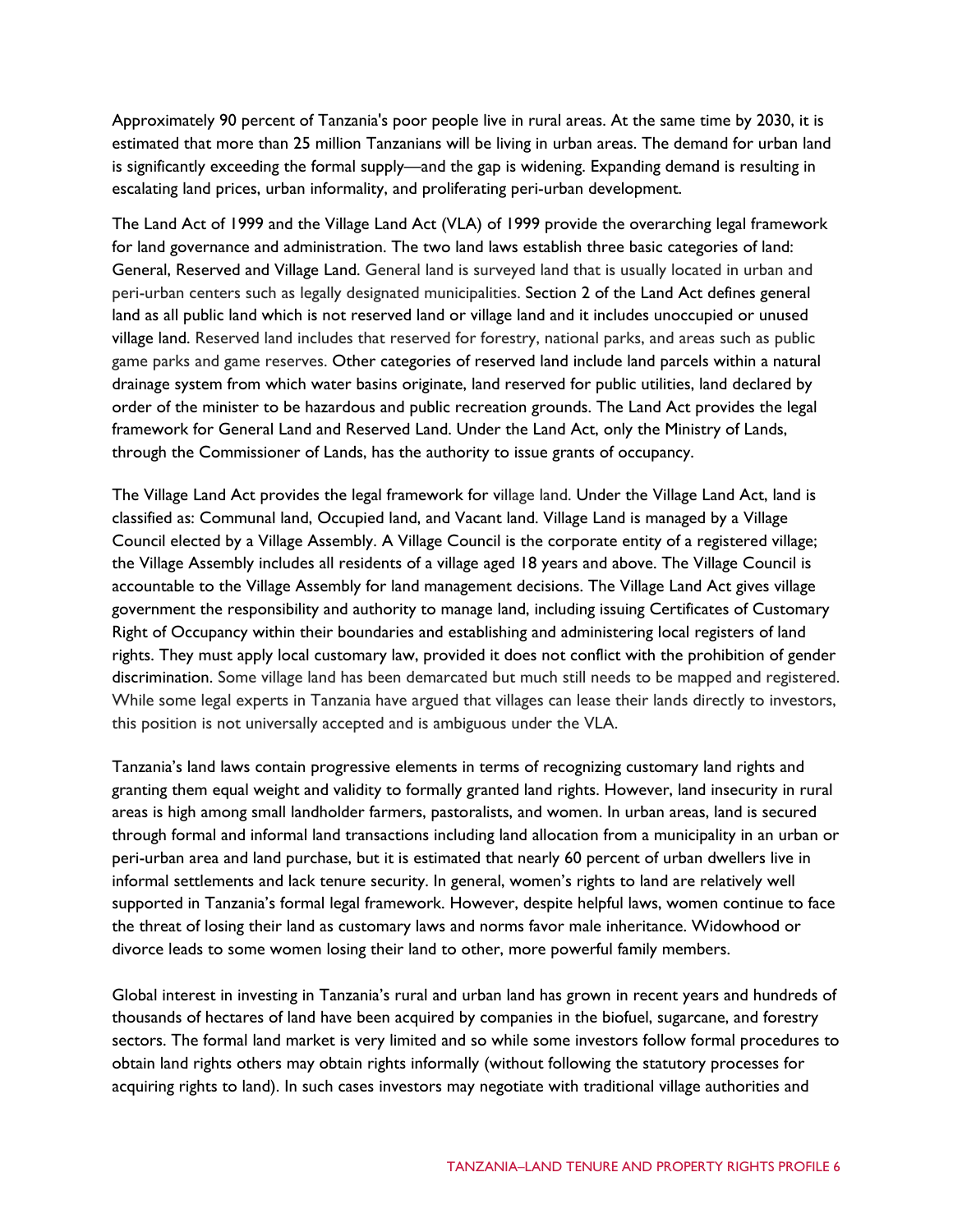local government bodies. Under the 1967 Land Acquisition Law the government may also convert lands held by villages to General Land to make it available to investors. If the investment fails, the land, once transferred to General Land, will not revert to back to Village Land because the customary rights that the communities have in Village Land are formally extinguished by the transfer. This leaves communities at risk.

Tanzania is rich in water, and natural resources. For the past decade, the resurgence in global demand for natural resources, including minerals, has been escalating, largely driven by foreign investors. The search for commercial natural resources is now expanding into more remote, and often extremely fragile, regions. At the same time Tanzania is the only country in the world to allocate more than 25 percent of its total area to national parks and other protected area status. It has 14 National Parks, 17 Game Reserves, 50 Game Controlled Areas, 1 Conservation Area, 2 Marine Parks and 2 Marine Reserves. It includes the second largest protected area in the world, the Selous Game Reserve, which is a World Heritage Site. With so much land protected for conservation purposes, and demands for resource exploitation expanding, the government needs to address how to handle competing demands for land to help mitigate or avoid conflicts over increasingly scarce land.

## **1. LAND**

## **LAND USE**

Tanzania has a total land area of 885,800 square kilometers, including 2,643 square kilometers that comprise the Zanzibar archipelago. Tanzania shares borders with [Kenya,](http://worldpopulationreview.com/countries/kenya-population/) [Uganda,](http://worldpopulationreview.com/countries/uganda-population/) [Rwanda,](http://worldpopulationreview.com/countries/rwanda-population/) [Zambia,](http://worldpopulationreview.com/countries/zambia-population/)  [Malawi,](http://worldpopulationreview.com/countries/malawi-population/) [Mozambique,](http://worldpopulationreview.com/countries/mozambique-population/) [Burundi](http://worldpopulationreview.com/countries/burundi-population/) and the Democratic Republic of the Congo. The mainland terrain includes highlands in the north and south and a central plateau. The country has large active and extinct volcanoes, including Mount Kilimanjaro and Mount Meru in the north, and a block of ancient rock formations in the east known as the Eastern Arc. Coastal plains run along the 1300-kilometer coastline, and Lake Victoria, Lake Tanganyika and Lake Malawi have a combined 2300 kilometers of shoreline. The Zanzibar archipelago consists of two large islands (Unguja and Pemba) and several smaller islands collectively referred to as Zanzibar.

The mainland, known as Tanganyika, obtained independence from Britain in 1961 and Zanzibar followed in 1963. In 1964, the two regions combined to form the United Republic of Tanzania. Zanzibar has significant representation in the Union Government and is also semiautonomous, with its own president, legislature and bureaucracy and has separate legal frameworks governing land, water and forests (USDOS 2010). Zanzibar has experienced sectarian and political tensions in recent years and the contested 2015 Presidential election, resulting in another re-run election in 2016, has undermined the credibility of electoral processes on the island (Al Jazeera 2015).

Forty-four percent of Tanzania's land is classified as agricultural, of which 14.3 percent is arable land, 2.3 percent is permanent crops, such as such as coffee, bananas and cassava and 27.1 percent is permanent pasture (World Bank 2014; Central Intelligence Agency, 2016). Agriculture is one of the leading sectors in Tanzania accounting for 24 percent of the GDP, 30 percent of total exports and 65 percent of raw materials for Tanzanian industries. The main food crops are maize, sorghum, millet, rice, wheat, beans, cassava, potatoes, bananas and plantains. Main exported cash crops are coffee, tea, cotton, cashews, raw tobacco, sisal, and spices. It is estimated that only 24 percent of about 44 million hectares of total lands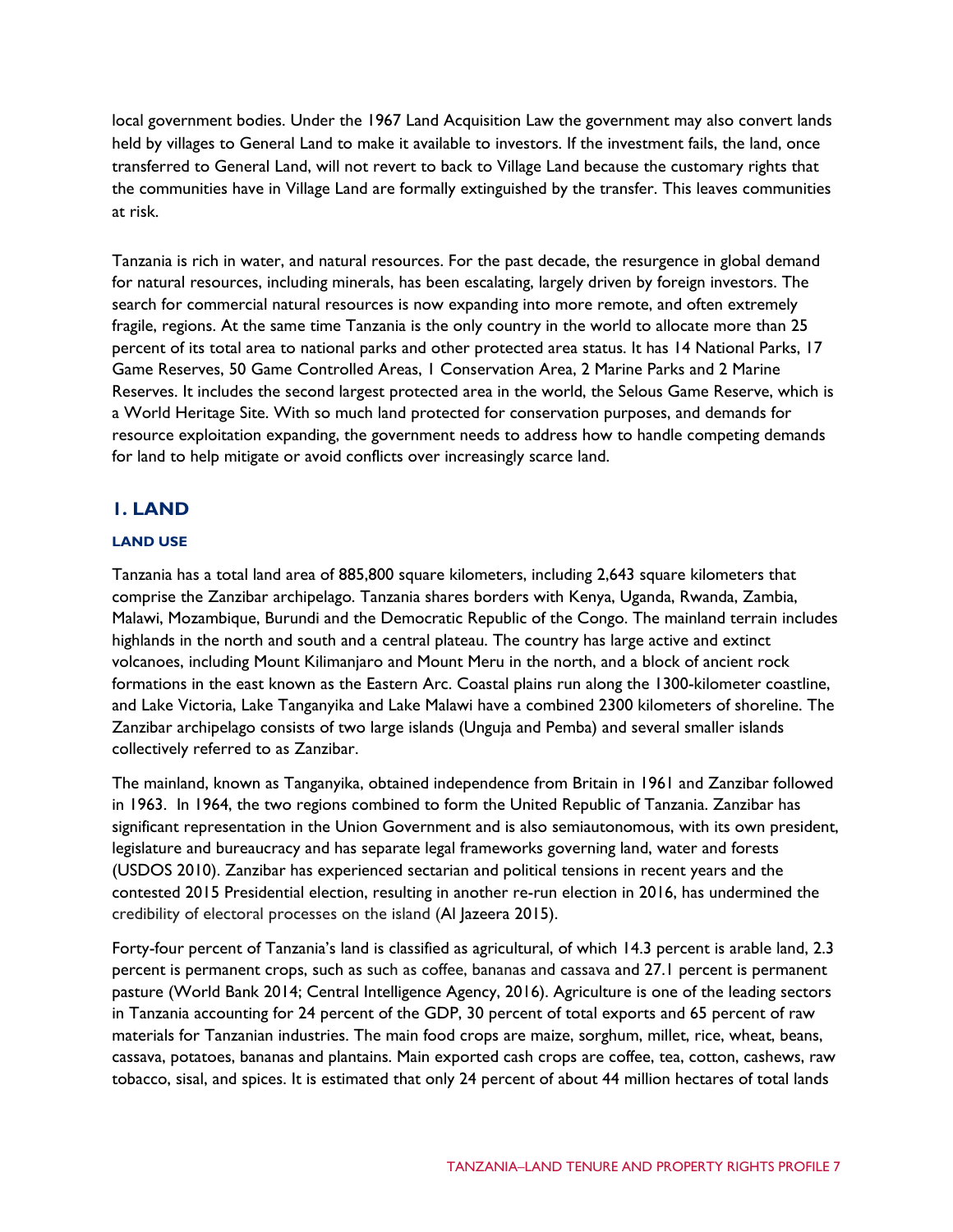are being utilized. Smallholder farmers primarily hold cultivated lands, with average farm sizes between 0.9 and 3.0 hectares.

After crops, the livestock industry is the second largest contributor to Tanzanian agriculture, representing 5.5 percent of the country's household income and 30 percent of the Tanzania's agriculture GDP. As with farming, livestock-raising is primarily undertaken by smallholder farmers (Tanzania Invest 2015). Pastoralists have used the rangelands in what is now Tanzania for hundreds of years, developing a land management system adapted to variable ecological, social and economic conditions. Pastoralists play a dominant role in this sector, contributing greatly to Tanzania's economy: according to government records, pastoralists and agro-pastoralists rear approximately 98 percent of the country's some 21 million cattle and 22 million small stock and produce most of the milk and meat consumed nationally. Pastoralists have been, and continue to be, permanently dispossessed of their land holdings, which has reduced the area available to them for livestock production (International Work Group For Indigenous Affairs, 2016b).

Climate change has both impacted, and is impacted by, existing land use in Tanzania. Regarding the former, agriculture is mostly rain fed and thus the success of activities in the sector remains highly sensitive to weather, especially rainfall. Over the last four decades, Tanzania has been hit by a series of severe droughts and flood events as a result of climate change. The consequences of climate change have been a reduction in agricultural production and greater food insecurity (FAO 2014). At the same time, unsustainable land management practices, including continuous cropping (with reductions in fallow and rotations), repetitive tillage and soil nutrient mining, overstocking, overgrazing, frequent rangeland burning, and over-use or clearance of woodlands and forest, are contributing factors in climate change (Gambino and Liwenga 2014).

Fifty-two percent of Tanzania's total land area is classified as forest. Woodlands occupy about 93 percent of the forested area. The remaining 7 percent is composed of lowland forests, humid montane forest, mangrove forests, and plantations. These resources are currently facing a deforestation rate of 372,000 hectares per year, which results from heavy pressure from agricultural expansion, livestock grazing, wild fires, over-exploitation, and unsustainable utilization of wood resources and other human activities (FAO 2015).

As noted, Tanzania is one of the twelve mega-diverse countries of the world, endowed with natural ecosystems that contain a massive wealth of biodiversity. The country has six out of the 25 worldrenowned biodiversity hotspots, hosting more than one-third of the total plant species on the continent and about 20 percent of the large mammal population (GOT 2015a). Tanzania has the second highest proportion of national protected areas, after Zambia. Twenty-eight percent of the country is set aside for national parks, conservation areas, game reserves, and controlled and protected areas (UNEP 2013).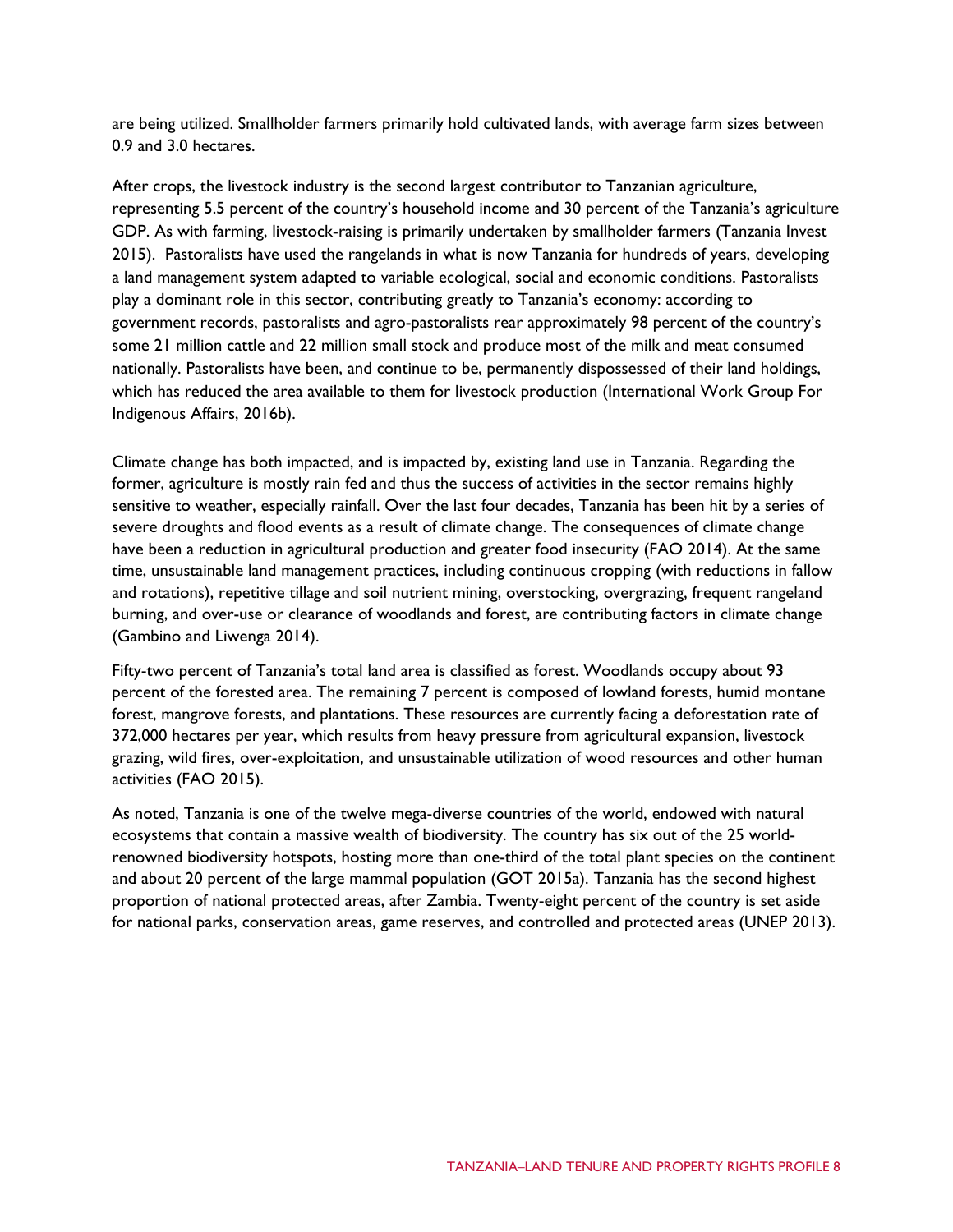#### **Box 2. Land Tenure Indicators**

|                                                                    | ט וט    |
|--------------------------------------------------------------------|---------|
| Millennium Challenge Corporation Scorebook, 20016                  |         |
| - Land Rights and Access (Range 0-1; 1=best)                       | .86     |
| International Property Rights Index, 2016                          |         |
| - Physical Property Rights Score (Range: 0-10; 0=worst)            | 4.6     |
| World Economic Forum's Global Competitiveness Index, 2015-2016     |         |
| - Property Rights (Range: I-7; I=poorly defined/not protected by   | 4.9     |
| law)                                                               |         |
| World Economic Forum's Global Competitiveness Index                |         |
| - Ease of Access to Loans (Range: I-7; I=impossible)               | 2.7     |
| International Fund for Agricultural Development, Rural Poverty     |         |
| Report, 2001                                                       |         |
| - Gini Concentration of Holdings, 1981-1990 (Range: 0-1; 0=equal   | n/a     |
| distribution)                                                      |         |
| International Fund for Agricultural Development, Rural Sector      |         |
| Performance Assessment, 2009                                       |         |
| - Access to Land, 2007 (Range: 1-6; 1=unsatisfactory access)       | n/a     |
| Food and Agricultural Organization: Holdings by Tenure of Holdings |         |
| - Total Number of all Agricultural Holdings, Year 2016             | 4697987 |
| - Total Area (hectares) of all Agricultural Holdings, Year         | n/a     |
| - Total Number of Holdings Owned by Holder; Year                   | n/a     |
| - Total Area (hectares) of Holdings Owned by Holder; Year          | n/a     |
| - Total Number of Holdings Rented from Another; Year               | n/a     |
| - Total Area (hectares) of Holdings Rented from Another; Year      | n/a     |
| World Bank Group, Doing Business Survey, 2009                      |         |
| - Registering Property-Overall World Ranking (Range: 1-181;        | 133     |
| $I = Best$                                                         |         |
| World Bank Group, World Development Indicators, 2016               |         |
| - Registering Property-Number of Procedures                        | 8       |
| - Registering Property-Days Required                               | 67      |
| World Bank Group, World Development Indicators, 2016               |         |
| - Percentage of Population with Secure Tenure                      | n/a     |
| Heritage Foundation and Wall Street Journal, 2016                  |         |
| - Index of Economic Freedom-Property Rights (Range 0-100; 0=no     | 25      |
| private property)                                                  |         |
| Economic Freedom of the World Index, 2016 (2013 data)              |         |
|                                                                    | 5.5     |
| - Legal Structure and Security of Property Rights (Range 0-        |         |
| 10;0=lowest degree of economic freedom)                            | 4.25    |
| - Protection of Property Rights (Range 0-10; 0=lowest degree of    |         |
| protection)                                                        |         |
|                                                                    |         |

#### **LAND DISTRIBUTION**

|                                 | <b>Score</b> |                                    |
|---------------------------------|--------------|------------------------------------|
| ok, 20016                       |              | As of 2014, Tanzania had a         |
| E)                              | .86          | population of nearly 47.4 million  |
| $0; 0 = work$                   | 4.6          | people, 69 percent of whom live    |
| <u>veness Index, 2015-2016</u>  |              | in rural areas (GOT 2014;          |
| ned/not protected by            | 4.9          | World Bank 2015). It is a          |
| veness Index                    |              | diverse country, with 120 tribal   |
| possible)                       | 2.7          | groups. Approximately 1.3          |
| nent, Rural Poverty             |              |                                    |
|                                 |              | percent of the population lives in |
| (Range: 0-1; 0=equal            | n/a          | Zanzibar (GOT 2013).               |
|                                 |              | Population density varies widely   |
| nent, Rural Sector              |              | and is highest in the mainland     |
| sfactory access)                | n/a          | capital Dar es Salaam, followed    |
| s by Tenure of Holdings         |              | by Mwanza, Mbeya and               |
| <b>Year 2016</b>                | 4697987      | Morogoro, the fertile northern     |
| Idings, Year                    | n/a          |                                    |
| ler: Year                       | n/a          | and southern highlands, along      |
| by Holder; Year                 | n/a          | the shores of Lake Victoria, and   |
| nother; Year                    | n/a          | in urban and coastal areas. The    |
| rom Another; Year<br>2009       | n/a          | central region of the country,     |
| ng (Range: I-181;               | 133          | which has an arid climate and      |
|                                 |              | relatively poor soil, is the least |
| <u>dicators, 2016</u>           |              | populated.                         |
| <b>SS</b>                       | 8            |                                    |
|                                 | 67           | Despite impressive GDP growth      |
| dicators, 2016                  |              |                                    |
| ıre                             | n/a          | over the past decade, Tanzania     |
| , 2016<br>ts (Range 0-100; 0=no | 25           | still remains one of the world's   |
|                                 |              | poorer countries in terms of per   |
| 6 (2013 data)                   |              | capita income. The sustained       |
|                                 | - -          |                                    |

average annual GDP growth rate of 6 percent, double the average 5.5 4.25

rate of the 1990s, masks disparities across sectors and

geographical areas. No region is significantly better off than others and all are very poor by international standards – approximately 90 percent of Tanzania's poor people live in rural areas. The agricultural sector, composed of a majority of smallholders, has not benefited from the same momentum as other sectors. The incidence of poverty is highest among those rural families who live in arid and semi-arid regions and who depend exclusively on livestock and food crop production (IFAD 2014).

Urbanization is well underway in Tanzania. The largest city, Dar es Salaam, on the country's eastern coast, has an estimated 2.9 million people. It was the capital until 1996, when the capital was officially moved to the central city of Dodoma (estimated population 1.7 million) (World Bank 2012b). Dar es Salaam remains the commercial center of the country and many government functions continue to be performed there (including land administration). By 2030, it is estimated that more than 25 million Tanzanians will be living in urban areas and the percentage of people living in urban areas is likely to grow from 24 percent in 2005 to 38 percent in 2030 (World Bank 2012a). The urban poverty rate is 15.5 percent (World Bank 2012b))**.** Recent data suggests that 74 percent of Tanzania's urban population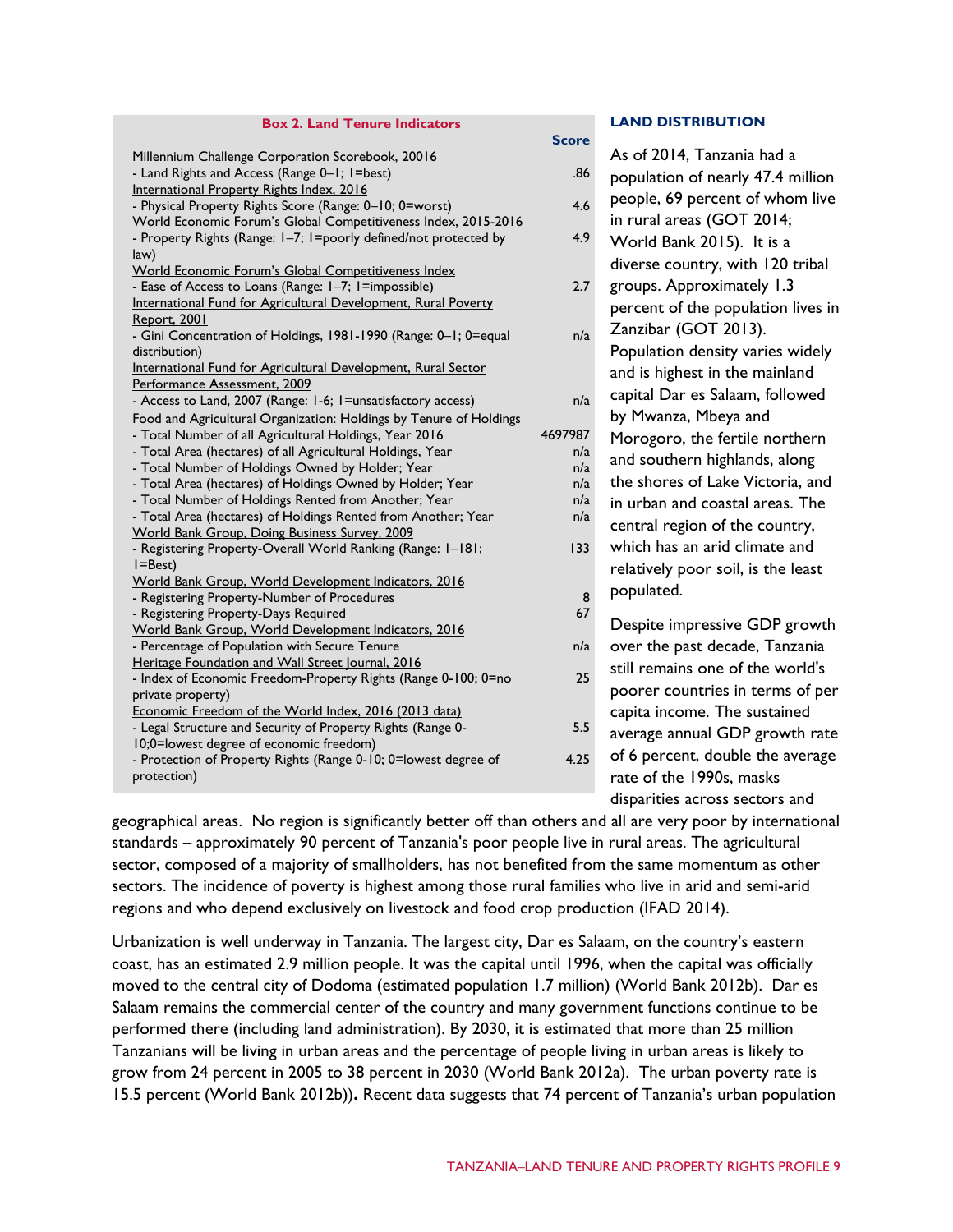lives in so-called Low-Income Areas (LIAs) (Komu 2014). Because the urban population is expected to grow at more than twice the rate of the population as a whole, the demand for urban land significantly is exceeding the formal supply—and the gap is widening (Pausche and Bruebach 2012). Urban land pressures have resulted in escalating land prices, urban informality, proliferating peri-urban development, and "land grabbing" (Komu 2014).

Global interest in investing in Tanzania's rural and urban land has grown in recent years. In response to concerns related to some land transfers the Government of Tanzania in 2013 placed a cap on the amount of land that can be leased by foreign investors. Large-scale land acquisitions for agriculture, biofuels and forestry have encompassed significant amounts of land. For example, the Southern Agricultural Growth Corridor of Tanzania (SAGCOT) is a multi-stakeholder partnership to rapidly develop the region's agricultural potential. It was initiated at the World Economic Forum (WEF) Africa summit 2010 with the support of founding partners including farmers, agri-business, the Government of Tanzania and companies from across the private sector. The SAGCOT Center supports efforts to meet these objectives, including fostering inclusive, commercially successful agribusinesses that will benefit the region's small-scale farmers, improve food security, reduce rural poverty and ensure environmental sustainability (SAGCOT 2016). The SAGCOT growth corridor, delineated by "cluster areas," is being developed to attract and streamline appropriate investment. Cluster areas extend horizontally across the country from the western border to the eastern coast, covering approximately one third of Tanzania's land mass (Taylor 2015). Hundreds of thousands of hectares of land have been acquired here by companies in the biofuel, sugarcane, and forestry sectors (Ngorisa 2015).

For decades, Tanzania has hosted the largest refugee population in Africa and is considered one of the world's major refugee-receiving states. [According to UNHCR,](http://www.unhcr.org/pages/49e45c736.html) there are currently 253,190 refugees in the country; Burundian and Congolese refugees comprise the majority. Additionally, the current instability in Burundi has increased the number of individuals seeking refuge in the country (International Refugee Rights Initiative 2015). Many of these camps are located in the northwest regions of the country, including Kigoma, Katavi, and Tabora (UNHCR 2015). Tanzania also hosts a large population of urban refugees. The government estimates the number of refugees in Dar es Salaam alone to be at least 10,000 (Pangilinan 2012).

#### **LEGAL FRAMEWORK**

The Constitution of Tanzania (1977, as amended, 1998) provides that every person has the right to own property and the right to have his or her property protected in accordance with the law (GOT Constitution 1977). The 1995 Land Policy reaffirmed that all land in Tanzania is considered public land vested in the President as trustee on behalf of all citizens and established the fundamental principles guiding land rights use and management, which maintained centralized control of land. The Policy recognizes rights based longstanding occupation of land; it encourages productive and sustainable use, notes that women have the same rights to land as men and promotes transparency and citizen participation in decision making related to land.

The Land Policy was followed by the adoption of the Land Act and Village Land Act in 1999, both of which are currently under review for formal amendment (as of 2016). Tanzania's Land Act classifies land as: (1) Reserved land (2) Village land and (3) General land. Reserved land includes statutorily protected or designated land such as national parks, land for public utilities, wildlife reserves and lands which, if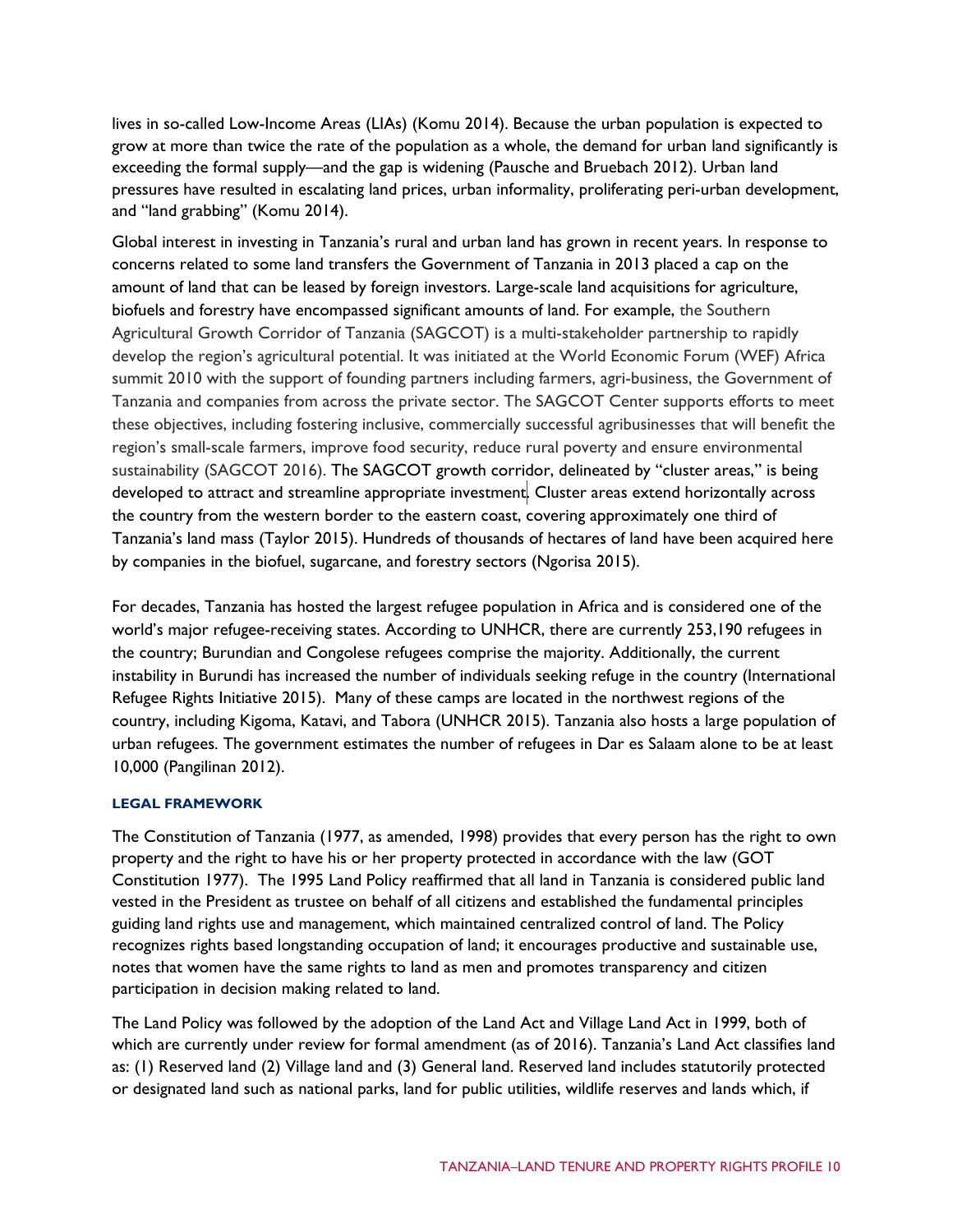developed, would pose a hazard to the environment (e.g., river banks, mangrove swamps). Village land includes registered village land, land demarcated and agreed to as Village land by relevant Village Councils, and land (other than reserved land) that villages have been occupying and using as village land for 12 or more years (including pastoral uses) under customary law. All other land is classified as General land. General land includes woodlands, rangelands and urban and peri-urban areas that are not reserved for public use. Under the Land Act, general land includes unoccupied or unused village land. General land and Reserved land are governed by the Land Act of 1999, whereas Village land is governed by the Village Land Act of 1999.

The Land Act stipulates that a non-citizen shall not be allocated or granted land unless it is for investment purposes as provided for under the Tanzania Investment Act (GOT 1997). The Tanzania Investment Act does not apply to investments in mining and oil exploration (GOT 1997). Whether or not the corporate body is registered in Tanzania, if the majority shareholders or owners are noncitizens, then it remains a foreign corporation and therefore cannot receive a granted right of occupancy. However, there is a conflict of between the Land Act and Companies Act (GOT 1999a; GOT 2002). The Companies Act provides that any company incorporated under the Companies Act shall have the same power to hold land in Tanzania, which is in direct contradiction to the Land Act. In principle, the Land Act takes legal precedence over the Companies Act (Lui 2014).

Village land is governed by the Village Land Act of 1999. Under this Act, land is classified as: (1) Communal land (e.g., public markets and meeting areas, grazing land, burial grounds); (2) Occupied land, which is usually an individualized holding or grazing land held by a group; and (3) Vacant land, which is available for future use as individualized or communal land (specifically encompassing unoccupied land within the ambit of village land, as opposed to general land). The Act does not recognize grazing land as a separate category, but pastoralists can assert customary rights of occupancy to grazing land (GOT Village Land Act 1999b). Foreigners who wish to occupy and use village land for various purposes can apply to the Village Council for the right to use the land and the Council may grant the non-citizen the right to use and occupy land for a limited period of time and under stipulated conditions.

In Zanzibar, all land was vested in the government in 1965. The Land Tenure Act of 1992 provides that the government can grant rights of occupation, which are perpetual and transferable. The government can cancel the occupation-right if the holder fails to use the land in accordance with good land use principles. The government also retains the right to approve any transfer of land rights under the Land Transfer Act of 1994. Most land-occupancy rights have not been registered and are held and transferred under principles of customary and Islamic law (Mirza and Sulaiman 1998; Jones-Pauly 1998).

Tanzania's land laws contain progressive elements: they recognize customary land rights and grant them equal weight to formally granted (statutory) land rights (Sec. 18[1] Village Land Act 1999b). The law also devolves decision making at the village level, primarily through the Village Council, an elected body which is required to have 25 percent women members. However, critics of the laws, including Issa Shivji, chair of the Land Commission, contend that the laws actually make large-scale land takings and acquisition easier: for example, government authorities have centralized some elements of land administration, management and allocation in the executive branch of the government (Salcedo-La Viña 2015).

#### **TENURE TYPES**

Although a majority of land in Tanzania is held under customary tenure arrangements, all land in Tanzania is considered public land, which the President holds as trustee for the people. The Land Act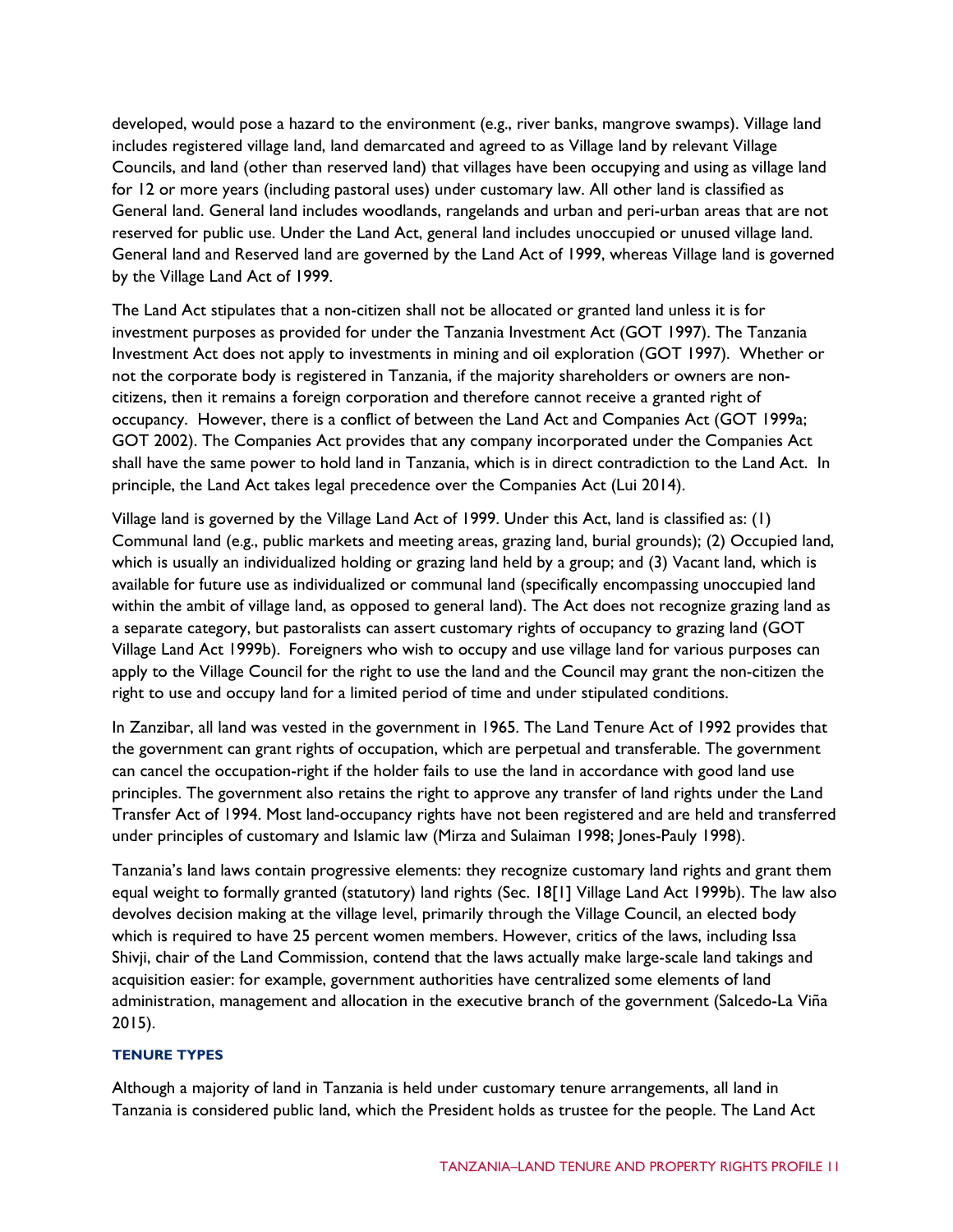places ultimate land ownership— "radical title"—in the president as a trustee for all Tanzanians, making land tenure a matter of usufruct rights as defined by various leaseholds. The government retains rights of occupancy, the imposition of development conditions, land rent, and control of all aspects of land use and ownership. Only the Ministry of Lands, through the Commissioner of Lands, has the authority to issue grants of occupancy. It also restricts non-nationals from acquiring land, except acquisitions connected to investments that have approval from the Tanzania Investment Corporation under the Tanzania Investment Act of 1997 (GOT 1999a; World Resources Institute and Landesa 2010).

The Village Land Act recognizes the rights of villages to land held collectively by village residents under customary law. Village land can include communal land and land that has been individualized. Villages have rights to the land that their residents have traditionally used and that are considered within the ambit of village land under customary principles, including grazing land, fallow land and unoccupied land. Villages can demarcate their land, register their rights and obtain a Certificate of Village Land (CVL) (GOT Village Land Act 1999b; World Bank 2010) by working with the appropriate District Land Office. The village government has the responsibility and authority to manage land, including (in conjunction with the appropriate District Land Office) issuing Certificates of Customary Right of Occupancy within the village boundaries, and establishing and administering local registers of village land rights. They must apply local customary law, provided it does not conflict with the prohibition on gender discrimination (GOT Village Land Act 1999b).

The process of issuing Certificates of Village Land to registered villages has been slow. However, as of 2014, and with help from World Bank funding approximately 10,000 CVLs had been issued (World Resources Institute and Landesa 2010; Bruce 2014).

**Customary Right of Occupancy.** Villagers have a customary right of occupancy for village land that they hold under customary law or have received as an allocation from the Village Council. A CCRO issued by the Village Council to individual villagers affirms customary occupation and use of land by owners, once signed by the Village Chairperson, the Village Executive Officer and the owner, it must be signed and registered by the District Land Officer for final distribution to villagers. Customary rights of occupancy can be held individually or jointly, are perpetual and heritable, and may be transferred within the village or to outsiders with permission of the village council. Village land allocations can include rights to grazing land, which are generally shared. The Village Council may charge annual rent for village land (GOT Village Land Act 1999b).

**Granted Right of Occupancy.** Granted rights of occupancy are available for General and Reserved land, subject to any statutory restrictions and the terms of the grant. Granted Rights of Occupancy are obtained through the Commissioner on Lands, who is appointed by the President. Grants are available for periods up to 99 years and can be made in periodic grants of fixed terms. Granted land must be surveyed and registered under the Land Registration Ordinance and is subject to annual rent. Squatters and others without granted rights may have customary rights to occupy general land, which may be formalized with a residential license or remain informal and insecure (GOT Land Act 1999a).

Leasehold. Leaseholds are derivative rights granted by holders of granted or customary rights of occupancy. Holders of registered granted rights of occupancy may lease that right of occupancy, or part of it, to any person for a definite or indefinite period, provided that the maximum term must be at least ten days less than the term of the granted right of occupancy. Long-term leases shall be in writing and registered. Short-term leases are defined as leases for one year or less; they may be written or oral and need not be registered. Holders of customary rights of occupancy may lease and rent their land, subject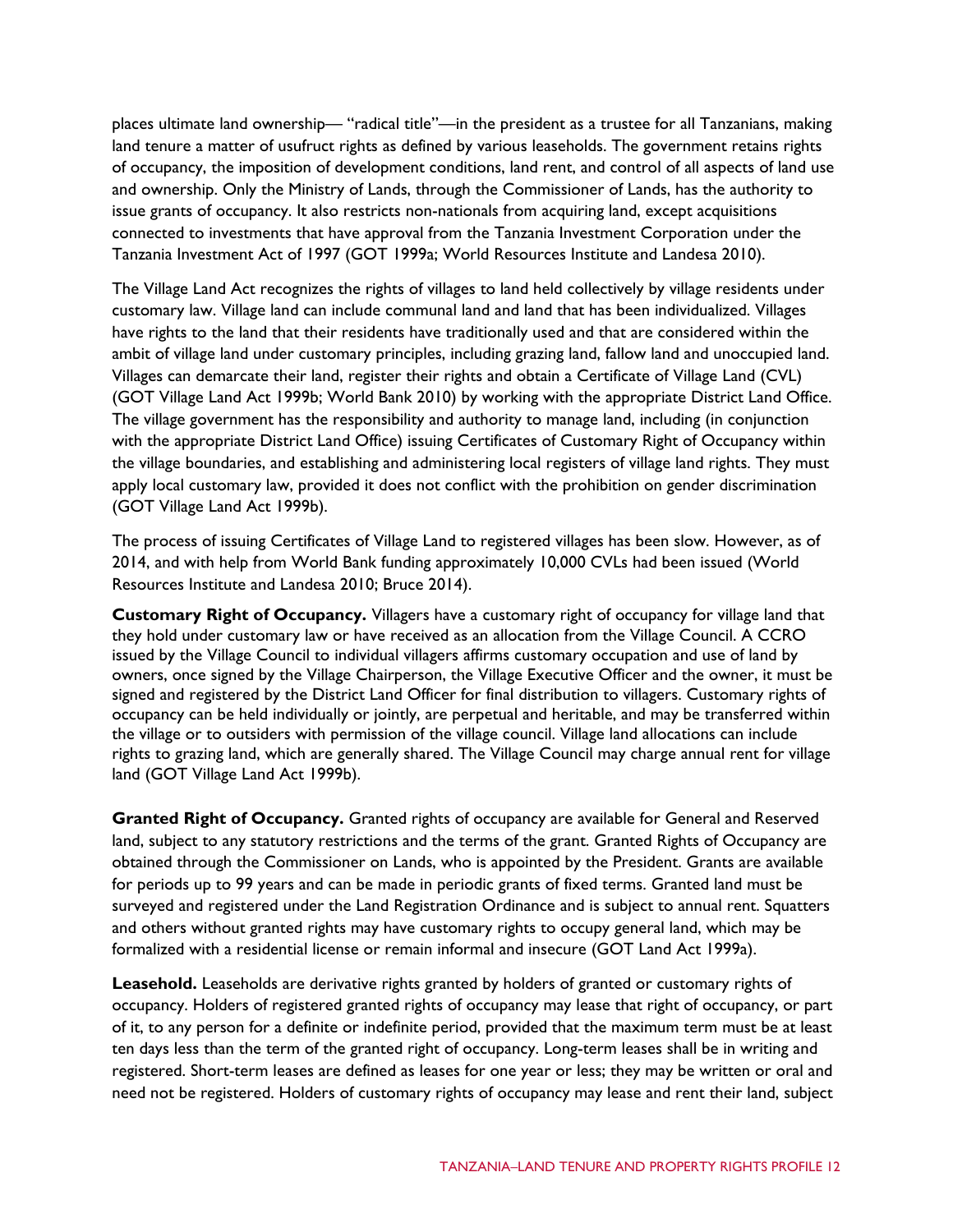to any restrictions imposed by the Village Council (GOT Land Act 1999a). Foreigners may lease land through long term leases or joint ventures. Using a long lease, a foreign investor will enter into a lease with local land owners for the most part of the term of right of occupancy of that land, save for few days less that term of occupancy. It is worth noting that granted rights of occupancy have a term of up to 99 years with an option of renewal. Under a joint venture arrangement, a foreign company may own up to 49 percent of an entity (a Tanzanian entity must own at least 51 percent of the entity) in which case the joint venture will be allowed to enjoy use of land as a Tanzanian company.

**Residential license.** A residential license is a derivative right granted by the state (or its agent) on General or Reserved land. Residential licenses may be granted for urban and peri-urban non-hazardous land, including land reserved for public utilities and for development. Residents of urban and peri-urban areas who have occupied their land for at least three years at the time the Land Act was enacted had the right to receive a residential license from the relevant municipality, provided they applied within six years of the enactment of the Land Act (i.e., by 2005) (GOT Land Act 1999a).

In Zanzibar all land is public and vested in the Government. Clove and coconut farms were nationalized and the land apportioned in the Three Acre Plots (TAP) and distributed to peasants, with a caveat that they could not transfer ownership or inheritance rights. Most rural land is either under individual or state ownership. Some of the TAPs have been sold as granted parcels, changed into residential/ commercial lands, been subdivided, or been inherited contrary to provisions of the decree. Based on various sources (e.g. agricultural census data and numbers from the TAP program, less than 10 percent of these parcels were formally (digitally) registered (Bjørn and Sæbø 2015; Lugoe 2012*)*.

Despite laws that prohibit foreigners from owning land, non-residents can obtain land tenure rights of use and occupancy through derivative rights, lease, joint venture, and use rights granted by Village Councils. *Derivative rights* may be granted to investors wishing to have rights to occupy and use land by the Tanzania Investment Centre (TIC) for a specified amount of time, which cannot exceed 99 years. The TIC grants the investor the derivative right to use and occupy the land, that is classified as General Land. If the investor fails to implement the investment as applied to the TIC, the TIC may re-acquire the land from the investor and the investor will be entitled to be paid compensation for any development made on the land. Foreigners can also enter in *lease* agreements with Tanzanian citizens who have been granted right of occupancy, provided that the maximum term for which any lease may be executed is less than ten days of the period for which the right of occupancy has been granted. *Joint venture* agreements between foreign and incorporated companies in which citizen(s) are major shareholders are able to acquire granted right of occupancy, which enables them to use the acquired land for the purposes of the company business. Finally, non-citizens can be granted *use rights* by Village Councils for a limited period of time under stipulated conditions as indicated by the Village Council and the Village Land Act (Liu 2014; GOT Village Land Act 1999b: GOT Land Act 1999a).

#### **SECURING LAND RIGHTS**

#### *Smallholders and Rural Residents*

Village Land constitutes nearly 70 percent of all lands in Tanzania and is defined as a) land either originally described as the village area or so demarcated since then; b) land of a given village according to agreement between that village and its neighbors; and c) any land which villagers have been using or occupying for the past 12 years. Village Land at the village level is formally registered by obtaining a Certificate of Village Land, although the Village Land Act provides that villages without this certificate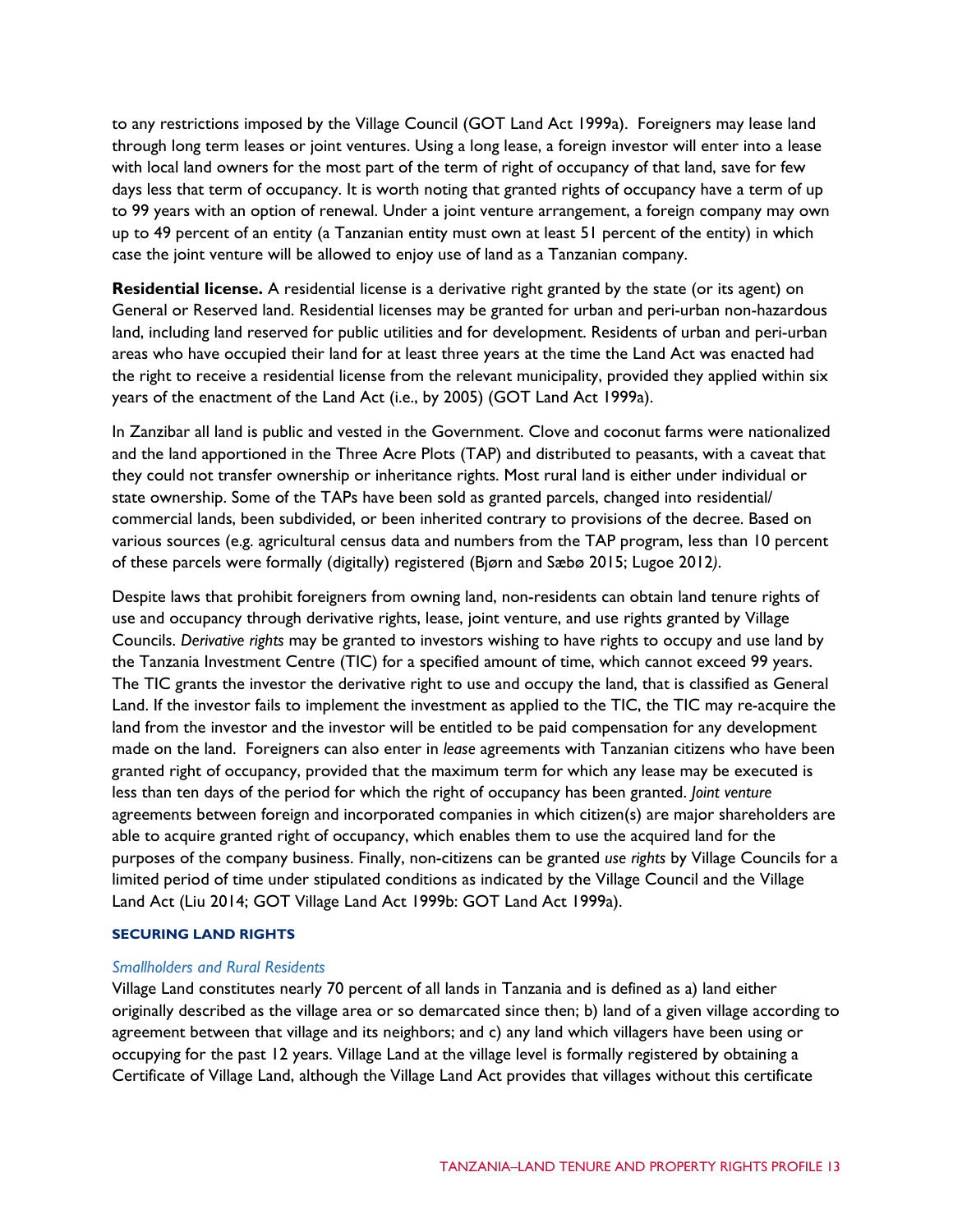possess customary rights over land, which falls within the definition of Village Land. Once a village has a CVL then villagers can apply for Certificates of Customary Right of Occupancy.

For those living on Village Land, the most common means of obtaining access to land is through inheritance, gifts, borrowing from family members, and land allocations, including leases from village councils. Where land is abundant, an occupier can take possession by clearing and cultivating the land. The most important procedure for enhancing rural land rights is by obtaining a Certificate of Customary Right of Occupancy (CCRO). There are five steps for a villager or non-villager to obtain a CCRO; these are: 1) the landowner submits an application for a certificate to the Village Council, which may be accompanied by information about parcel boundaries; 2) The Village Council reviews the application (if any disputes over land exist the Village Land Adjudication Committee may need to review and, if possible, resolve these); 3) the Village Council issues a letter of offer which stipulates fees, development conditions, yearly rent and other conditions; 4) the landowner submits a written agreement to these conditions on a prescribed form; and 5) the Village Council issues a certificate of "Customary Right of Occupancy." (GOT Village Land Act 1999b: Mugabe 2013; World Resources Institute and Landesa 2010). In addition, the villagers must work with the Village Council and the appropriate District Land Office to have their landholdings surveyed as part of the CCRO process. Tanzania does not currently support systematic land registration; rather registration proceeds on a "spot" adjudication basis. Donors including USAID, through its Mobile Applications to Secure Tenure (MAST) and Land Tenure Assistance (LTA) activities, have sought to support more systematic adjudication efforts.

Land insecurity in rural areas is highest amongst small landholder farmers, pastoralists, and women (Mugabi 2013). Smallholder farmers have been most vulnerable to tenure insecurity due to large-scale land deals and land acquisition. Since 2005 "land grabbing" issues have returned to prominence in Tanzania's social and political discourse, as global demand to produce biofuels triggered a wave of controversial land acquisitions in the country by foreign companies. The underpinnings of these largescale land acquisitions are complex and diverse and include: internal politics, corruption, foreign demand, undervaluation of land and other private assets, and land speculation (Anseeuw et al 2012; Cotula et al 2008). The existing legal framework and the limited capacity of the government to register and enforce rights means the tenure security of village landholders is a continuing issue (Sulle and Nelson 2012; Nelson et al 2012).

Because foreigners cannot own village land, for a foreign company to acquire rights to a parcel of land, pre-existing customary rights to that parcel must be extinguished. This is done through the transfer of Village Land to 'General Land', for which a derivative right can be issued by the Tanzanian government. The transfer of land from Village to General categories can only be done by Presidential assent, and compensation, paid only once, must legally be agreed to and given prior to the transfer. If the investment fails, the land, once transferred to General Land, will not revert to back to Village Land, because the customary rights that the communities have in Village Land are formally extinguished. As a result, when foreign companies acquire land for investment purposes, local communities permanently lose their land rights. In some cases, this means that local communities bear perhaps underappreciated risks associated with these commercial investments, in that they permanently lose their key livelihood assets of land (Songa 2015; Nelson et al 2012; Curtis 2015).

#### *Pastoralists*

Other causes of insecurity include migration of people in search of land for livelihoods and changes in land use that encroach on existing residents. In Tanzania there are approximately 1.5 million pastoralists spread among five pastoral tribes and communities, with the Maasai being the largest and most well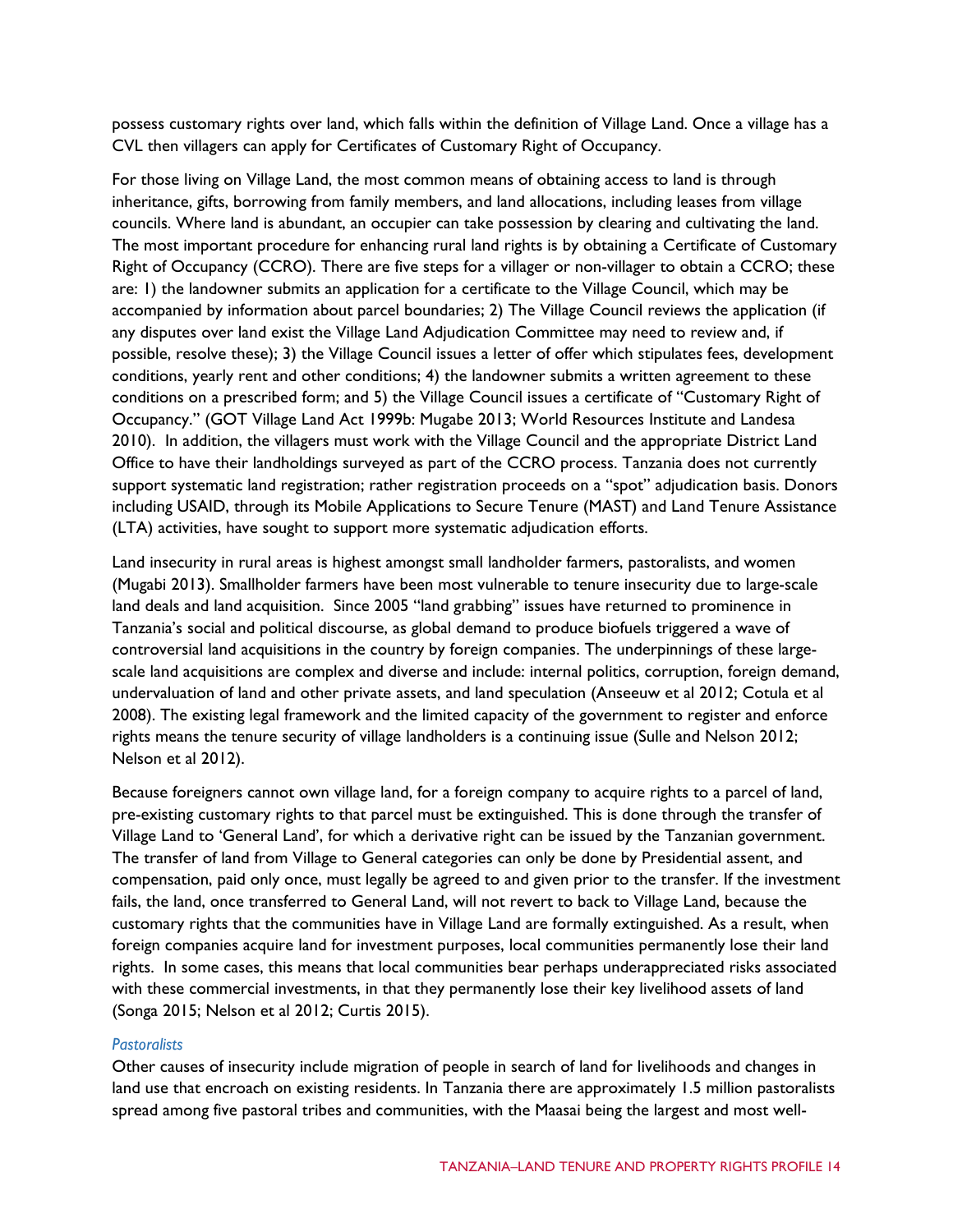known. Pastoralists face a number of acute challenges including a shortage of land for grazing (Maliasili Initiatives 2012). Livestock owners can obtain land for grazing under customary law, through a recognized right of customary use under the Village Land Act or by a specific land allocation by the Village Council. However, conflicts over land access prevail due to increased population pressures and the diversification of land use patterns in Tanzania (i.e. expansion of settled and ranching farming, national parks, towns and settlements (Sendalo 2009). Further, pastoral organizations point out that pastures that are lawfully granted may be perceived as idle or bare land and identified for investment purposes (IWGIA 2016b). Additionally, a large part of the land areas used for pastures fall under the category General Land, which is under the exclusive control of central government. Finally, women in rural areas, despite an equitable law, face the risk of losing their land, or having a legal claim to land brought against them. The reasons are broad and varied: customary laws favor male inheritance; widowhood or divorce can lead to some women losing their land to other more powerful family members; high demand for land in peri-urban and fertile agricultural areas has resulted in sharp increases in its commercial value and a great incentive to sell (generally men make these decisions); and the generally patrilineal culture of the country has left women with little voice and land insecurity (Dancer 2015).

#### *Urban Issues*

In urban areas, land is secured through both formal and informal land transactions including land allocation from a municipality in an urban or peri-urban area, land purchase, and squatting. Formal land titling in cities is difficult for the poor to access due to complicated procedures and costs of application. As a result of sustained informal growth, over 60 percent of the urban population lives in informal settlements, or slums (UN-HABITAT, 2010). As a result of the Tanzanian government's ambitious attempt to deal with informality, a large-scale effort was launched in 2005 to bring millions of urban residents onto the formal land registry for the first time by issuing land titles known as "residential licenses." These licenses were sold cheaply, without the costs and delays of cadastral surveying, identified the rightful owner of the land, provided a guarantee against government expropriation for a fixed term (initially five years), and were not transferrable and, therefore, could not be foreclosed upon by banks. While it is believed that participants did enjoy increased tenure security, the short length of the guarantee (and the prohibition on transfer) might explain why the residential license program eventually failed to gain traction, and why the benefits often associated with land formalization do not appear to be fully emerging in this setting (Colin et al 2015).

Women, children, and refugees are among cities' most tenure insecure residents. Women have particular difficulties securing and retaining urban housing, a problem made more acute by a housing crisis. Laws and practices are discriminatory relating to inheritance, ownership, mortgage, and divorce. Patriarchal attitudes are entrenched, as regards titling, land, and renting or selling to single women. As a result, women spend significantly more time in informal settlements living in poor quality housing. In addition, they experience more acutely the lack of basic services, and are more exposed to genderbased violence and health risks (Hughes, K., & Wickeri, E., 2011). One in four children lives in a city and the vast majority of urban children suffer from social, physical and environmental problems specific to cities, including overcrowded and sub-standard housing in areas exposed to hazards and a lack of safe places to gather and play (UNICEF 2012). The country also hosts a population of refugees who live outside camps as 'spontaneous,' 'self-settled' or 'urban' refugees. Among urban refugees, the government estimates the number in Dar es Salaam alone to be at least 10,000 (USDOS, 2012). These refugees lack legal recognition as refugees by the Tanzanian government and do not have access to humanitarian aid or resettlement assistance and most fear being identified as refugees. Livelihood and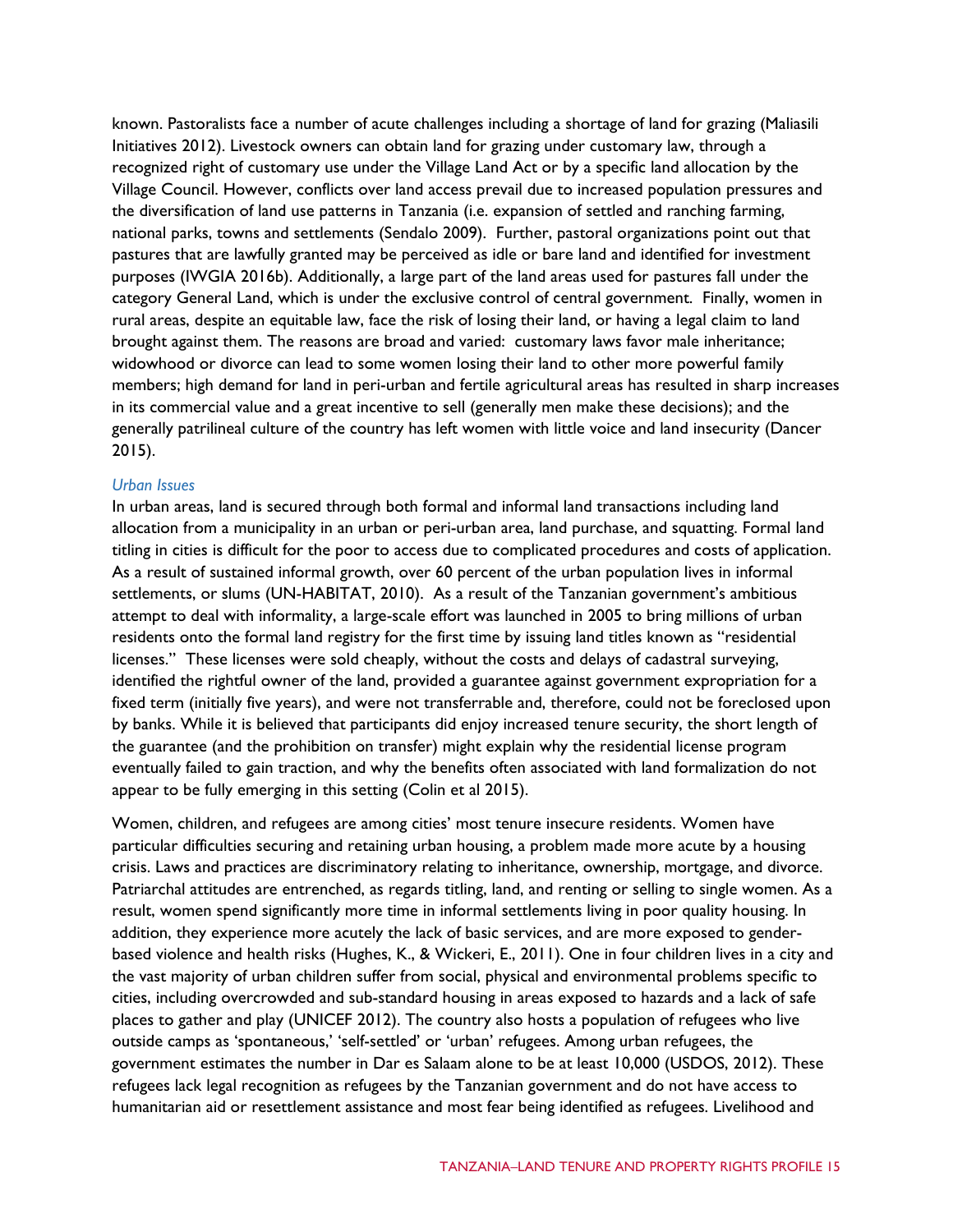coping mechanisms are curtailed by their lack of legal status and inability to obtain formal permission to reside in Dar es Salaam (Panglinian 2012; Asylum Access 2012).

#### **INTRA-HOUSEHOLD RIGHTS TO LAND AND GENDER DIFFERENCES**

In general, women's rights to land are relatively well-supported in Tanzania's formal legal framework: The Constitution and formal law provide for equal rights to property and prohibit discrimination on the

| basis of sex (GOT Constitution      |  |  |  |  |
|-------------------------------------|--|--|--|--|
| 1977). Tanzania's 1999 Land Act     |  |  |  |  |
| expressly states that women shall   |  |  |  |  |
| have equal rights to obtain and use |  |  |  |  |
| land, and that customary law cannot |  |  |  |  |
| be used to discriminate against     |  |  |  |  |
| women. The legal framework for      |  |  |  |  |
| land rights also provides for       |  |  |  |  |
| women's representation in           |  |  |  |  |
| governing bodies.                   |  |  |  |  |

| <b>Box 3. Land and Gender Indicators</b>                      |              |
|---------------------------------------------------------------|--------------|
|                                                               | <b>Score</b> |
| OECD: Measuring Gender In(Equality)—Ownership Rights, 2014    |              |
| - Women's Access to Land (to acquire and own land) (Range: 0- |              |
| I: 0=no discrimination)                                       | 0.5          |
| - Women's Access to Property other than Land (Range: 0-1;     |              |
| 0=no discrimination)                                          | 0.5          |
| - Women's Access to Bank Loans (Range: 0-1; 0=no              |              |
| discrimination)                                               | 05           |
| FAO: Holders of Land Classified by Sex, 2002                  |              |
| - Percentage of Female Holders of Agricultural Land           | 197          |

The Village Land Act provides that women must comprise at least 25 percent of the 15-25-member Village Councils. Many of the land-allocation programs have included specific requirements for including widows and women-headed households among the land recipients. Tanzania's Marriage Act (1971) is also relatively progressive. The Act requires registration of both monogamous and polygamous marriages. Married women are permitted to hold property individually, and polygamous wives have individual rights to hold property. Married couples are presumed to hold land jointly; marital property is co-registered, and spousal consent is required when marital property is transferred or mortgaged (GOT Land Act 1999a; GOT Village Land Act 1999b; Tanzania Law of Marriage Act, 1971). Tanzania has also signed onto a number of international rights conventions that uphold property rights for women and girls including [the International Covenant on Civil and Political Rights](http://www.ohchr.org/en/professionalinterest/pages/ccpr.aspx) (ICCP[R\); the International](http://www.ohchr.org/EN/ProfessionalInterest/Pages/CESCR.aspx)  [Covenant on Economic, Social and Cultural Rights](http://www.ohchr.org/EN/ProfessionalInterest/Pages/CESCR.aspx) (ICESCR); [the Convention on the Elimination of All](http://www.un.org/womenwatch/daw/cedaw/cedaw.htm)  [Forms of Discrimination Against Women](http://www.un.org/womenwatch/daw/cedaw/cedaw.htm) (CEDAW); [the Convention on the Rights of the Child](http://www.ohchr.org/en/professionalinterest/pages/crc.aspx) (CRC); and the Protocol to the African Charter on Human and Peoples' Rights on the Rights of Women in Africa.

Despite these legislative pronouncements, in practice, national and international laws providing for women's equal property rights are often not followed. For some issues, like inheritance, a body of conflicting and discriminatory law continues to exist. The lack of legal clarity is used to reinforce customary traditions that harm women and patriarchal practices predominate whereby men are *de facto*  heads of households and have greater rights to land than do women (Duncan 2015).

In rural areas in particular, knowledge of the land laws is not widespread, and even where the formal laws are known, customary law and religious practices continue to govern how land is accessed and transferred. Most women access farmland from their natal families. If a woman's clan follows a patrilineal and patrilocal system, as does the majority of the population, she will move to her husband's village when she marries and will cultivate his land and the land of his family. A woman's rights to the land thus depends upon her marriage, and these rights are usually lost if she divorces or becomes widowed. In matrilineal societies (a minority of the population, located primarily in the central and southern regions of the country), assets traditionally passed through the woman's line, but male family members often controlled the assets, including land. Matrilineal systems that include matrilocal marriage (husband moves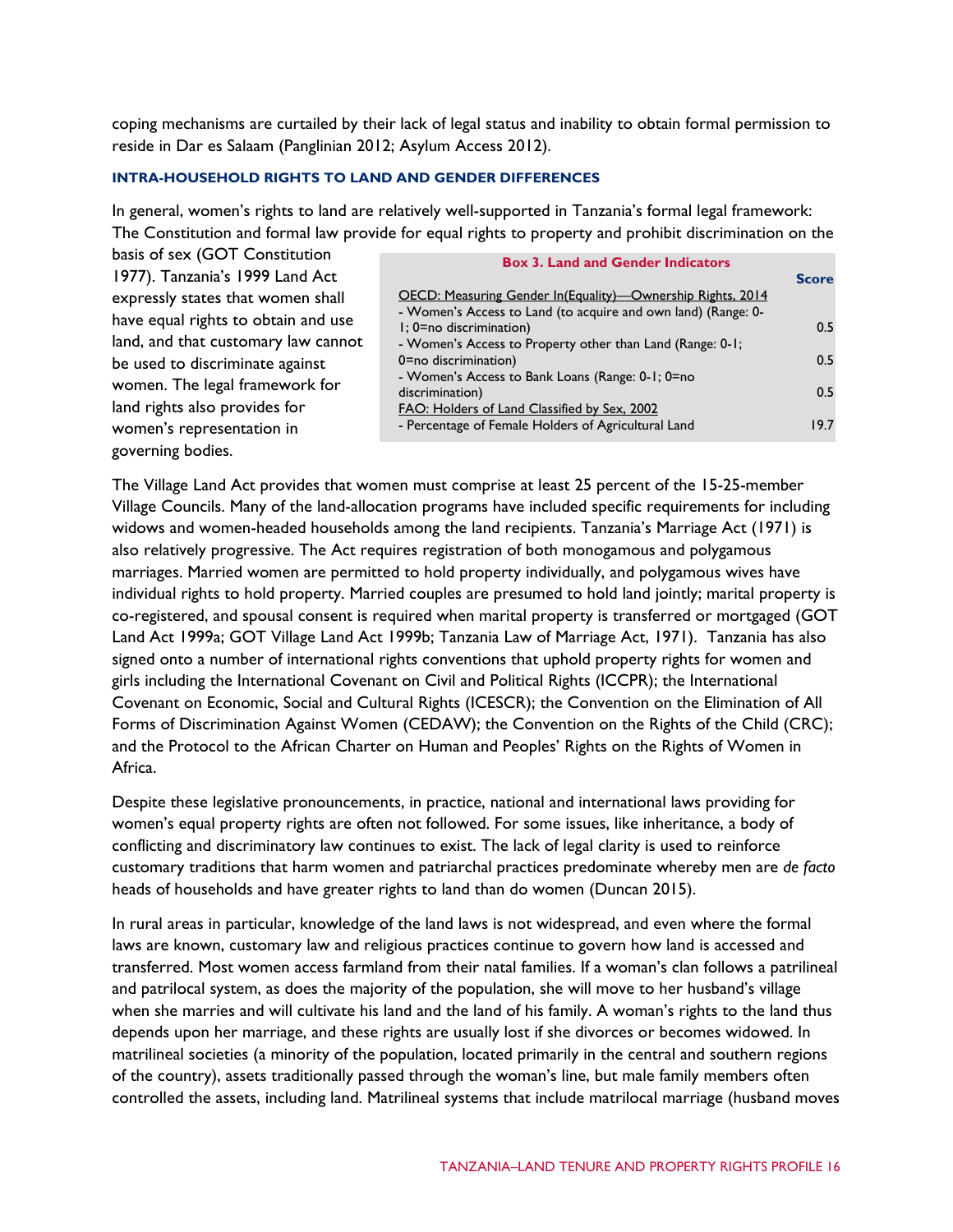to wife's village) tended to have the most egalitarian distribution of assets, but patrilineal/patrilocal (wife moves to husband's village) systems have become increasingly favored. For the 35 percent of the country's women who are Muslim, Shari'a law provides them with one-half the share of men, and a widow with children receives a one-eighth share of her deceased husband's estate (one-fourth if there are no children) (FAO 2010a; Benschop 2002).

As a result of customary practices, which require women to access land through their fathers, brothers, husbands, or other men who control the land, women are rendered vulnerable. If she loses her connection to this male relative, either through death, divorce or migration, she can lose their land, home and means of supporting themselves and their families. Where women do have access to land, many studies show that women are allocated the smallest and least productive plots (Deere et al 2012; FAO 2011). The country's proposed new constitution, which provides women with equal rights to own and use land, [would override the current customary practices that weaken women's rights to land](http://www.constitutionnet.org/news/tanzania-new-constitution-moves-closer-gender-parity) (Mushi 2014). However, as of mid-2015, a referendum vote on the new Constitution had been delayed (Reuters 2015).

#### **LAND ADMINISTRATION AND INSTITUTIONS**

The President of Tanzania serves as the trustee of all land and is responsible for allocations of General land. The Ministry of Lands and Human Settlement Development (MLHSD) generally executes these responsibilities. The mandate of the Ministry is to facilitate the effective management of land and human settlements development services for the social and economic well-being of the Tanzanian society. The Ministry houses the Departments of Land Administration, Survey and Mapping, Physical Planning, and Housing. It directs the establishment of land policy and planning and is responsible for administering Reserved land and General land, including the allocation of granted occupancy rights and management of the country's land resources. Core sector units also include Registration of Titles, Property Valuation, and District Land and Housing Tribunal (GOT 2016a). A Commissioner of Lands executes most of the Ministry's responsibilities (GOT Land Act 1999a and GOT 2016b). The Land Commissioner's functions include: overseeing implementation of the Land Acts; managing land acquisition, revocation and transfer processes; facilitating land development projects; overseeing administration of General land; and resolving land disputes administratively. There are three sections within the office of the Land Commissioner: [Urban Land Administration Section,](http://www.ardhi.go.tz/urban-land-administration-section.html) [Rural Land Administration Section,](http://www.ardhi.go.tz/rural-land-administration.html) [Land](http://www.ardhi.go.tz/legal-matters.html)  [Administration Legal Services Division](http://www.ardhi.go.tz/legal-matters.html) and seven Zonal Land Administration Offices. Each section and Zonal Land Administration Office is led by an Assistant Commissioner (GOT 2016b).

Tanzania's 30 regions are divided into districts and subdivided into divisions (Tanzania Daily News 2012). Within the Tanzanian context, therefore, decentralization is the transfer of responsibility from the Central to the Local Government. The Decentralization-by-Devolution policy was initiated in 1996 after being endorsed by the government in the Policy Paper on Local Government Reform. The reforms contained in the policy paper clearly laid out policy of devolution of functional responsibilities versus the earlier de facto de-concentrated approach to governance, which had continued to persist despite the reintroduction of elected local governments.

On the mainland, urban authorities consist of city councils, municipal councils and town councils. The rural authorities are the district councils, township councils and village councils. District councils coordinate the activities of the township authorities and village councils, approve village council bylaws and coordinate land use planning district-wide (GOT 2016a). Decentralization within the country in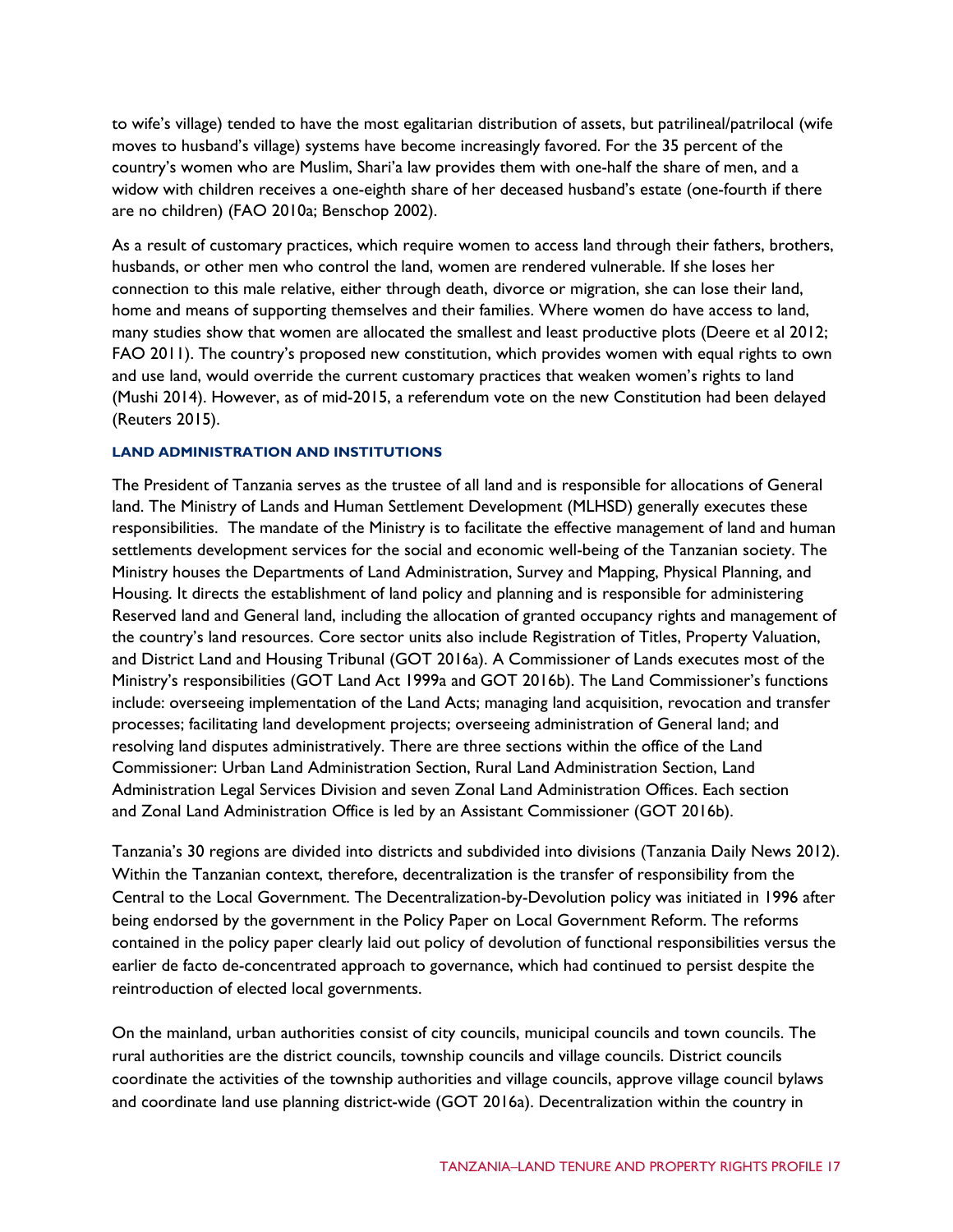general and within land administration specifically, is now under way in the context of a locally empowered though centrally planned and implemented extension of land registry services, closely tied to the program of systematic adjudication and registration of land rights. During this most recent wave of land reforms Tanzania has been attempting to uphold customary land rights and develop a formalized universal land administration system that encompasses village (customary) lands (Fairley 2012). Administration and management of land is decentralized to the Village level, and is addressed by the Village Land Act, 1999. The Act mandates two local authorities to administer and manage village land: the Village Council and the Village Assembly. The Village Councils have the responsibility for formulating Village Land Use Plans for their areas, managing village forest reserves and collecting revenue including any land rents. Village Councils are elected by the Village Assembly, which includes all adult residents. One-quarter of the council must be female. The urban and district councils are comprised of members elected from each ward (wards are the government unit above villages), plus women appointed by the National Electoral Commission in proportion to the number of elected positions held on the council (not less than one-third).

A village adjudication committee marks land boundaries, sets aside land for rights-of-way and settles boundary disputes between villagers. The power of allocation of village land by the Village Council is, however, subject to the approval of the Village Assembly, which is the supreme authority on all matters of general policy-making in relation to the affairs of the village. It has been observed that de facto allocation of land occurs by Village Councils without approval of the Village Assembly for two main reasons: First the Certificate of Village Land gives power to the Village Council to manage village land. At the same time the legal requirement that they manage land as trustees of the villagers and with the consent of the Village Assembly is unclear to them due to lack of public information and training (Luhulu 2015, Van Gelder 2010).

Although the current land governance structure is designed to foster decentralized land administration, the central government continues to exercise significant authority over land through the Land Commissioner and, to a lesser extent, the District Councils and District Land Offices. (GOT Village Land Act 1999b). (GOT Village Land Act 1999b). For example, there is an unclear division of labor between the Ministry of Lands, Housing and Human Settlements and village land authorities. Resource supports to village authorities to make their land institutions operate as prescribed by law is not sufficient. Finally, although the legal framework requires consultation with the Village Council, but Council approval is typically assumed. In many areas, Village Councils are also constrained in exercising their authority and responsibilities by their lack of knowledge – of the land laws and procedures generally, and obligations regarding women's land rights in particular (GOT Village Land Act 1999b; Luhulu 2015).

#### **LAND MARKETS AND INVESTMENTS**

There is a very limited formal land market in Tanzania, and little information is available concerning its operation. Much of this is a reflection of problems associated with land registration. As of 2014 only three percent of the land in Tanzania has been registered and most of what is registered is in urban areas. Only 7.7 percent of villages have developed land use plans. In principle, rights of occupancy can be bought, sold, leased and mortgaged in Tanzania.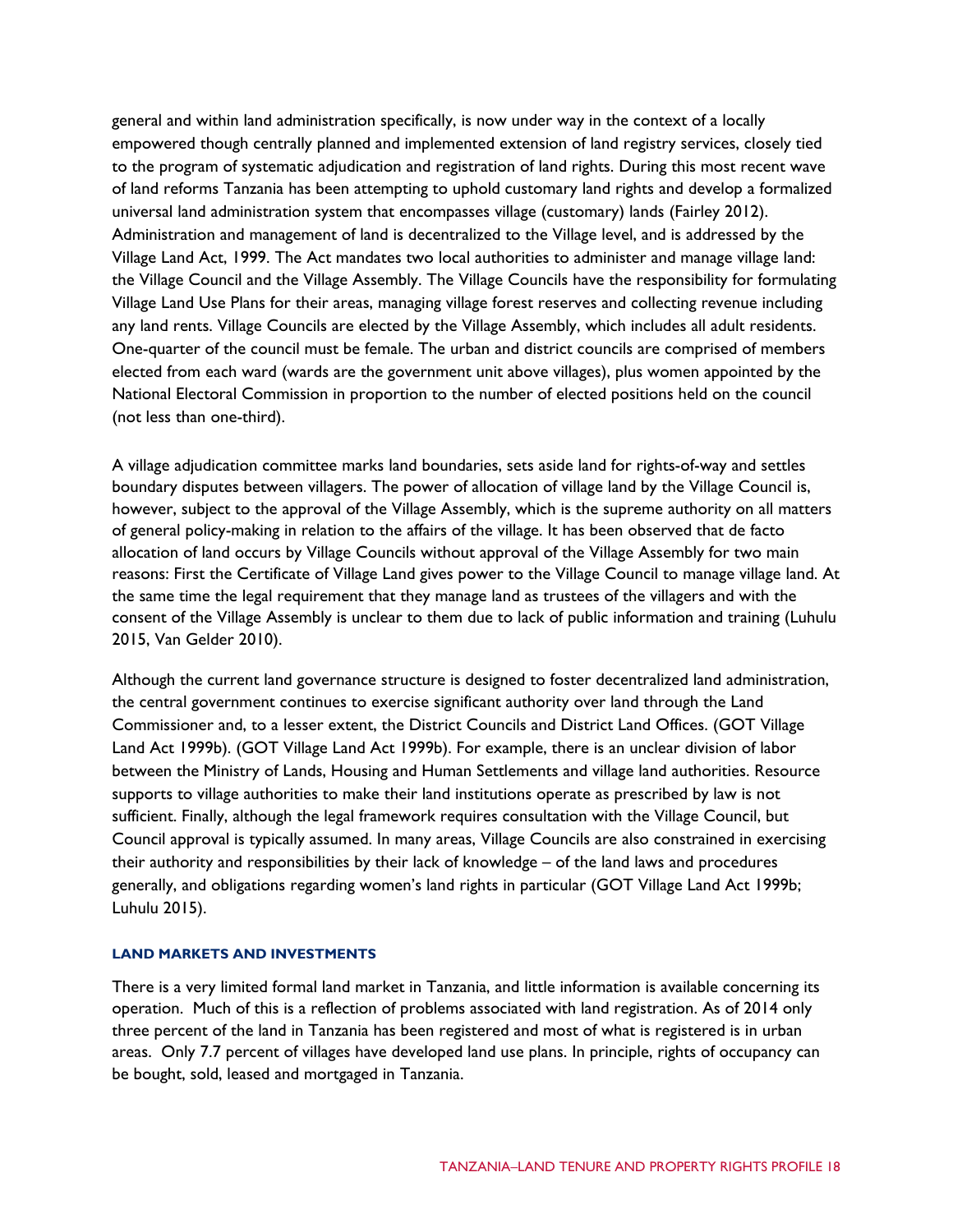Primary constraints to development of the formal land market include: (1) the requirement for pre-sale notification of the Land Commissioner about the intended transaction; (2) the requirement that the Commissioner acknowledge such notification as a condition for registering the transaction; (3) prohibition of sale of land rights held for less than three years; and (4) the ability of the Land Commissioner to void a land transaction anytime within two years of the transaction if the Commissioner has reasonable cause to believe there has been fraud, undue influence or lack of good faith in the transaction (GOT Land Act 1999a; GOT Village Land Act 1999b; Sundet 2005; Kironde 2006). A holder of a customary right of occupancy can sell the right, subject to the approval of (and subject to any restrictions imposed by) the Village Council. Formal law regulates mortgages, and land rights must be registered before they can be mortgaged (Sundet 2005; Kironde 2006; GOT Land [Amendment] Act 2004).

The fundamental constraint to a robust land market is a lack of secure land titles (both statutory and customary) and an abundance of unsurveyed land. For example, data from the Bank of Tanzania suggests that 75 percent of land is not surveyed in Dar es Salaam. The market is also constrained by long, costly, and uncertain land registration processes. Tanzania ranks 123 of 189 economies in terms of ease of registering property on the World Bank's 2015 Doing Business Report. It takes eight procedures and 67 days to register a property, at a cost of 4.5 percent of the property value, almost three times longer than the time it takes in Organization for Economic Cooperation and Development (OECD) countries, but comparable in terms of cost. (World Bank 2015b; Centre for Affordable Housing Finance Africa 2015). However, efforts to improve land registration processes such as utilizing the Fit For Purpose Framework( FFP) a concept that encompasses a dynamic interaction of the spatial, legal, and institutional frameworks has enabled Tanzania to implement new and participatory approaches for capturing land rights information, as well as a lower cost methodology for quickly building a reliable database of land rights as an alternative to more traditional, and more costly, land administration interventions (USAID 2014).

A land market does exist for non–residents, through lease, and for domestic investors. However, Section 4 of the Village Land Act, confers to the President the right to transfer Village land to General or Reserved land for purposes of "investments of national interest." This provision is viewed as essentially compulsory acquisition with some decision-making yielded to the village community. Further, Village lands not under cultivation or permanent settlement, or set aside for grazing, commonage, or for future use or population expansion may be easily by interpreted by government authorities as "unoccupied" or "unused" and made available to investors. The Land Act's does not explain what the terms "unoccupied" or "unused" mean, and the phrase does not appear in the definition within the law. The result is a legal loophole that makes village land susceptible to allocation to outsiders (Makwarimba and Ngowi 2012).

The Tanzania Land Bank Scheme was created under the Investment Act; it identifies land as suitable for investment and the Tanzania Investment Centre acts as the broker for investors. The Land Bank was considered generally unsuccessful because the parcels it holds are too few, too small, and too scattered to be of much interest (Makwarimba and Ngowi 2012).

As a result of these issues, most land transactions, both urban and rural, occur on the informal market, and these tend to be leases. In rural areas, land sales were historically conducted between members of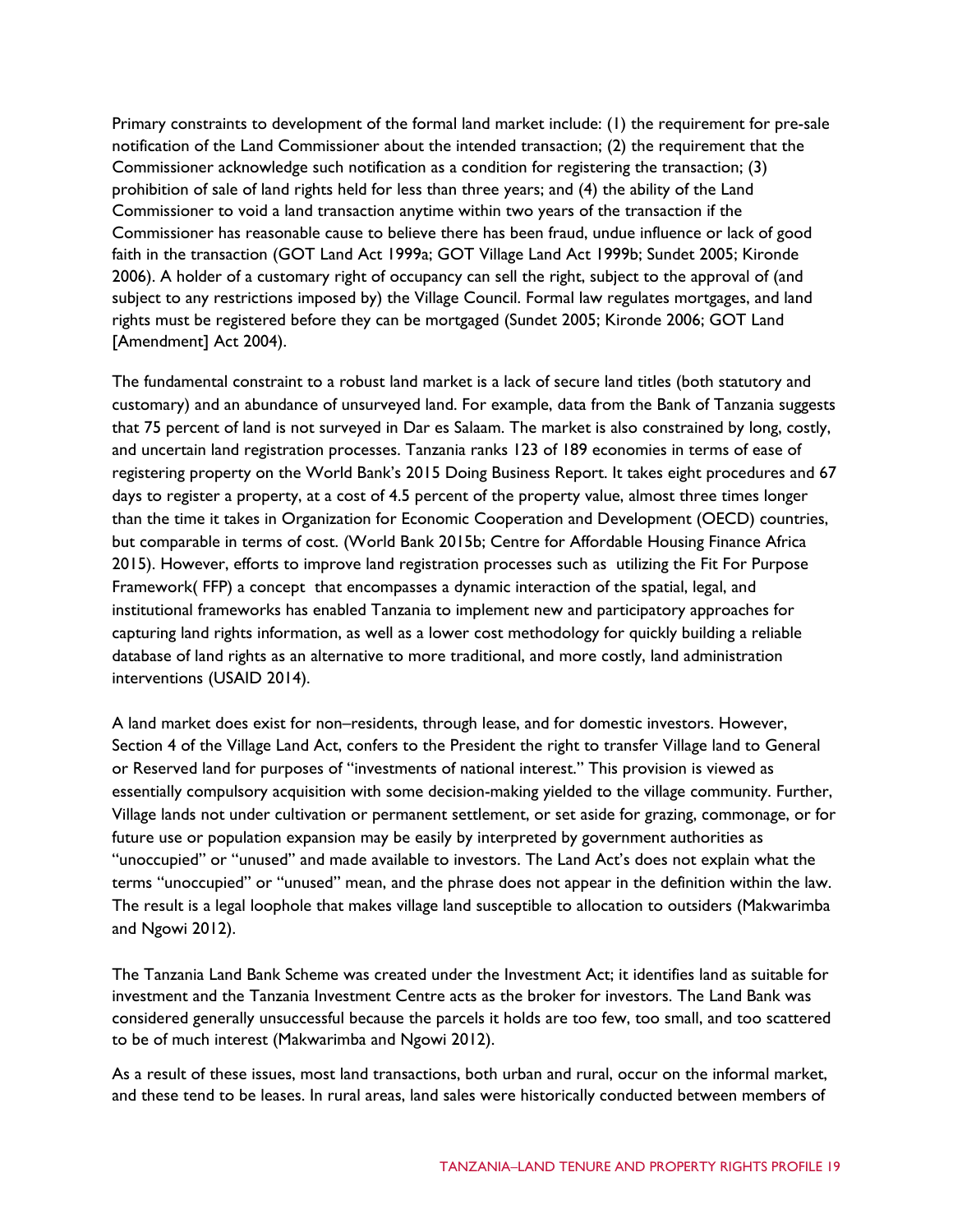families or clans; landholders tended not to sell rights to buyers from outside the village. Since the end of the villagization project, and in keeping with the growing commoditization of land, the informal market has expanded; there is increasing demand for land in productive areas and areas with high potential for commercial development. In some cases, investors and land speculators follow formal procedures to obtain land rights, but in many cases buyers proceed informally, negotiating with traditional village authorities and government bodies, with the transaction evidenced by an informal deed signed by representatives of the official or traditional village authorities (Centre for Affordable Housing Finance Africa 2015).

#### **COMPULSORY ACQUISITION OF PRIVATE PROPERTY RIGHTS BY GOVERNMENT**

The Constitution allows for the State to compulsorily acquire property for a list of broadly defined public purposes, including "enabling any other thing to be done which promotes, or preserves the national interest in general" (GOT 1977). The Land Act (1999), the Land Acquisition Act (1967) and the Urban Planning Act (2007) give the President overwhelming powers to acquire land needed for public use or interest. Compulsory acquisition laws stipulate that persons whose land is expropriated for public interest have to be fairly and promptly compensated. The compensation payable to dispossessed persons is based on the market value of the property or land. The spirit of the compensation is to ensure that affected households neither lose nor gain as a result of their land or property being appropriated for public interests (GOT Land Act 1999a; the Land Acquisition Act 1967; Urban Planning Act 2007; Kombe 2010). Compulsory acquisition was used during the process of moving the capital of the country from Dar es Salaam to Dodoma.

The Land Acquisition Act of 1967 and the Land Act of 1999 govern compulsory acquisition. Both include "development of agricultural land" as a valid public purpose for the State to acquire land compulsorily, leaving the door open for wide application of the state's acquisition authority in the face of increased commercial interest in land investment in Tanzania. The 1970–1977 villagization program was based on the President of Tanzania's authority to acquire and reallocate land. Hundreds of thousands of Tanzanians were resettled in the 1970s to implement a public policy of communal production and shared labor. The 1977 Constitution of Tanzania (as amended in 1998) provides some protection against the introduction of similar programs, mandating that no one can be deprived of property for purposes of nationalization or other purposes except in accordance with law and upon the government's payment of fair and adequate compensation. However, the Constitution, the 1967 Land Acquisition Act, and land laws of 1999 do permit the President to acquire General, Village or Reserved land for public purposes. As noted, public purpose is defined broadly and includes public works, commercial development, environmental protection and resource exploitation (GOT Constitution 1977; GOT Land Acquisition Act 1967; GOT Village Land Act 1999b; GOT Land Act 1999a).

The laws governing land acquisitions state that the government must give landholders at least six weeks' notice of the acquisition, but provide that the President has the discretion to shorten this notice period. The government must promptly pay landholders fair compensation, including annual interest of 6 percent for any delay in payment. The Land Act identifies seven factors to be considered in determining fair compensation: (1) the market value of the property; (2) disturbance allowance; (3) transport allowance; (4) loss of profits or accommodation; (5) cost of acquiring the subject land; and (7) any other cost loss or capital expenditure incurred in the development of the subject land. The government can offer landholders alternate land in lieu of or in addition to monetary compensation (GOT Village Land Act 1999b; GOT Land Act 1999a).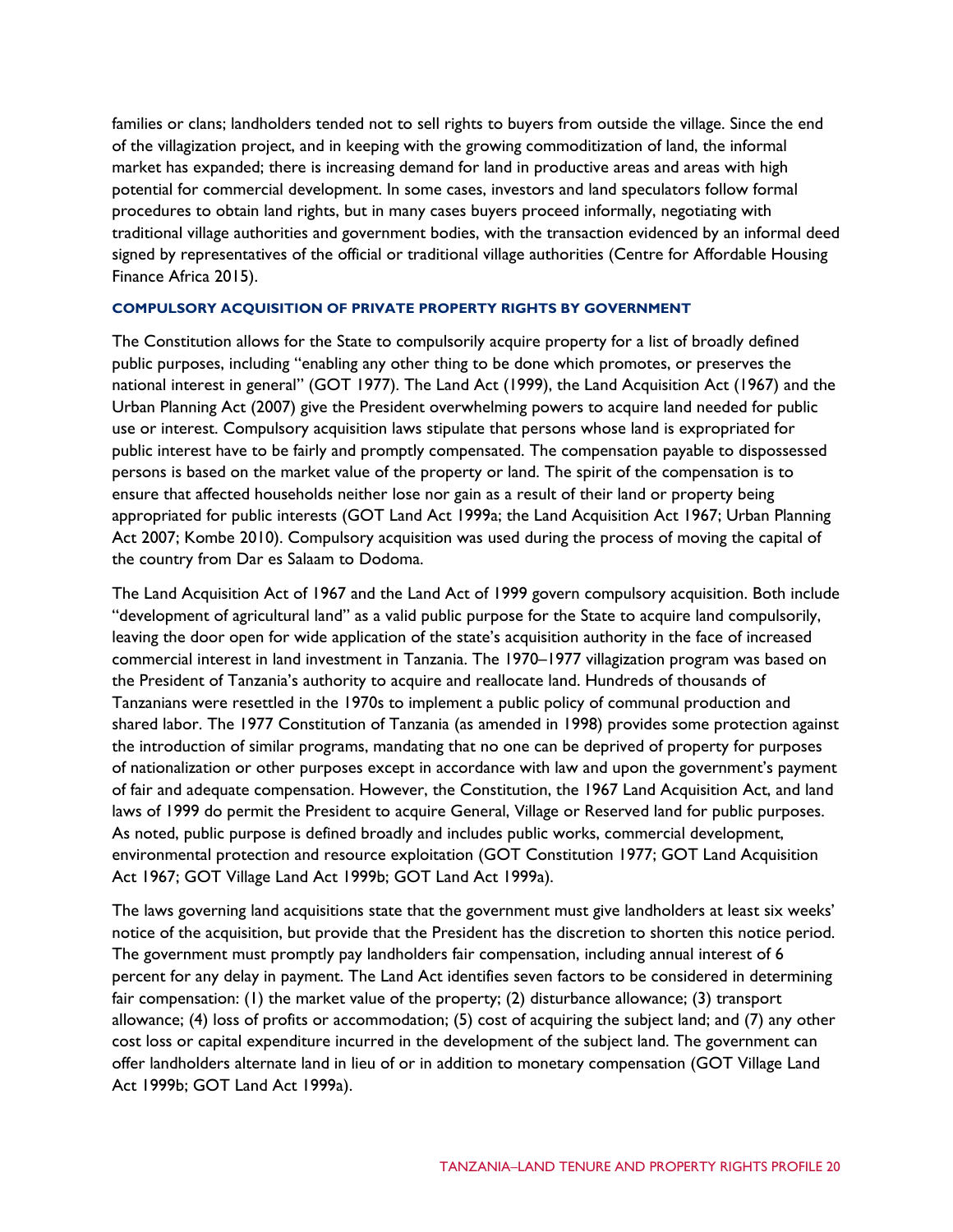In practice, land expropriation is often not conducted in accordance with legal requirements. In some cases, the government converts Village land to General land to make it available to investors without paying villagers adequate compensation and without requiring or encouraging joint ventures or other local community participation in land development and enterprises. In addition to failing to compensate cultivators for the value of annual harvests lost, government compensation may fail to compensate other users of land, such as pastoralists and users of forest resources. Pastoralists in particular have lost land to tourism development, national park expansion, and infrastructure development. In some cases, investors have circumvented the requirement for government land expropriation and dealt directly with villages. Village Councils may be incentivized to negotiate directly with investors rather than wait for government intervention because the councils have an opportunity to set annual rent and request premium payments from the investors (World Bank 2010; Kironde 2009; Pallotti 2008; Hakiardhi 2009).

Compulsory acquisition practices also impact cities, especially the urban poor. In recent years, the urban landscape has been transformed in Tanzania. Despite the fairly small proportion of the population that lives in cities, the proliferation of informal land markets, land grabbing, speculation and expropriation. As a result, land values and speculation have been increasing persistently without providing an alternative resettlement area or paying fair compensation. The livelihoods of many households are more precarious. For example, urban farming, which promotes food security for residents, is threatened, and land-related conflicts have intensified especially in the peri-urban areas (Kombe 2010).

In both rural and urban settings, the Land Acquisition Act does not provide any specific protection for women or spouses. Women have been disproportionately affected by acquisitions in terms of land based, livelihoods, ability to feed their families, loss of water rights and general disempowerment. Widowed and single women have been even more impacted, as relocation has proven extremely difficult for them (Matupo 2015).

#### **LAND DISPUTES AND CONFLICTS**

Persistent and escalating land disputes and conflicts are a feature of both rural and urban areas. In rural areas, conflicts are tied to increasing population pressure and the diversification of rural land use patterns (i.e. expansion of settled and ranching farming, national parks, towns and settlements); competition for natural resources such as land, water and minerals; conflicts over land uses, such as grazing versus cultivation; demarcation of village boundaries and allocation of common resources; promotion of commercial development; and adoption of land use plans that deny local communities access to land and natural resources needed for livelihoods (Kombe 2010; Chachage 2010). In some cases, disputes have become violent. For example, since 2015 violence in the Morogoro region between Masaai and Datoga citizens has resulted in burned villages, assaults, confiscations of livestock and property, and deaths. Though characterized as "ethnic conflict," observers have stated that the conflict is the result of a series of attempted land grabs, where people have used their political influence to access the wetlands in Mabwegere and Kambala Villages. It is reported that the violence against the Maasai is well organized and financed by politicians, public servants and other well-connected people with economic interests in the land currently belonging to the Maasai community (IWGIA 2015).

In rural areas both formal and informal tribunals have jurisdiction to hear land disputes under Tanzania's formal law. The Courts (Land Disputes Settlements) Act of 2002, the Land Act and the Village Land Act recognize the jurisdiction of informal elders' councils, village councils and ward-level tribunals. Village Councils can establish a land adjudication committee, with members elected by the Village Assembly. The primary mode of dispute resolution in these forums is negotiation and conciliation. Forums provide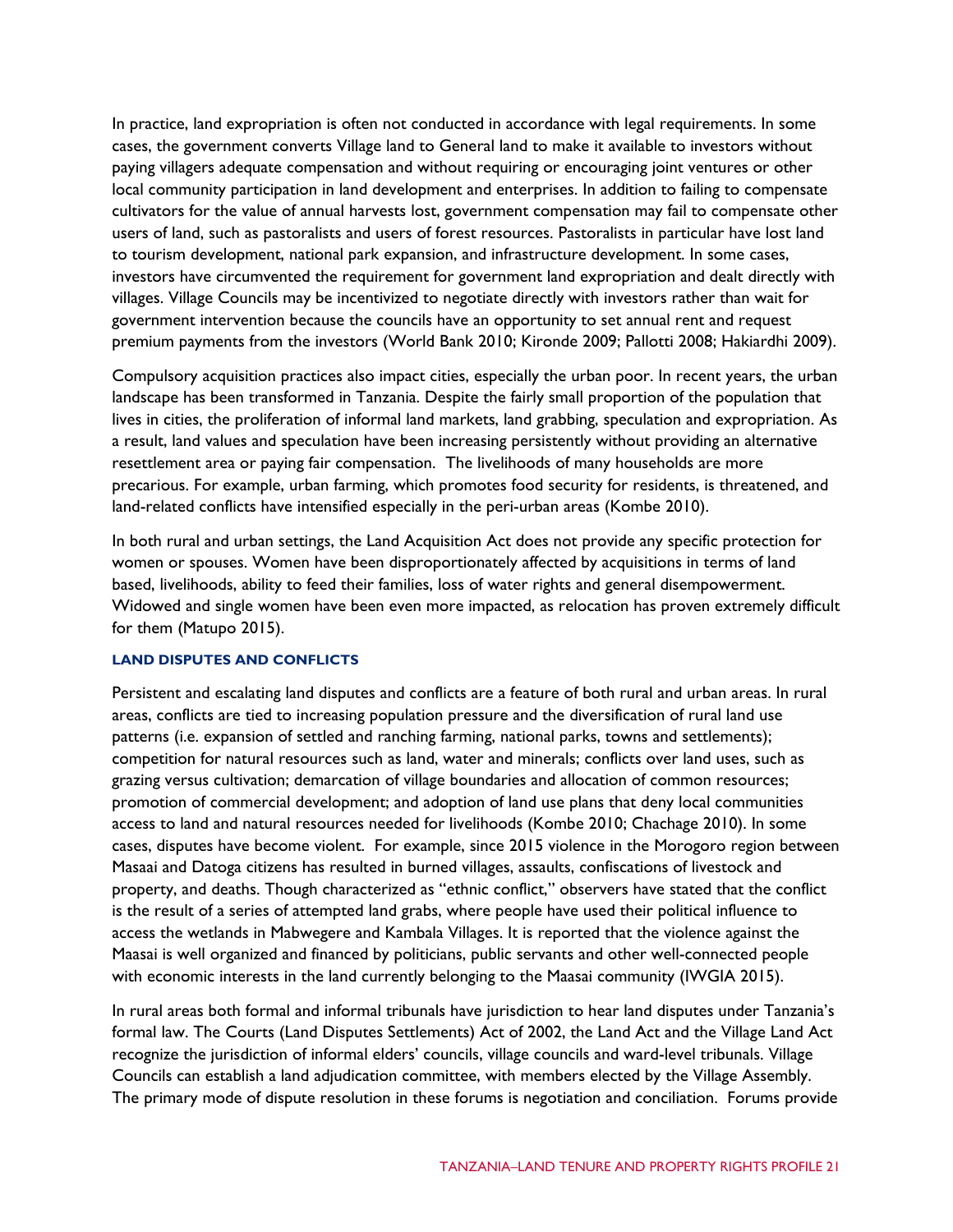a mechanism for local level dispute resolution. If disputes cannot be solved with Land Adjudication Committees, then cases may be taken to ward-level tribunals and/or to courts. Local forums may, however, reinforce existing hierarchies, and women and socially marginalized people may obtain less equitable results than if they had brought their claims in other tribunals. Nonetheless, many people prefer the rapid and socially legitimate results that can be achieved using local relationships and institutions (Odhiambo 2006; Odgaard 2006).

In urban and peri-urban areas land tensions are rooted in land scarcity, which refers to the unavailability of planned, surveyed and serviced land parcels and has been manifest in government authorities struggles to provide formal land plots in numbers near the level of demand over the last 25 years. As a result, most of the country's spatial expansion has been in informal and unplanned settlements. For example, only a small share of Dar es Salaam's expansion has been done through the channel of formal land administration that follow statutory procedures for planning, transacting land and development. Consequently, settlements have sprung up as slums, sprawling, unplanned, poorly serviced and hurriedly constructed (Magembe-Mushi and Lashala 2015; Locke and Henley 2016). Its residents possess only marginal security of tenure for the majority of properties in slums since they were built on land that was neither acquired nor properly granted by urban authorities. Urban land conflicts include landlord and tenant contract conflicts, boundary conflicts, easements and double allocations, and trespassing. In cases where residents, both formal and informal are removed for urban planning schemes, such as housing, infrastructure or roads conflicts emerge for the following reasons: delayed and/or unfair compensation, poor communication and non-involvement of landowners, and unresponsive land administration and governance. (Kombe and Kreibich, 2006; Sackey 2010; Locke and Henley 2016).

There are a number of options of justice systems available for land dispute resolution in more urban areas. Formal justice systems specifically established by the Land Disputes Court Act, 2002 to determine land disputes are ward tribunals and District Land and Housing Tribunal. The High Court (Land Division) and Court of Appeal of Tanzania are also higher courts that deal with land dispute of national interest and appeals from all the District Land Tribunals. Other systems such as the NGOs, university-based law clinics, the National Land Committee play active roles in one way or the other in the resolution of land conflicts. Though their decisions are not binding, they play a crucial role in the resolution of land conflicts (Sackey 2010)

Observers have noted that while conflicts in Tanzania, both rural and urban, are often expressed as a function of demographic and environmental pressures, ethnic conflicts, and conflicting land use, the root causes of rural land disputes and conflicts include policy deficiencies and contradictions, insecurity of land tenure, inadequacy of capacity of the local institutions, corrupt practices, inadequate capacity and resources in village land use planning, and ineffective approaches used to resolve the conflicts (Mwamfupe 2015).

#### **KEY LAND ISSUES AND GOVERNMENT INTERVENTIONS**

The government's National Strategy for Growth and Reduction of Poverty 2011/12–2015/16 (Mkakati Wa Kukuza Uchumi na Kupunguza Umaskini Tanzania II, or Mkukuta II) is the country's organizing framework for the development of government programs. The strategy identifies urban growth and agriculture as priority areas for interventions. The strategy includes plans to support the managed growth of urban settlements with: (1) development of settlement plans, land surveys and gender‐ balanced issuance of land titles; (2) establishment of land reserves in peri‐urban areas; (3) regularization of unplanned settlements; (4) capacity-building for local leaders, including education and awareness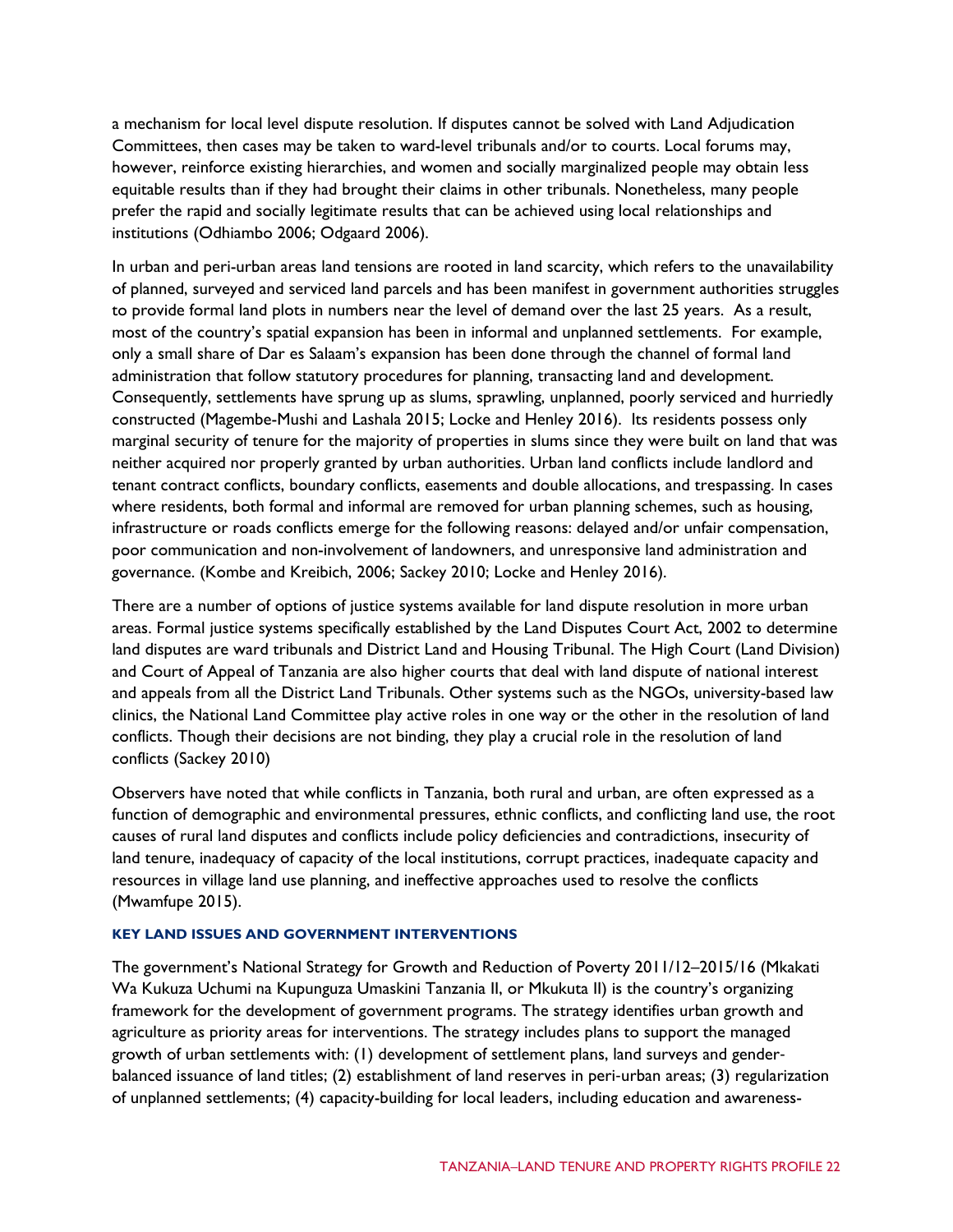building on land rights, obligations and women's rights. In the agricultural sector, Mkukuta II recognizes challenges posed by inadequate technical support for small farmers, lack of irrigation and other rural infrastructure, environmental degradation and lack of financing for investment. Planned interventions include: (1) improving and expanding irrigation infrastructure and developing rainwater- harvesting infrastructure; (2) developing contract-based grower and producer relationships; and (3) supporting access to and expansion of land for agriculture and livestock-development in a manner that balances the demands for large- and small-scale farmers (GOT 2010)

The Government's Long-Term Perspective Plan (LTPP) and Tanzania Development Vision 2025 are important developments, both aimed at transforming the country into a Middle Income Country by 2025 through a gradual industrialization of the agriculture-based economy using the country's significant natural resources, in particular recently discovered natural gas, as well as leveraging the country's strategic location in relation to regional and global value chains (Kibugi et al 2015; UNDP 2016). *Kilimo Kwanza*, launched in 2009 and concluding in 2016, is a central pillar in achieving the country's vision 2025. *Kilimo Kwanza* (Agriculture First) is a national resolve to accelerate agricultural transformation in line with other strategic frameworks including Agricultural Sector Development Strategy (ASDS), Agricultural Sector Development Programme (ASDP), Comprehensive African Agriculture (CAADP)- TAFSIP, SAGCOT that place emphasis on agriculture transformation from subsistence to commercial. In terms of the land sector *Kilimo Kwanza* seeks to "facilitate access to land for agriculture, enhance security of tenure, promote the harmonious and judicious exploitation of the land resource and create an enabling environment for using land to access credit." (GOT 2011a: GOT 2011b; GOT 2009).

On June 15, 2013, at the G8 Summit in the United Kingdom, the Government of Tanzania (GOT) and the G8 countries announced the Tanzania-G8 Land Transparency Partnership (TLTP). The partnership aims to support a more transparent, efficient and better-resourced land sector to ensure that current and future demand for land leads to beneficial and equitable outcomes for rural populations, and that Tanzania continues to attract and support high quality investment. DFID (with the support of SIDA and DANIDA) has been working with the GOT to develop a program known as the Land Tenure Support Program (LTSP) to begin implementing the partnership (see below). The initial three-year program aims to address weaknesses in the land administration system that constrain efficient delivery of land services and good governance, targeting processes of how land certificates are issued to rural and urban citizens, and how land is leased to investors. The LTSP seeks to enable the Government of Tanzania to make information on land records and processes of land allocation publicly available and clarify and address current constraints to protecting landholders. A component of the program is to introduce a multistakeholder group to raise the role of civil society oversight of government services and actions in the land sector. Ultimately, it aims to establish a road map for long-term support to the land sector that will contribute to sustained implementation of the government of Tanzania's revised Strategy and Policy for Implementing Land Legislation (SPILL) These measures are also expected to strengthen security of tenure, contributing to growth in agricultural production and more and better-planned investment in urban infrastructure, including housing (Locke et al 2013; Mcilone 2016). The program was launched on February 28, 2016.

#### **DONOR INTERVENTIONS**

In 2015 and 2016, USAID piloted a project to crowd-source land rights information at the village level in Tanzania using mobile technology. The Mobile Application to Secure Tenure (MAST) project (formerly the Mobile Technology Pilot) supports identified needs of the Government of Tanzania to improve land governance and lower the cost of land certification programs. The pilot tested a new, participatory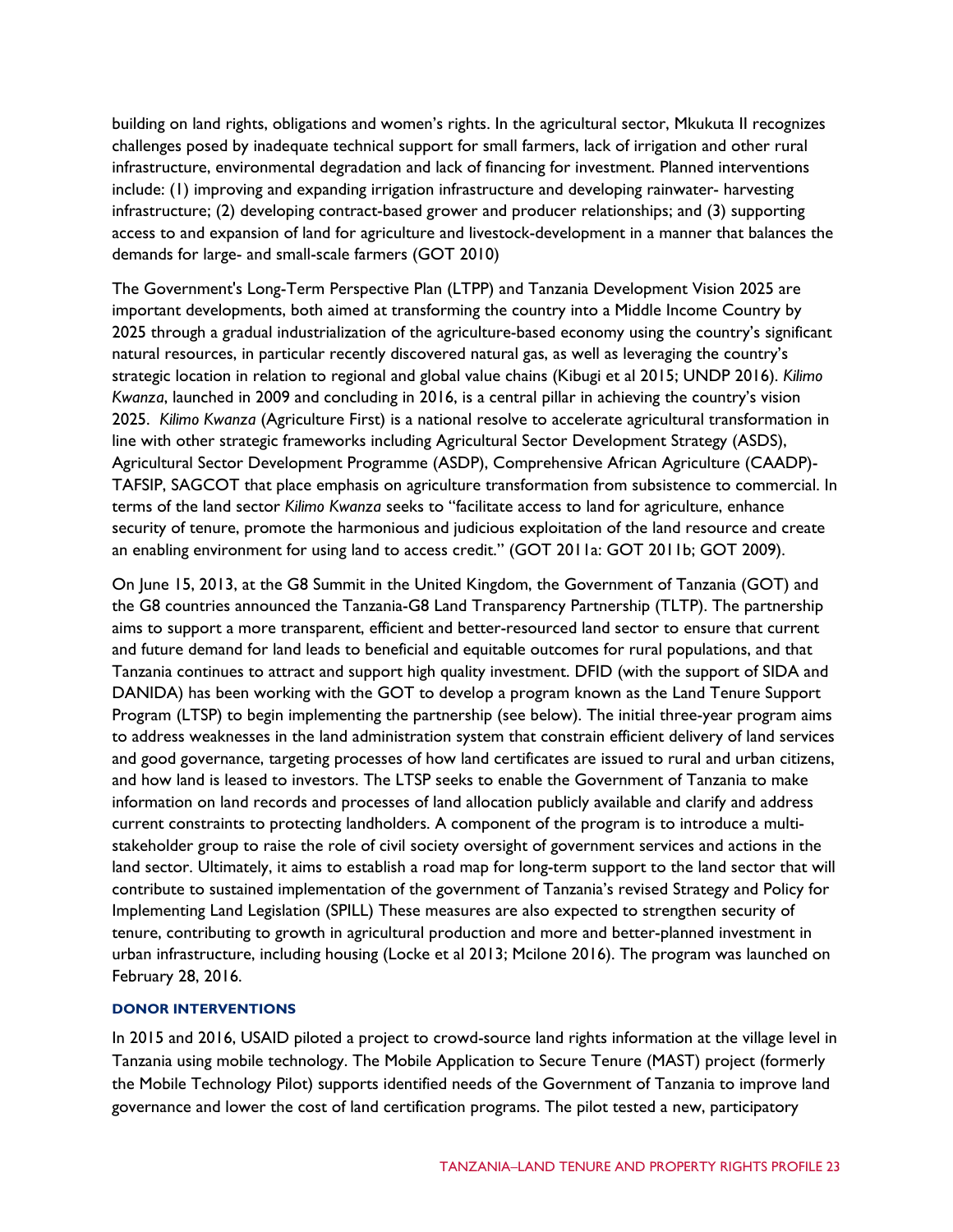approach for capturing land rights information, as well as a lower cost methodology for quickly building a reliable database of land rights claims. The MAST technology tool may be helpful to the Government of Tanzania as an alternative to more traditional, and costlier land administration interventions. The pilot approach combined relatively inexpensive and readily available mobile technologies (e.g., GPS/GNSS-enabled smart phones and tablets) with broadly participatory crowd-sourced data collection methods in rural and underserved settings. (USAID 2014). USAID is currently scaling up MAST through its Feed the Future Tanzania Land Tenure Assistance activity (LTA). The objectives of the four year (2015-2019) activity include are to reduce land tenure-related risks and lay the groundwork for sustainable agricultural investment for both smallholder and commercial investors throughout the Southern Agricultural Growth Corridor of Tanzania (SAGCOT). The project: a) assists villages and district administrations in completing the land-use planning process and delivering Certificates of Customary Rights of Occupancy (CCROs) in selected villages within two districts (Iringa and Mbeya); b) builds the capacity of village land governance institutions (Iringa/Mbeya); and. c) builds capacity to use the MAST technology application throughout SAGCOT and nationally.

The World Bank is providing funding for Private Sector Competitiveness Project (PSCP), approved in 2013, aims to focus on land administration reform and improved access to financial services, to spur economic growth and improve shared prosperity. The PSCP supports activities designed to improve land registration, land use planning and regularization of tenure rights. The project originally began piloted a faster land demarcation and registration approach to replace the traditional high cost registration on demand, (which is about 10 times more expensive). Today's project will help to further advance land administration reform, complete business registration reform, and help implement the Government's recently announced initiative to speed up delivery of priority programs such as agriculture, education, energy, transport and water (World Bank 2013).

Finland's Sustainable Management of Land and Environment Programme 2010-2015 (SMOLE II), has implemented in collaboration with the Ministry of Agriculture and Environment and the Ministry of Water, Land, Energy and Construction, seeks to promote sustainable management of natural resources and environmental protection and to address climate change vulnerability in Zanzibar's main island (Unguja) and in Pemba. The project has supported land use planning, improving people's rights to land and housing, and establishing a modern land information system that includes land registration. Several national policies and plans have been reviewed and updated, including national and district land use plans and land use, forest and environmental policies. Community forest management sites have been selected and in the main island of Zanzibar, Unguja, draft agreements have been submitted for legal review. Various natural resource management pilots have also been completed, including the rehabilitation of stone mining sites. Various databases and a land registration system have been developed, which are now in open-access Zanzibar Land Information system ZALIS (Embassy of Finland 2015).

In 2016 DFID, DANIDA AND SIDA co-funded, and launched the Land Tenure Support Programme, which will support the Government of Tanzania, through the Ministry of Land Housing and Human Settlements Development (MLHHSD), to make information on land records and processes of land allocation publicly available, and clarify and address current constraints to protecting legitimate land claims. Ultimately, these measures are expected to strengthen security of tenure, contributing to growth in agricultural production and more and better-planned investment in urban infrastructure, including housing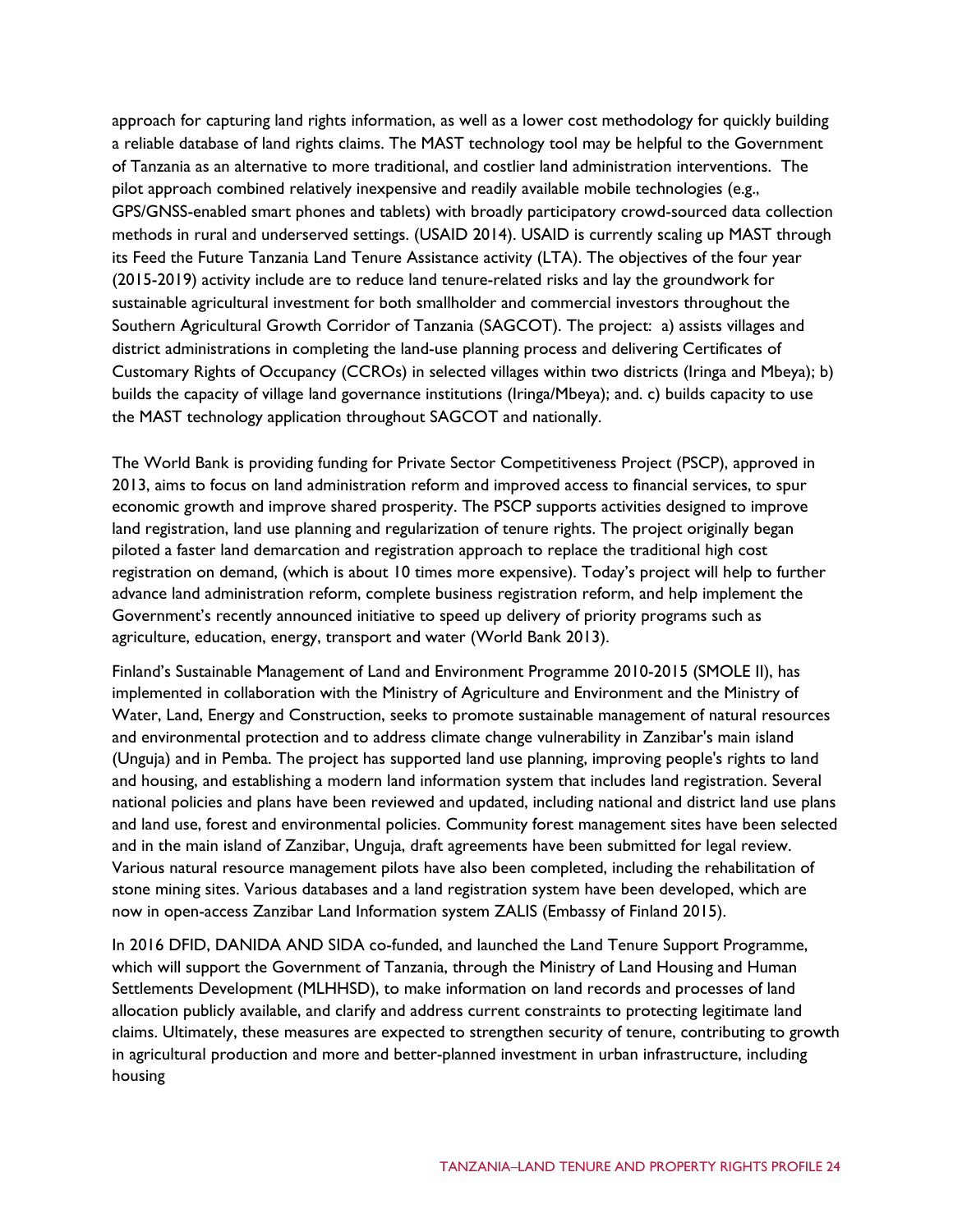Irish Aid has been working with Tanzania since 1975 with a mission to support smallholder farmers and pastoralists to increase farm productivity and improve the farming business environment. Irish Aid's approach is to work closely with agriculture sector ministries and by supporting research and planning processes at the national level. Programs aim to increase farmers' income through livelihoods program and assistance to farmer networks. Recent initiatives including pastoralist civic society organizations, to better organize themselves to be heard at a national level, particularly on matters that concern them such as land rights, good market regulatory framework and policies, and access to services. The 2015 "Pastoralist Programme", funded by Irish Aid and implemented by Care International and the Tanzania Natural Resource Forum (TNRF), provides capacity building and funding for community-based organizations (CBOs) on securing resource access through improved local land management, gender rights and climate change awareness training. It also supports civil society organizations to advocate for "pro-pastoralist" policy at the level of national government (Irish Aid 2015).

## **2. FRESHWATER (LAKES, RIVERS, GROUNDWATER)**

#### **RESOURCE QUANTITY, QUALITY, USE AND DISTRIBUTION**

Tanzania has substantial freshwater resources, including three large lakes that it shares with other countries and that account for about 6 percent of total surface area of the country. Tanzania has eight river basins. The country borders the three largest freshwater lakes in Africa - Tanganyika, Victoria and Nyasa - which represent a huge natural storage capacity for Tanzania, holding almost 400 times the mean annual runoff from all of its rivers. About half of the country's surface runoff comes from rivers flowing into the Indian Ocean (including the Pangani, Rufiji, Wami, Ruvu and Ruaha rivers); part of the rest drains into the lakes Victoria (Meri, Maru and Kagera rivers), Tanganyika (Malagarasi), Rukwa, Bubu, Eyasi and Manyara as well as the Lake Nyasa/Zambezi river system (Songwe and Ruhuhu rivers).

Lake Victoria in the northwest (shared with Uganda and Kenya) has a surface area of about 69,000 square kilometers and is the second-largest freshwater lake in the world (after Lake Superior in the U.S./Canada). Tanzania has a 51 percent share of the lake. Tanzania also has a 41 percent share of Lake Tanganyika on its western border (shared with Burundi, the Democratic Republic of Congo and Zambia), and an 18 percent share of Lake Nyasa (also known as Lake Malawi) in the southwest (shared with Malawi and Mozambique). The country's largest rivers are the Rufiji, the Great Ruaha, the Igombe and the Ruvuma. Tanzania has nine drainage basins, including the Lake Victoria basin, which is part of the Nile River basin (GOT 2012).

Tanzania's annual renewable water resource is 89 km3 and the annual average of available water per capita was 2,000 km3 in 2012 compared to 2,700km 3 in 2001. This amount is projected to lessen by 30 percent, to1400 cubic meters per capita in 2025 as a result of diminishing water resources and increasing population. Between 2006 and 2014 many areas of the country continued to receive average rainfall in general. However, the country is challenged by a high degree of water resource variability, both spatially and temporally. National mean annual rainfall is 1,071 mm, but the Lake Tanganyika basin and the southern highlands can receive up to 3,000 mm annually while about half the country receives less than 762 mm annually. Temporally, the northern parts of Tanzania experience a bimodal rainfall pattern (long rains from March to May and short rains from October to December)

On the mainland, current coverage estimates from the Ministry of Water and Irrigation (MoWI) are 58.7 percent in rural areas, 53 percent in small towns, and 84 percent in urban areas and 68 percent Dar es Salaam. In rural areas as many as 46 percent of water points not functional. In urban areas access to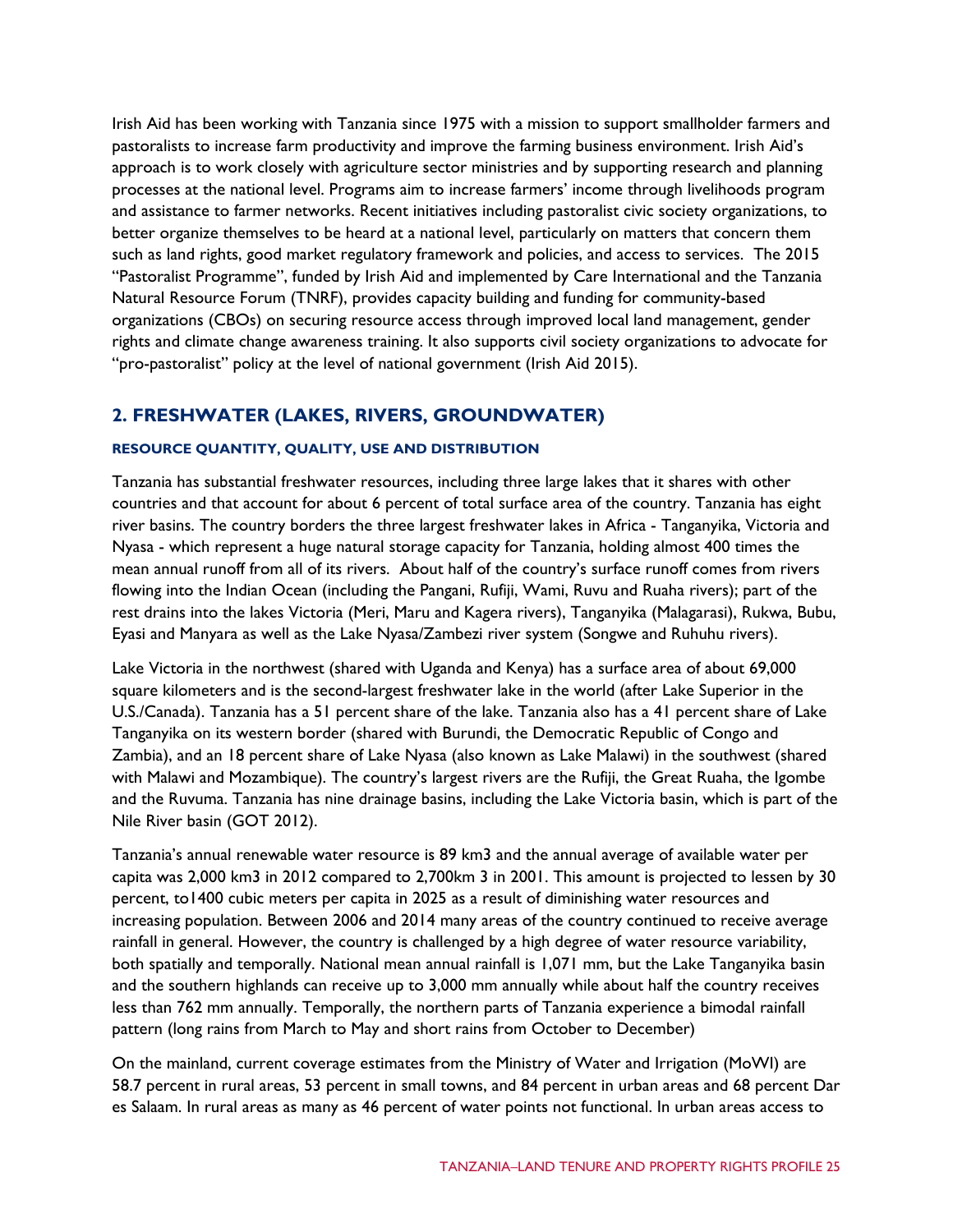piped water in urban areas has declined even more rapidly, going from 79 percent in 2000 to only 62 percent in 2007. The capital city, Dar es Salaam, experienced the largest drop: access to piped water declined from 93 percent in 1991 to 58 percent in 2007. Rapid urbanization is one of main causes of these declines (African Ministries Council on Water 2011; Noel 2013). According to the government, 76 percent of Zanzibar islanders, the vast majority of whom live in rural areas, have access to safe water. However, residents face the constant threat of impurities and breakdowns. Supplies by water trucks are more reliable but can only be afforded by those with stable incomes. The rural population has to frequently access drinking water from precarious sources, such as contaminated boreholes or rivers. In addition, rising sea levels have resulted in seawater mixing with fresh water supplies and contaminating the wells. Zanzibar does not have rivers and the main source of water is groundwater, which depends on the currently erratic rainfall (GIZ 2016; Kabendera 2013; African Development Bank 2015).

Although it has institutions, policies, and regulations in place to promote proper water management Tanzania has experienced widespread shortages in its surface and groundwater in many areas. The water shortages result from a number of factors including reduced and delayed rains, water scarcity in certain regions and river basins, increasing multi-sectoral demands, degradation of water catchments due to pollution, poor land use practices, and encroachment of land for agriculture, urbanization and industrial development. In terms of water resource management, incomplete decentralized management and adoption of appropriate technologies; emphasis on water supply than water resources management; insufficient water governance at all levels, incomplete inadequate hydrological data and information; and inadequate water storage infrastructure are impeding the country's ability to sustainably provide access to clean and safe water. Climate change further stresses the nation's water resources (GOT 2014; Noel 2013: GOT 2012).

#### **LEGAL FRAMEWORK**

The framework for water sector policy in Tanzania stems from Vision 2025 and the National Strategy for Growth and Reduction of Poverty (NSGRP/MKUKUTA). These existing policy and strategy documents contain operational targets to be achieved in terms of level and timescale for improving water resources management, and water supply, sewerage and sanitation. Consideration of these targets was one of the starting points for developing the National Water Policy and National Water Sector Development Strategy (GOT 2008)

In 2002, the government issued the National Water Policy, which was designed to address: the competing demands on the country's water resources; scarcity of water in some regions of the country; degradation of water sources; inadequate access to safe drinking water; and fragmented planning. The National Water Policy is based on principles of: (1) equal and fair access to and allocation of water resources; (2) effective and efficient water- resources utilization; (3) better management of water quality and conservation; (4) better management and conservation of ecosystems and wetlands; (5) financial sustainability and autonomy of Basin Water Boards; and (6) promotion of regional and international cooperation in the planning, management and utilization of water. The policy supports decentralized water-management and revision of the existing perpetual water-right system to a system allocating water rights for a specific duration (GOT 2002b).

The 2006 National Water Sector Development Strategy (passed in 2008), designed to implement the 2002 National Water Policy, recognizes the importance of universal access to improved water supply and sanitation and the need to develop institutions and methods capable of rapidly expanding services across the country. It focuses on water-resources management, institutional development and capacity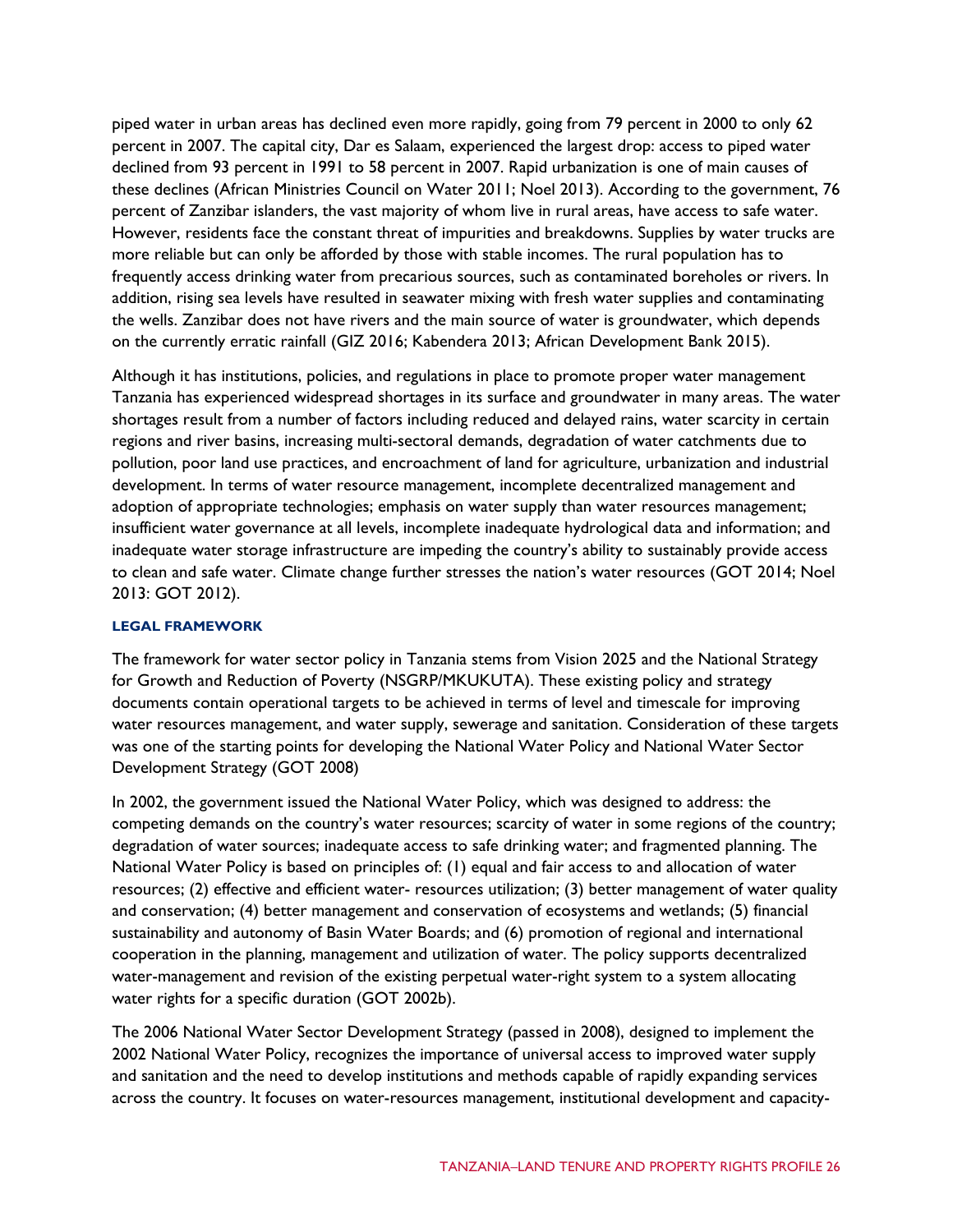building, development of district water supply and sanitation plans, execution of business plans for utilities operating in regional and district capitals and plans for water delivery and management in small towns (GOT 2008).

The 2009 Water Resources Management Act (Water Resources Act) implements the 2002 Water Policy and 2006 Water Sector Development Strategy. The Act creates the institutional and legal framework for the sustainable management of the country's water resources. The Act regulates the management, use and protection of the country's water resources for the benefit of the population, to meet basic human needs and promote equitable access, and to support the sustainable efficient use of water resources. The Act sets out the ownership and use structure for water resources and the governance structure, which includes National Water Boards, Basin Water Boards, Catchment and Sub-Catchment Water Committees and Water User Associations (GOT Water Resources Act 2009a).

A companion law, the 2009 Water Supply and Sanitation Act, focuses on the supply of drinking water and sanitation services. The Act provides for the transparent regulation of water supply and sanitation services and the creation of authorities to manage water supply and sanitation sustainably. The Act restructures the water supply sector around decentralized and devolved authorities, which are designed to be commercial entities, and outlines the responsibilities of government authorities involved in the water sector. The Act provides for the creation of Community Owned Water Supply Organizations (COWSOs) to manage potable water resources at the local level. The law gives COWSOs ownership of water points and infrastructure, empowers COWSOs to grant and deny access to water in accordance with established conditions, and grants COWSOs the right to levy fees for water services (GOT Water Supply Act 2009b).

The 2002 Water Policy and 2009 Water Resources Act and Water Supply and Sanitation Act reflect the country's effort to devolve authority for the management of natural resources to the local level and establish sustainable systems for natural resource management. This legal framework emphasizes shifts planning and management of water resources closer to beneficiaries, encourages multi-objective planning and private-sector participation, and promotes economic sustainability (GOT Water Supply Act 2009b).

Zanzibar enacted a new water law in 2006 (Water Act No. 4 of 2006) to control water-use on the island and prevent water pollution. The law declares all water resources to be the property of the government and imposes a fee for the use of all water other than rainwater and seawater. Zanzibar's 2007 Strategy for Growth and Poverty Reduction identifies the water sector as a priority area and provides that the government will implement this legal framework, develop plans to protect water catchments, conduct research on groundwater potential, rehabilitate infrastructure, promote and strengthen public-private partnerships in water development, supply and financing, and promote community-based management of water supply (GOZ 2007).

The Nile Basin Initiative (NBI) is a cooperative framework created in 1999 to govern Nile Basin water resources. All ten riparian states (Tanzania, Kenya, Uganda, DCR, Egypt, Sudan, Burundi, Rwanda, Eritrea and Ethiopia) signed the agreement and committed to developing cooperative-use agreements to achieve sustainable development through the equitable utilization of the common Nile Basin water resources. A feature of the Initiative, though controversial, is a 'water security' provision which defines 'water security' as "the right of all Nile Basin States to reliable access to and use of the Nile River system for health, agriculture, livelihoods, production, and environment" and provides "that the cooperation management and development of waters of the Nile River System will facilitate achievement of water security and other benefits" (Wouters 2013).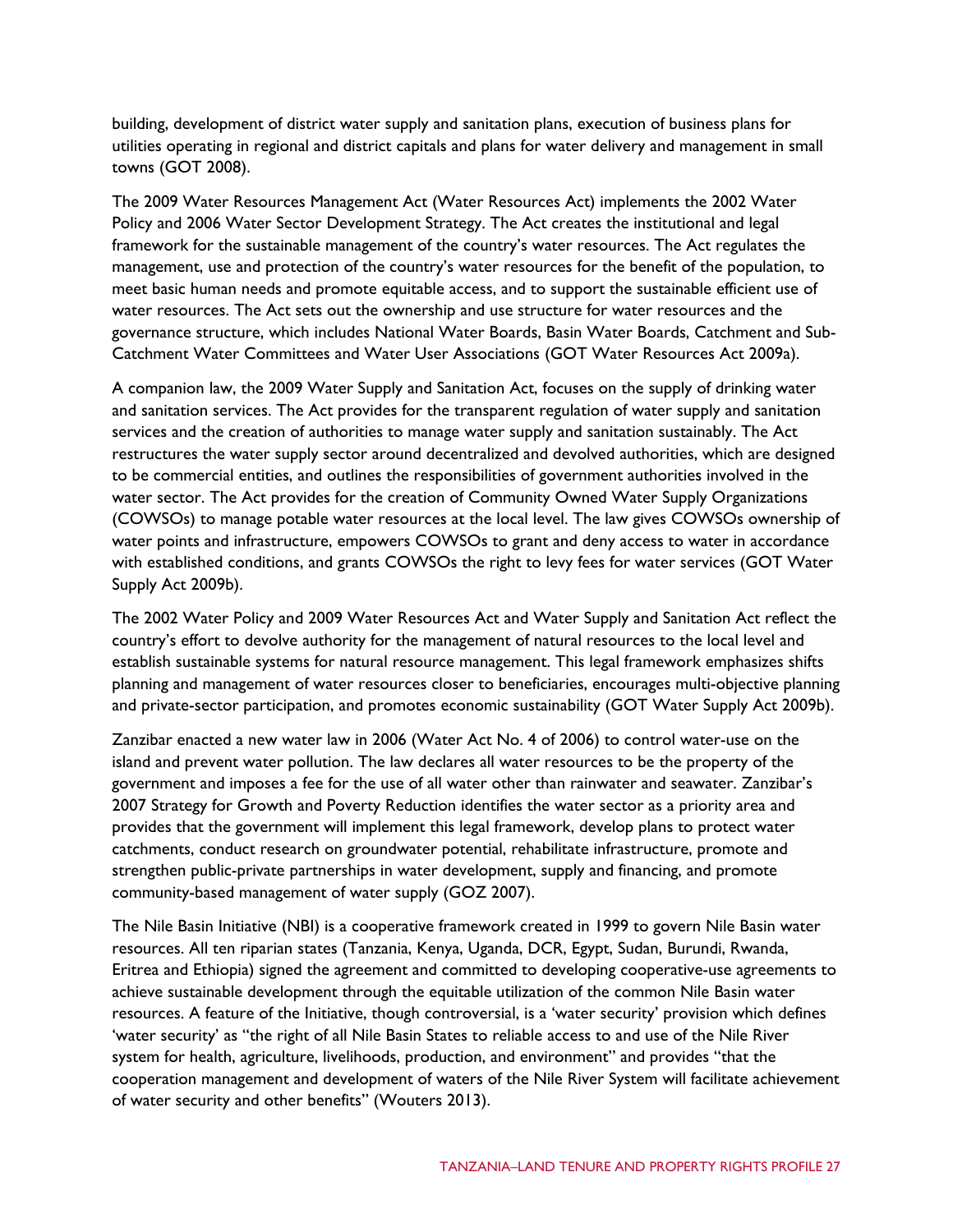#### **TENURE ISSUES**

In Tanzania, access to domestic water is a Constitutional right. However, access to water for domestic use is limited to "any person having *lawful access* to any water on, adjacent to, or under *that land.*" The 2009 Water Resources Act provides that the country's water is a public resource vested in the state, with the President authorized to act as trustee of the resource on behalf of the population. The Act requires anyone who diverts, dams, stores, abstracts or uses water – other than for domestic purposes – to obtain a water permit from the Basin Water Board. Individuals and groups with legal access to land are permitted to access surface water for domestic needs without a permit. Landholders are also permitted to access to groundwater through hand-dug wells and may construct facilities to harvest rainwater for domestic use without a permit (GOT Water Resources Act 2009a). Upon recommendation from the Basin Water Board, the Ministry of Water and Irrigation can declare an area to be a Groundwater Controlled Area. Anyone sinking, deepening or enlarging a bore well in a Groundwater Controlled Area must obtain a groundwater permit from the Basin Water Board. The Ministry of Water and Irrigation and the Basin Water Boards also have authority to prevent actions causing pollution or other harm to water resources, including through establishing Protection Zones around water sources and requiring permits for the discharge of effluents and other substances into water bodies (GOT 1977; GOT Water Resources Act 2009a).

The Basin Water Board is required to recognize customary water rights as equivalent in status to granted water rights. Customary rights can be recorded and can be subject to annual fees or payment of a premium. All water rights, whether customary or granted, are subject to the management authority of the Basin Water Boards and Ministry of Water and Irrigation, which can restrict use during periods of drought and natural disasters. The Ministry can designate water resources necessary for public purposes such as firefighting, protection of ecosystems, and providing water to urban settlements. The statement of public purpose authorizes the minister to restrict other water uses, subject to payment of compensation to holders of permits (GOT Water Supply Act 2009b; GOT Land Act 1999a).

Because water is increasingly scarce, conflicts over water are rising. The availability of water during the dry season is diminishing; groundwater resources are often difficult to access; and land use-patterns, poor management, population increases, and the rising number of commercial and small-holder irrigation systems have all stressed water availability. Conflicts range from potential legal disputes over incompatible requirements of different types of users, to acts of vandalism and violence. The disputes are often complex, but management problems and disputes over water are often symptoms of uncertainties over 'ownership' of water that are at the foundation of these conflicts. For the majority of people in rural Tanzania, access to and use of water resources is regulated by customary laws under which all natural resources are community property. Membership in a community ensures the right to use communal water resources There is no private control of natural water sources, but customary institutions have the right to control and determine the use of water resources for the benefit of the whole community, which can be a source of conflict, particularly as regards irrigation schemes where statutory authorities may try to impose fees for maintenance that do not consider locally based customary arrangement that have worked for decades. Deadly conflicts over water are also occurring between farmers and herders all of whom are scrambling for scarce water for irrigation and pastures for feeding animals and sustaining livestock (IWGIA 2016b).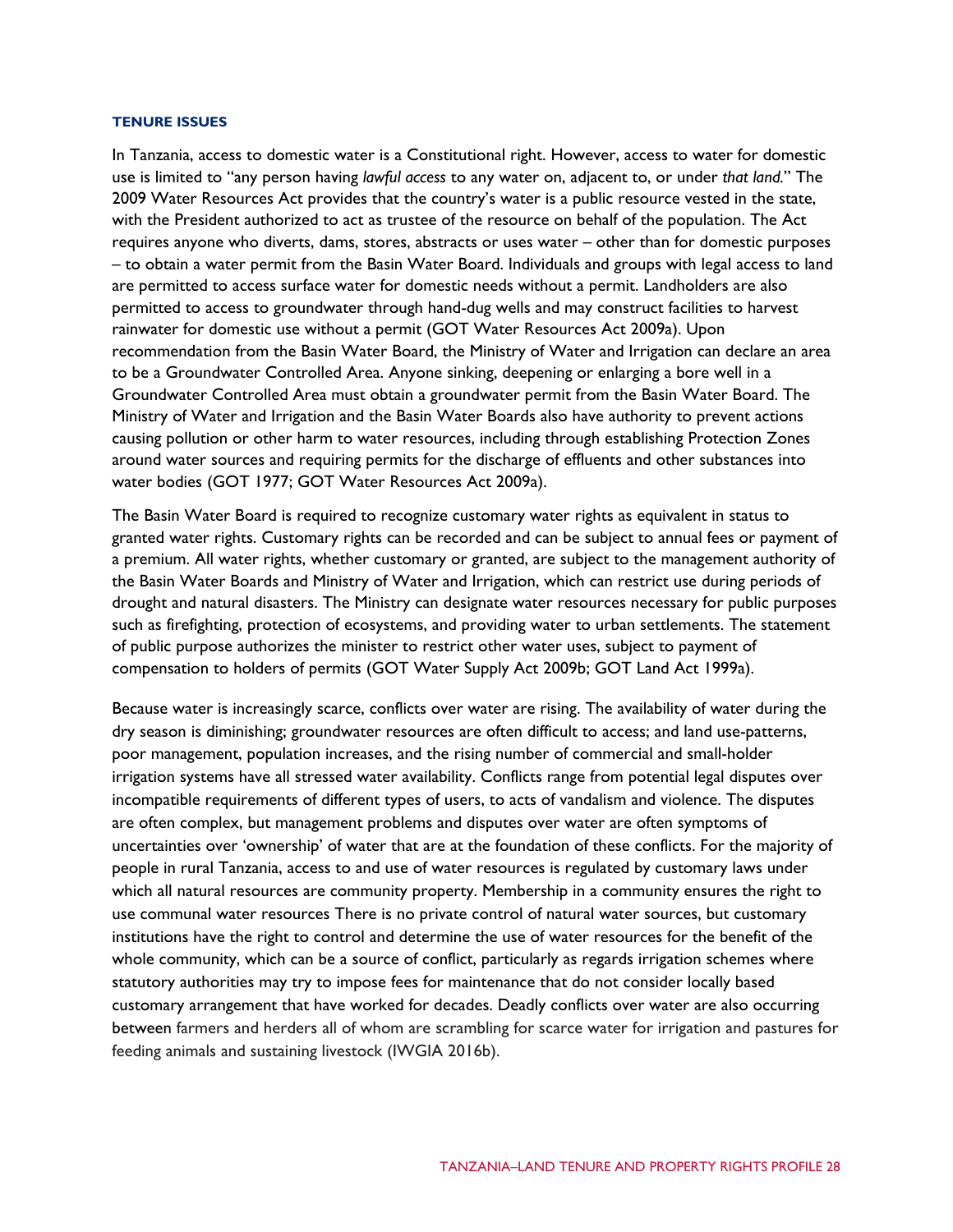Against this context modern, formal interventions in water supply are superimposed upon over one hundred and twenty ethnic groups in Tanzania, where the nature and power of indigenous local institutions in granting water rights varies considerably from place to place (Makoye 2013).

#### **GOVERNMENT ADMINISTRATION AND INSTITUTIONS**

The Ministry of Water and Irrigation is responsible for setting policy and national strategy for water resource development and ensuring execution of the national strategy for drinking water and other water uses. The Minister appoints the National Water Board, establishes and supervises the work of Basin Water Boards, and ensures the sustainable development of water resources in the public interest. The minister is supported by the Director of Water Resources who oversees water management and planning, coordinates the work of the Basin Water Boards, resolves disputes, supervises data collection and water audits, and determines investment priorities. The National Water Board serves as an advisor to the Minister and provides inter-sectoral coordination and resolution of international water issues (GOT Water Resources Act 2009a).

The Basin Water Boards create water management plans, prepare guidelines for construction of watersource structures, collect and analyze data for water resources management, monitor water use and pollution, resolve intra-basin water conflicts, and serve as a channel of communication to water users. Basin Water Boards maintain a registry of water permits issued. The Minister can also declare areas to be catchments and sub-catchments and establish Catchment Committees and Sub-Catchment Committees. The committees are responsible for coordinating water management plans, resolving disputes and performing other functions delegated by the Basin Water Boards. At the community level, Water User Associations (WUAs) are responsible for managing water supply and distribution for other uses, including irrigation. WUAs can obtain permits, collect fees for the Basin Water Board, and represent a special interest or value for water resources, such as in a conservation area (GOT Water Resources Act 2009a).

Management of the supply of drinking water has a separate governance system under the Ministry of Water and Irrigation and the Minister of State for Regional Administration and Local Government. The Minister of State for Regional Administration and Local Government ensures that water supply and sanitation services are implemented and is responsible for coordinating the roles and duties of local authorities and community organizations. The Ministries have joint responsibility for establishing district water authorities. A regional secretariat is responsible for implementing Ministry directives in each region. In urban areas, Urban Water and Sanitation Authorities (UWSSAs) manage water and sanitation services. District Urban Water Supply and Sanitation Authorities cover water supply in small towns, while Community Owned Water Supply Organizations manage water supply and distribution in rural areas. District councils provide COWSOs with block grants to pay for infrastructure development, but COWSOs are expected to finance their costs and operations through consumer fees (GOT Water Resources Act 2009; GOT Water Supply Act 2009d). In addition, Tanzania established a multi-sector regulator, the Energy and Water Utilities Regulatory Authority (EWURA), within the urban water supply and sanitation sector. EWURA licenses all providers of urban water services, sets technical standards and monitors performance (GOT 2014).

Ongoing trans-boundary water management initiatives such as Songwe River Basin Developments Programmes (SRBDP), Zambezi Basin Watercourse Commission and other programs and projects are implemented within the frameworks of the following regional institutions: African Ministers Council on Water (AMCOW), East African Community (EAC) - Lake Victoria Basin Commission, Southern Africa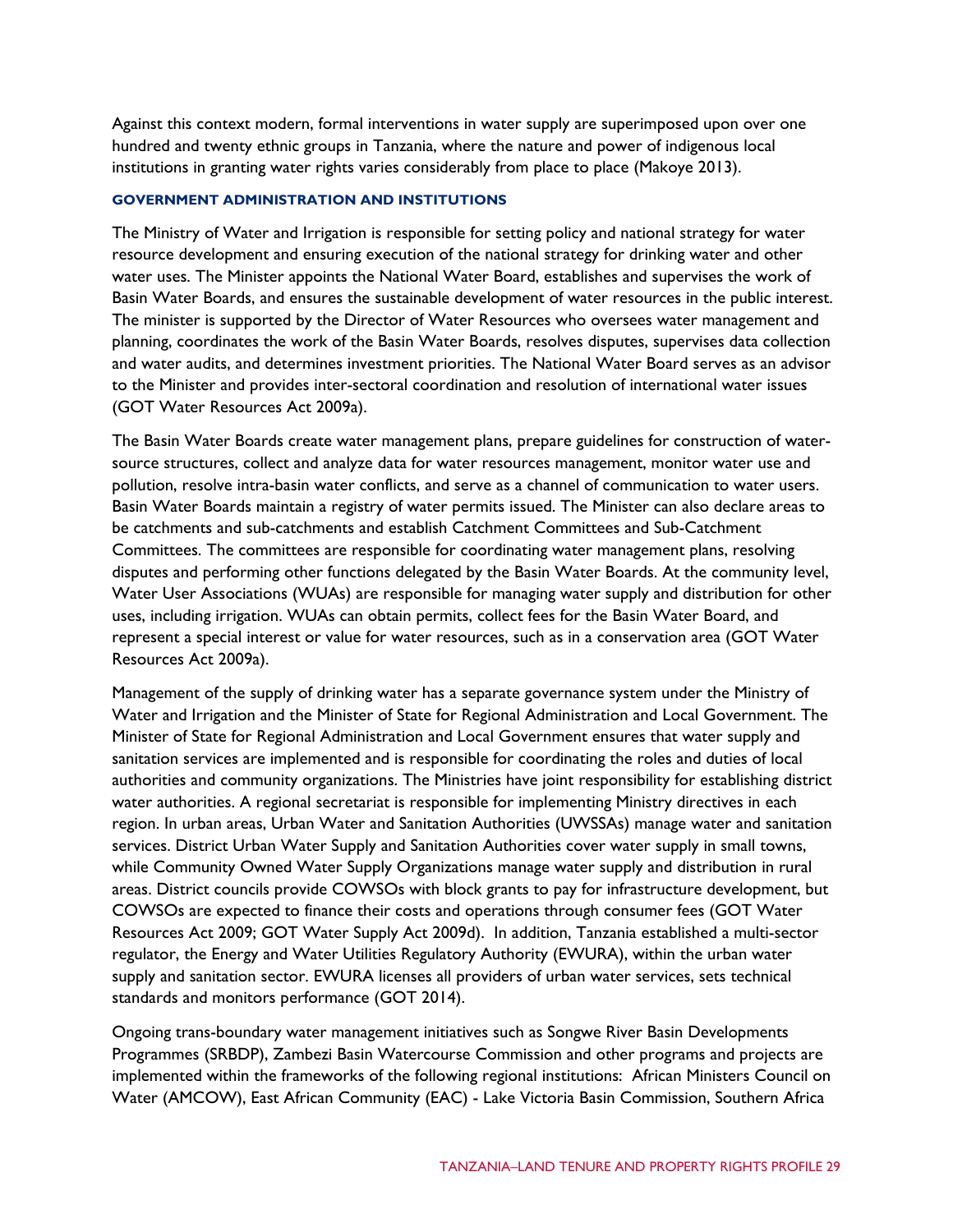Development Community (SADC) - Zambezi Basin Watercourse Commission (ZAMCOM) and Ruvuma River Joint Water Commission (JWC), Nile Basin Initiative (NBI), Lake Tanganyika Authority and other bilateral agreements (GOT 2014).

#### **GOVERNMENT REFORMS, INTERVENTIONS AND INVESTMENTS**

The Government of Tanzania has embarked on a major sectoral reform process. It completed the restructuring of the water governance sector and established a new legal framework in 2009. Initiatives under the government's National Strategy for Growth and Reduction of Poverty 2011–2015 (Mkukuta II) include plans to: (1) strengthen the capacity of basin-level water-resources management institutions including water-user associations; (2) rehabilitate equipment and infrastructure; (3) construct new dams; (4) demarcate and protect water sources in all basins to protect them from environmental depletion and pollution; (5) rehabilitate and construct new drinking-water sources; (6) register Community Owned Water Supply and Sanitation Organizations; and (7) conduct water-point mapping countrywide (GOT 2010a).

Tanzania committed to implement the Comprehensive Africa Agriculture Development Programme (CAADP) by signing a national CAADP compact in July 2010. The country then developed the Tanzania Agricultural and Food Security Investment Plan (TAFSIP) and officially launched it in November 2011. TAFSIP is a 10-year (2011/2012—2020/2021) sector-wide mechanism for promoting investments in the agricultural sector within the CAADP framework. The plan identifies seven priority investment areas: (1) irrigation development and sustainable water resources and land use management; (2) agricultural productivity and commercialization; (3) rural infrastructure, market access, and trade; (4) private-sector development; (5) food and nutrition security; (6) disaster management and climate change adaptation and mitigation; and (7) policy and institutional reforms and support. Implementation of the range of agricultural policies, strategies, and commitments in Tanzania that fall under TAFSIP is done through a number of programs, including the Agricultural Sector Development Programme (ASDP) for the mainland and the Agricultural Sector Strategic Plan (ASSP) for Zanzibar. Agricultural land area under irrigation in hectares has risen to 415,130 as compared to 168,430 in 2002 (African Union Commission 2014).

### **DONOR INTERVENTIONS AND INVESTMENTS**

The African Development Fund Zanzibar Urban Water and Sanitation Project 2013-2016 seeks to improve water supply and sanitation infrastructure and services in Unguja Municipality (Zanzibar's administrative center and the hub of its economic, cultural, and tourist activities), rehabilitate and upgrade water production, improve water transmission and distribution system, and provide sanitation and hygiene facilities in schools. The goals of the project also include enhancing public health and raising the living standards of the Unguja urban population, and sustaining other services and socioeconomic activities, including tourism (African Development Fund 2012).

In 2014 the World Bank provided additional financing to the 5-year (2007–2012), US \$200 million Water Sector Support Project designed to strengthen sector institutions for integrated water-resources management and improve access to water supply and sanitation services. The project seeks to: strengthen institutional capacity for improving the management of water resources by providing logistical and technical assistance to the nine basin institutions and their management systems; support all local governments in the scaling-up of the provision of rural water and sanitation services; support urban areas and small town utilities in the scaling-up of provision of urban water and sanitation services; and, support the Ministry of Water and strengthen subsector planning and operational capacities. This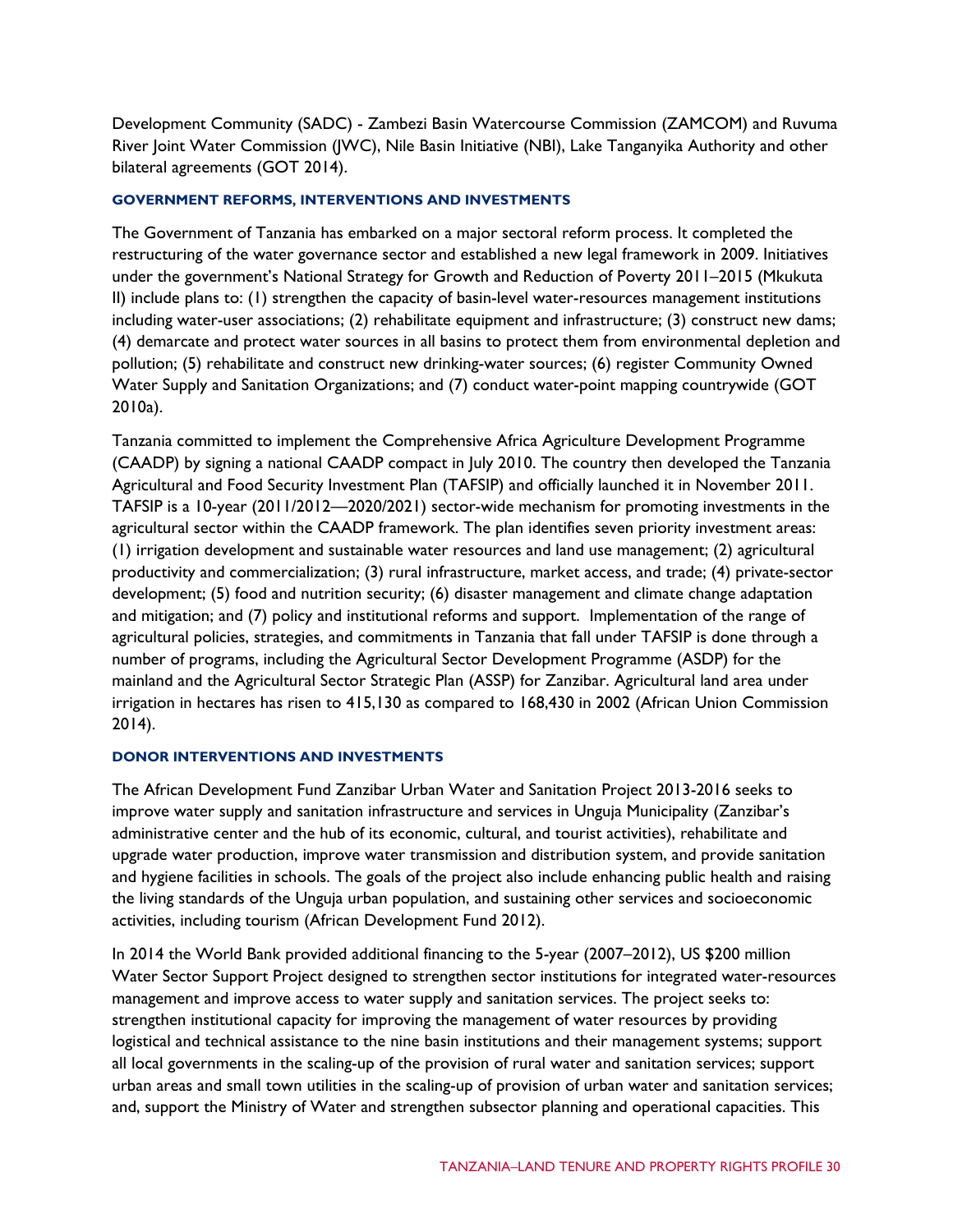work will finance the completion of the integrated water resources management and development plans in 8 basins, additional capacity development for basin-wide water resources management, and priority investments. It will finance the scaling up of rural water supply to support the government attain the service targets of a total of 31,747 water points reaching 8 million people and will support the improvement of urban water supply and sanitation in key towns and cities (World Bank 2014b).

The World Wildlife Fund's (WWF) Freshwater Program has four focal areas: (1) the River Basin Management (Ruaha Water Programme and Mara River Basin Management Initiative, Mau-Mara Serengeti Landscape); (2) The Payment for Environmental Services Project (Equitable Payment for Watershed Services East Usambara), (3) The Education for Sustainable Development Project, and (4) The Climate Change Adaptation Project. WWF Tanzania has been working with a range of government partners and community stakeholders in the Great Ruaha catchment and Mara Basin since 2004 to address key challenges and promote solutions for effective and sustainable water resources management. Key interventions and pilots have included: the establishment of the local water resources management institutions (catchment and sub-catchment committees and Water User Associations); introduction of alternative income generating activities; water sources and river bank protection; introduction of social learning approaches to stimulate multi-stakeholder efforts to improve water management; environmental flows assessment; Climate Change Vulnerability Assessments; environmental and water sources awareness creation; provision of technical support to basin offices and capacity building of government officials on water resources management and learning visits to different basins (World Wildlife Fund 2015).

## **3. TREES AND FORESTS**

#### **RESOURCE QUANTITY, QUALITY, USE AND DISTRIBUTION**

Forests and woodlands that provide for wildlife habitat, unique natural ecosystems and biological diversity and water catchments amounting to 1.6 million hectares cover about 55 percent of the Tanzania's total land area. Tanzania's forest ecosystems include lowland rainforests in the northwest and mountain forests, scattered across the higher altitude portions of the country. Extensive areas of *miombo* woodlands are located in the south and contain as many as 300 different species of trees, dominated by the oak-like subfamily *caesalpinioideae*, shrubs and grasses. Savanna grasslands extend from east of Mount Kilimanjaro to the coast and along the Kenyan border. Coastal forests and about 110,000 hectares of mangrove forest are found along the eastern coast. The mangrove forest at the mouth of the Rufiji River in southwestern Tanzania is one of the largest in the world. There are also lowland dry coastal forests. The country has two global biodiversity hot spots: The Eastern Afromontane Hotspot, which includes the Eastern Arc forests, Albertine Rift forests and Kenya/Tanzania highlands; and the Coastal Forest Hotspot, which is part of the Eastern Africa Coastal Forests Eco region. The forests of Unguja and Pemba (Zanzibar's two main islands) have at least 17 endemic plant and six endemic vertebrate species (including two of Africa's most endangered mammals, the Zanzibar Red Colobus and Aders' duiker) and are priority landscapes within the Eco region. The mainland has one of the greatest concentrations of mega fauna on the planet, including elephant, rhino, gazelle, zebra, large predators, and vultures, buzzards and storks. All of these ecosystems have economic, scientific, recreational and aesthetic value (GOT 2014c).

Tanzania's forests provide a range of benefits, from fuel wood and charcoal to ecosystem services. Forests provide game meat, fodder, medicinal plants, dyes, fibers, gums, resins, oils, beeswax and honey.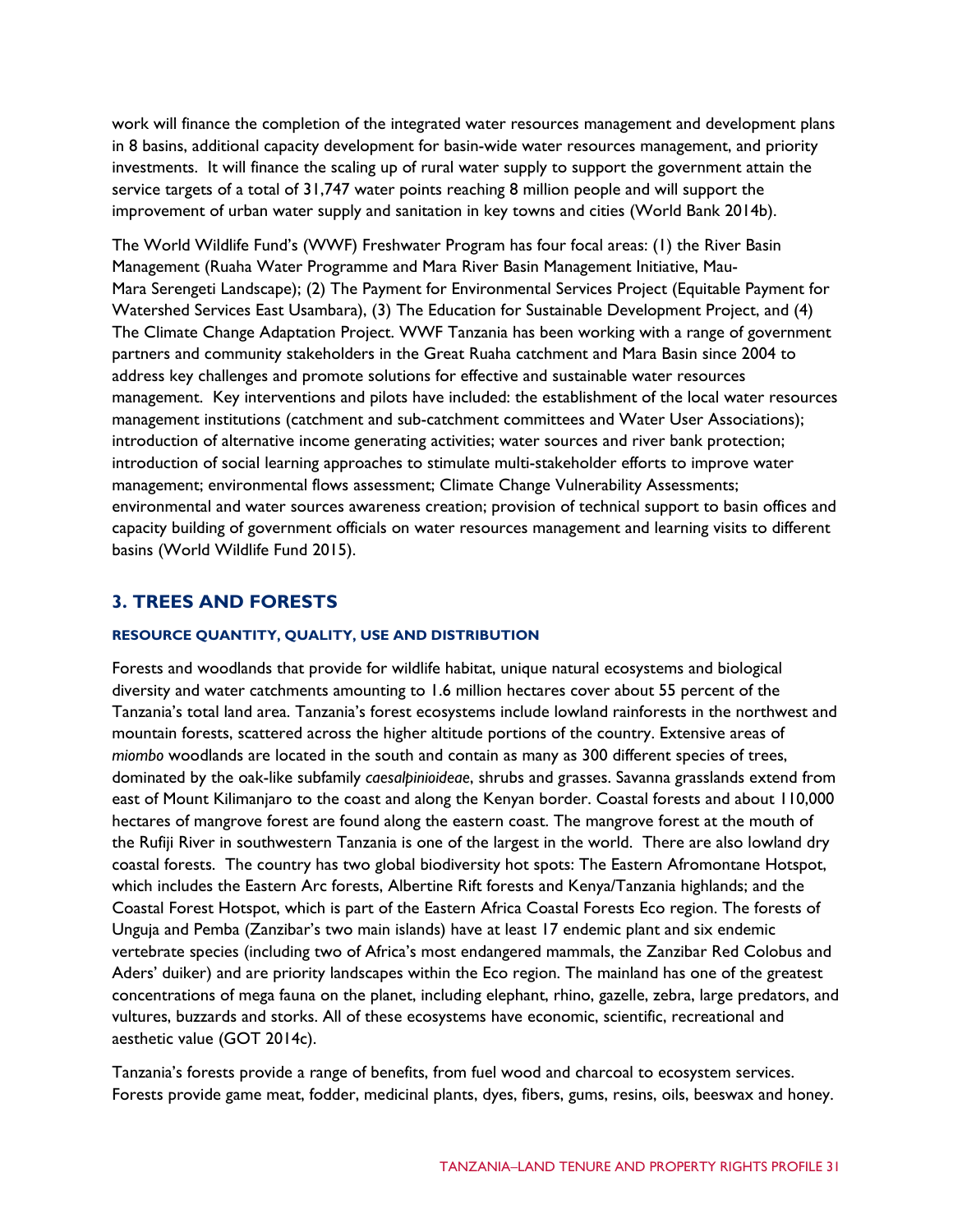The *miombo* woodlands have 83 different species of trees and bushes that provide nuts and fruits. Ninety percent of the population relies on fuel wood and charcoal for cooking and heating. Seventy-five percent of construction materials are harvested from forests, both legally and illegally. Several non-timber forest products of economic value provide nutrition to rural consumers. Ecosystem services include watershed functions, maintenance of soil fertility, conservation of biodiversity, carbon dioxide sequestration, and ecotourism. However, the contribution of the forest sector to the national economy has been identified as an information gap (Tanzania Forest Fund 2012; The REDD Desk 2012).

The total wood volume of Tanzania mainland is 3.3 billion m3, with 97 percent of the total volume from trees of natural origin, only 3 percent is from planted trees. About half the total volume is found in protected forests and wildlife-protected areas and therefore legally inaccessible for harvesting. The estimated annual consumption of wood is 62.3 million m3, which exceeds the annual allowable cut of 42.8 million m3. Therefore, the current supply of wood cannot meet current demands. The annual deficit is met by overharvesting and illegal harvesting in protected forests (FAO 2015). Forest Carbon Stocks are found in Above Ground Biomass (AGB), Below Ground Biomass (BGB) and Dead Wood (DW) AGB and BGB amounted to 1,060.8 million tons while DW was about 63 million tons. By far, the major AGB and BGB sink is the woodlands, which store 73.5 percent of the total carbon (GOT 2015b).

All forests are faced with deforestation at a rate of 372,000 hectares per year, which has resulted from heavy pressure from agricultural expansion, livestock grazing, wild fires, over-exploitation and unsustainable utilization of wood resources and other human activities, mainly in General Lands. A third of total forested lands are on Village and General land with few defined management plans; this is where deforestation and degradation is the most severe. Shifting cultivation accounts for at least half the forest loss, with charcoal production the second-most common cause of deforestation and degradation. Other threats are hunting, mining and road construction. Forestland and catchment areas have suffered from erosion, increased sedimentation and loss of soil productivity (GOT 2015; 2015; GOT 2012; GOT 2014).

#### **LEGAL FRAMEWORK**

The National Forest Policy of 1998 provides the foundation for the Forest Act of 2002 and for Participatory Forest Management (PFM). The aim of the policy is to enhance the contribution of the forest sector to the sustainable development of Tanzania and the conservation and management of natural resources for the benefit of present and future generations. This goal should be realized through effective management of forest area, conservation of forest biodiversity, water catchments and soil fertility, and enhancing national capacity to manage and develop the forest sector in collaboration with other stakeholders. The policy encourages community and private sector involvement in forest management through village land forest reserves, individual, group and community forests. The purpose of this decentralized structure of forest management is to improve governance and reduce illegal use of forest reserves and resources. The policy does not explicitly mention climate change issues but it has been revised to take climate change issues into account (GOT 1998).

Tanzania's Forest Act (2002) classifies the country's forests; establishes forest governance bodies; outlines requirements for the creation and conversion of forest reserves and granting of forest concessions and licenses; and sets the foundation for participatory forest management (PFM) by local communities. Communities living in, or adjacent to, forests work with local forest department officials to create agreements to sustainably manage forestland. PFM can be applied to forests under full protection, production forests or mixed purpose forests. Village governance bodies (e.g., Village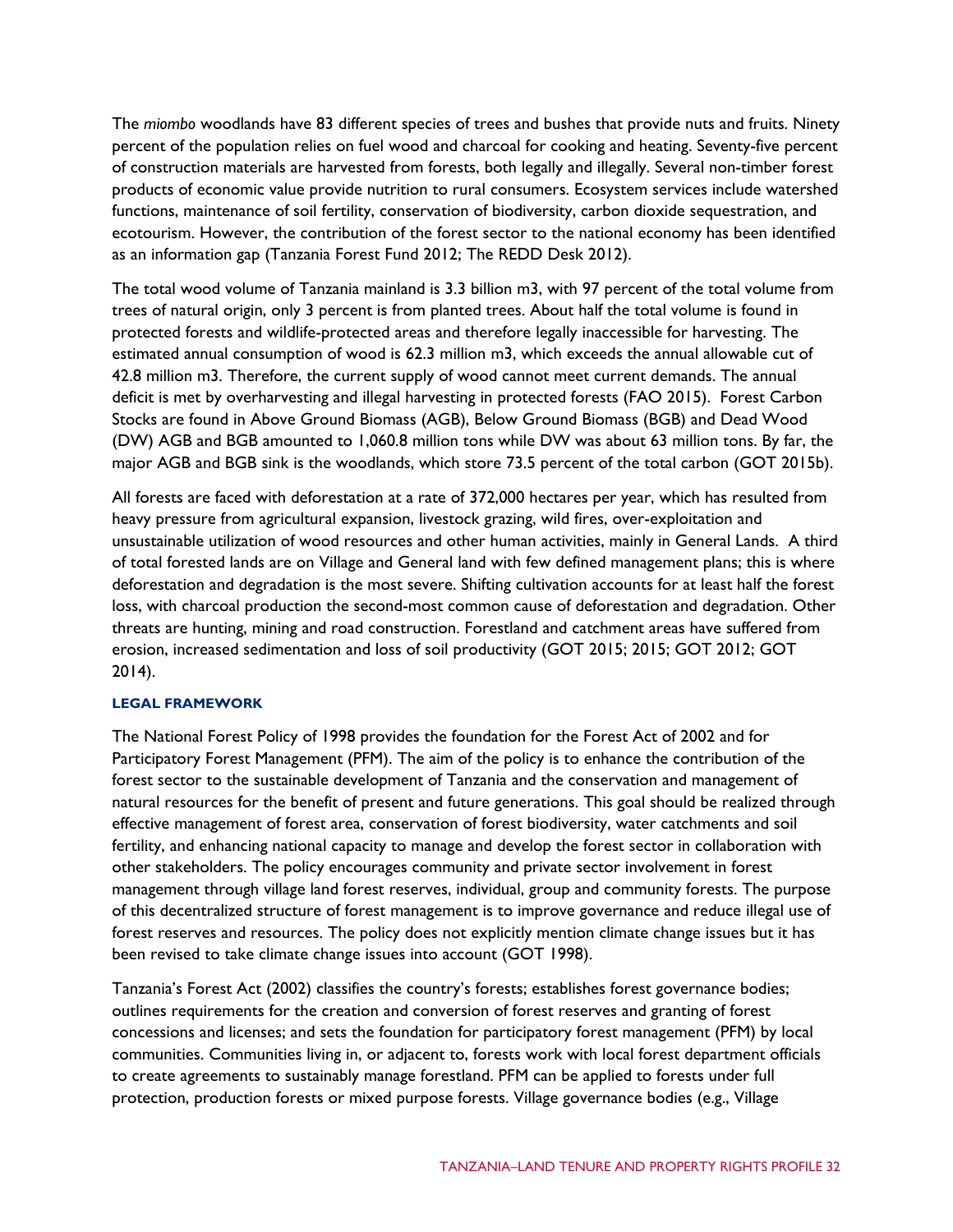Councils and natural resource committees) are responsible for establishing a plan to manage village forest reserves in a sustainable fashion. The Act grants the government the authority to enforce the provisions of the Act and assess fines and penalties for noncompliance. The Local Government Act (1982) and Local Government Finance Act (1982) empower Local Councils to enact bylaws to collect taxes from forested areas and assess taxes on forest produce in their jurisdictions (GOT 2002c).

The Forest Act does not define sustainability nor does it provide for external monitoring and review of forest management plans or joint forest management agreements. However, the Forest Act provides that all biological resources of the forest and their intangible products, including all genetic material, are the property of the government and shall be preserved and used for the benefit of the people of Tanzania (GOT Forest Act 2002c).

In Zanzibar the primary forest legislation is the Forest Resources Management and Conservation Act (1996). The Act promotes the protection, conservation and development of forest resources for the social, economic and environmental benefit of present and future generations of the people of Zanzibar. The Act is designed: (1) to support the engagement of local communities in the sustainable planning, management, use and conservation of forest resources; (2) to preserve and enhance the environmental functions of forest resources; and (3) to meet Zanzibar's demands for forest produce within the framework of sustainable forest management (GOZ 1996).

#### **TENURE ISSUES**

A recent government inventory of forests finds the distribution of forest ownership is as follows: central government land, 34 percent, local government land 6.5 percent; village land 45.7 percent; private land, 7.3 percent; and unknown less than 3 percent. Forests are either forest reserves or private forests. Forest reserves include: (1) national parks and game reserves and central government forest reserves; (2) local government authority forest reserves and (3) village land forest reserves. Forest reserves have varying restrictions on the use of forestland and resources. The highest category of protected area, national parks, prohibits extractive use. Nature reserves do not allow for human consumptive activities, but the government and communities may enter into joint agreements for special purposes (e.g., traditional or sacred uses). Other categories of reserves include protective and productive forest reserves and can be the subject of participatory forest management arrangements between the government and local communities. Central Government Forest Reserves are the largest category of land used as production forest. Private forests are of two main types: commercial investors or private companies establish private forests on land leased from villages, or from the government on general land; and, more frequently, individuals or households establish small woodlots or forest patches, either by planting trees or through natural regeneration (GOT 2015b; GOT 2014).

The government can grant concessions in forest reserves (subject to their restrictions) and on general land. Forest concessions are granted subject to exploitation and management plans, and larger concessions require an environmental impact assessment. Local government authorities can grant forest concessions for parcels of 200 hectares and under; concessions over 200 hectares are subject to approval by the minister (GOT Forest Act 2002a).

Licenses and permits govern the legal harvest, transport, sale and export of timber and timber products in Tanzania. Authorized forest officers stationed in the districts normally issue licenses for harvesting and transporting forest products. To control legal trade in flora and fauna, checkpoints are normally established at strategic administrative boundaries for monitoring timber trade and collecting revenue. Checkpoint workers are supposed to ensure that the transported products match the accompanying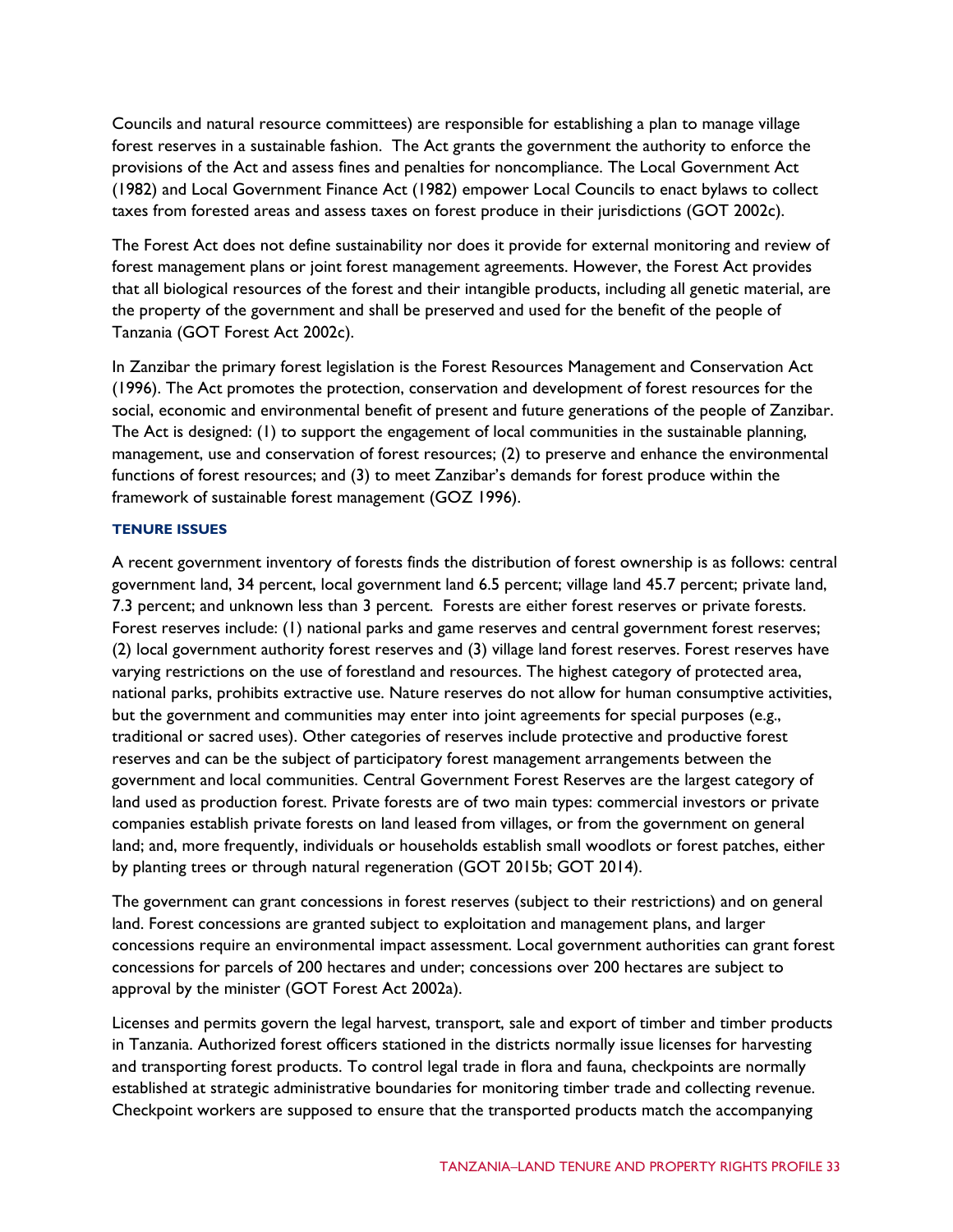license, and that fees are paid for any products exceeding the license. In practice, the license system is often ignored, and by some estimates the majority of logging undertaken in the reserves is illegal. Smallscale poachers, responding to the demands of urbanization and tourism development, engage in illegal extraction of timber, and illegal trade in firewood and charcoal is a significant problem. The primary causes of the continued illegal activity are insufficient human capacity to enforce the laws, lack of knowledge of the laws among enforcement officers, and corruption. Local entrepreneurs can obtain substantially higher profits by avoiding formal marketing channels (FAO 2005b).

Tanzania is a UN-REDD Programme Partner Country and also a member of World Bank's Forest Carbon Partnership Facility (FCPF). A broad consensus exists among national governments, donor organizations, third party certifiers, and civil society on the importance of clarifying land and forest tenure prior to the implementation of REDD+. Clearly defined property rights to forestland at the national level are key for effective forest management. Unclear and weak tenure arrangements create incentives for overuse or misuse and generate conflict. It is, therefore, generally agreed that tenure security is important to achieving effectiveness (and equity) in REDD+. In REDD+ sites in Tanzania formalization and securing tenure rights from the state to the village level is high on the agenda in the early phase of implementation (Dokken et al 2014).

#### **GOVERNMENT ADMINISTRATION AND INSTITUTIONS**

Tanzania's Ministry of Natural Resources and Tourism, and especially its Division of Forestry and Beekeeping (FBD), is responsible for the management and administration of the country's forests and forest resources. The DFB has four divisions: (1) Forest Development; (2) Forest Utilization and Extension; (3) Forest Research, Training & Statistics; and (4) Beekeeping Development. The responsibilities of FBD are: policy development and law enforcement; monitoring and evaluation of policy implementation; human resources development; management of forestry and beekeeping training institutions; management of forest reserves including forest plantations, bee reserves and apiaries; rehabilitation of degraded areas; provision of forest and beekeeping extension services; management of forest and bee resources in general lands; and identification of research areas, prioritization and coordination of research undertaken by various institutions and organizations. (GOT Forest Act 2002; GOT 2016c).

The Tanzania Forest Service (TFS) is a semi-autonomous government Executive Agency that was established through the Executive Agency Act (Cap. 245 Revised Edition 2009). It implements the National Forest and Beekeeping Policies of 1998 and is administered through The Forest Act. Its mandate is to manage national forest reserves (natural and plantations), bee reserves, and forest and bee resources on general lands. The Forest and Beekeeping Division maintains responsibility for developing forest policy, laws and regulations and overseeing their implementation (Tanzania Forest Services Agency 2016).

As a result of decentralization in the 1970s, district government offices manage a network of forest reserves. District authorities can issue licenses for timber harvesting in district forest reserves and for non-reserved forests and woodlands. District forest officers responsible for enforcement report to local district authorities as opposed to the central level FBD. Under the Local Government (District) Authorities Act, 1982, district authorities are responsible for maintenance of forests and for the prevention of soil erosion and desertification (GOT Forest Act 2002a; GOT 2009a)

Village land forest reserves are designated by Village Councils and managed by a village governance body such as the Village Council or a natural resources committee. Village land forest reserves can be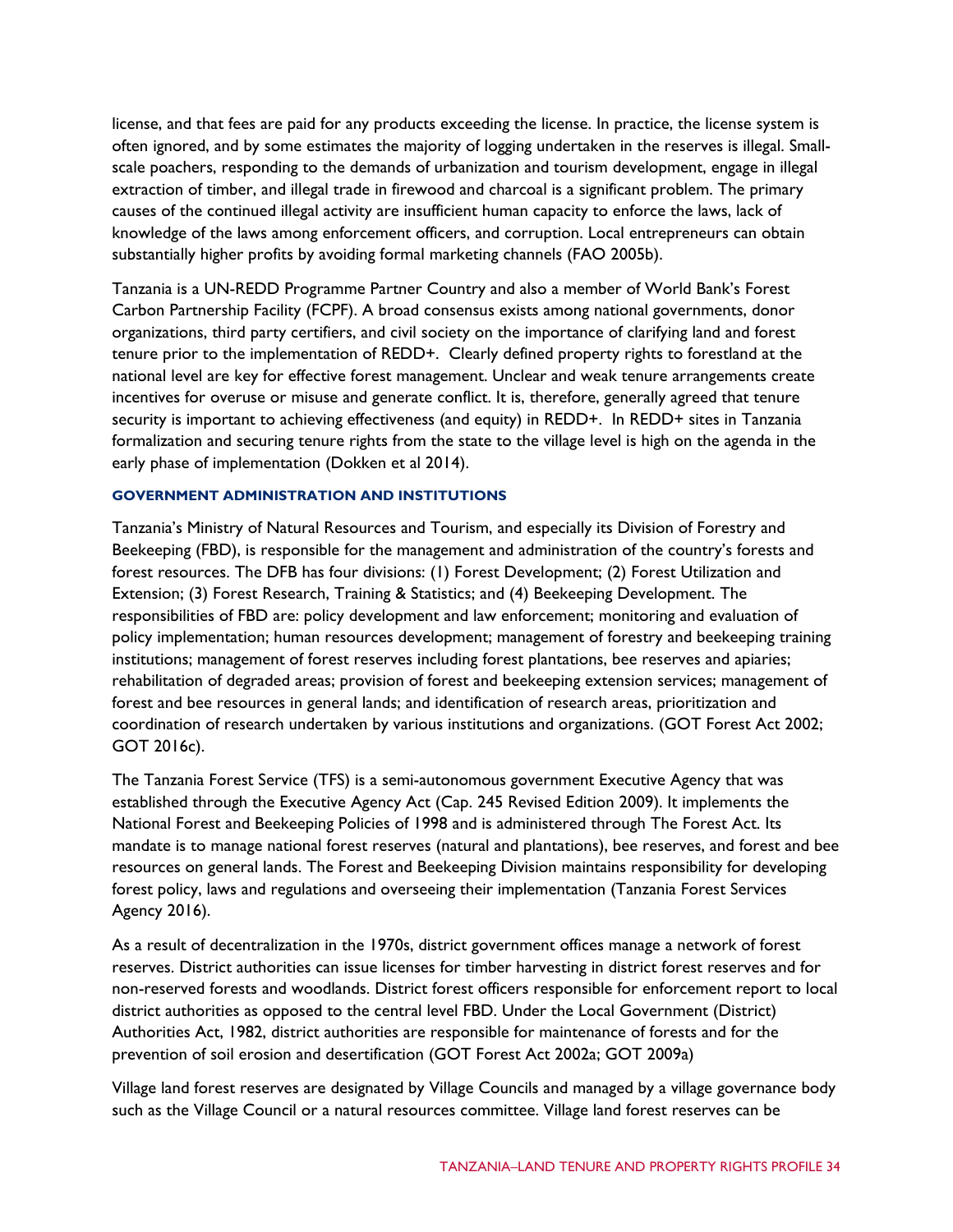protected forest, productive forest or a mix of these. Under the Local Government (District) Authorities Act, 1982, the Village Council's responsibilities include: planning and coordinating forest activities; rendering assistance and advice to the residents of the village; and encouraging village residents to undertake and participate in communal forest and other enterprises (GOT Forest Act 2002a; GOT 2009a).

Tanzania's legal framework supports participatory forest management (PFM). PFM began in Tanzania in the mid-1990s with a small number of pilot projects and has grown to hundreds of projects in 53 districts and covering 4.1 million hectares. PFM implementation is split into two categories: (1) *Joint Forest Management (JFM***)** is applicable where there is a pre-existing local or central government forest reserve. In this case, the forest-adjacent communities enter into a Joint Management Agreement with the appropriate reservation authority to share management responsibility and benefits; and (2) *Community-Based Forest Management (CBFM)* refers to cases where there is no pre-existing forest reserve that must be taken into account. Here communities simply decide to reserve a part of their village lands as a Village Land Forest Reserve (VLFR). Upon provision of an acceptable Village Forest Management Plan (VFMP), control and ownership of all the forest resources devolves to the village government. This gives communities the right to harvest and sell timber and forest products, as well as to undertake patrols (including arresting and fining offenders) to keep out illegal users. Villages are exempted from government taxes on the forest products, including major timber species (or "reserved tree" species), and therefore can claim royalty revenue that previously would have gone to the government (GOT 2015b).

Together these developments have brought more than half a million hectares under community protection and since 1995 more than five hundred VLFRs have been created by communities. In addition, several thousand households, clans or other community groups in Shinyanga Region have demarcated private forests (called *Ngitili*). Research and experience has shown that PFM can work to conserve forests and reduce deforestation when local people can effectively control outsiders and protect their economic interests, and when there is an equitable local-level distribution of benefits. Further efforts are needed to enlarge the areas of PFM and enhance promotion of minority rights and interests at the village level. Additional strategic planning goals for the forestry sector include: increasing the number of declared forest reserves on village forest land by 80 and signed joint management agreements by 40; increasing plantation forests by 10,000 hectares through public/private partnerships by involving government; and increasing hive occupancy by 85 percent in managed areas. (Treue et al. 2014; GOT 2014).

#### **GOVERNMENT REFORMS, INTERVENTIONS AND INVESTMENTS**

The Tanzania Forest Fund was established by the Ministry of Natural Resources and Tourism in 2010. It operates throughout mainland Tanzania and provides assistance to various stakeholders who are committed to sustainable management of forest resources including improving livelihoods of communities adjacent to forests, protected areas and forest plantations. Priority areas for funding include: forest resource conservation and management to ensure proper forest land management as well as ecosystem conservation; community based conservation and sustainable livelihoods focused on promoting community conservation initiatives and improved benefit sharing for communities adjacent to a forest resource base; and, applied and adaptive research on management of forest resources and livelihoods. The 2012-2015 Strategic Plan outlines several objectives: (1) Promote awareness of the importance of the protection, development and sustainable use of forest resources through public education and training; (2) Promote and assist in the development of community forestry directed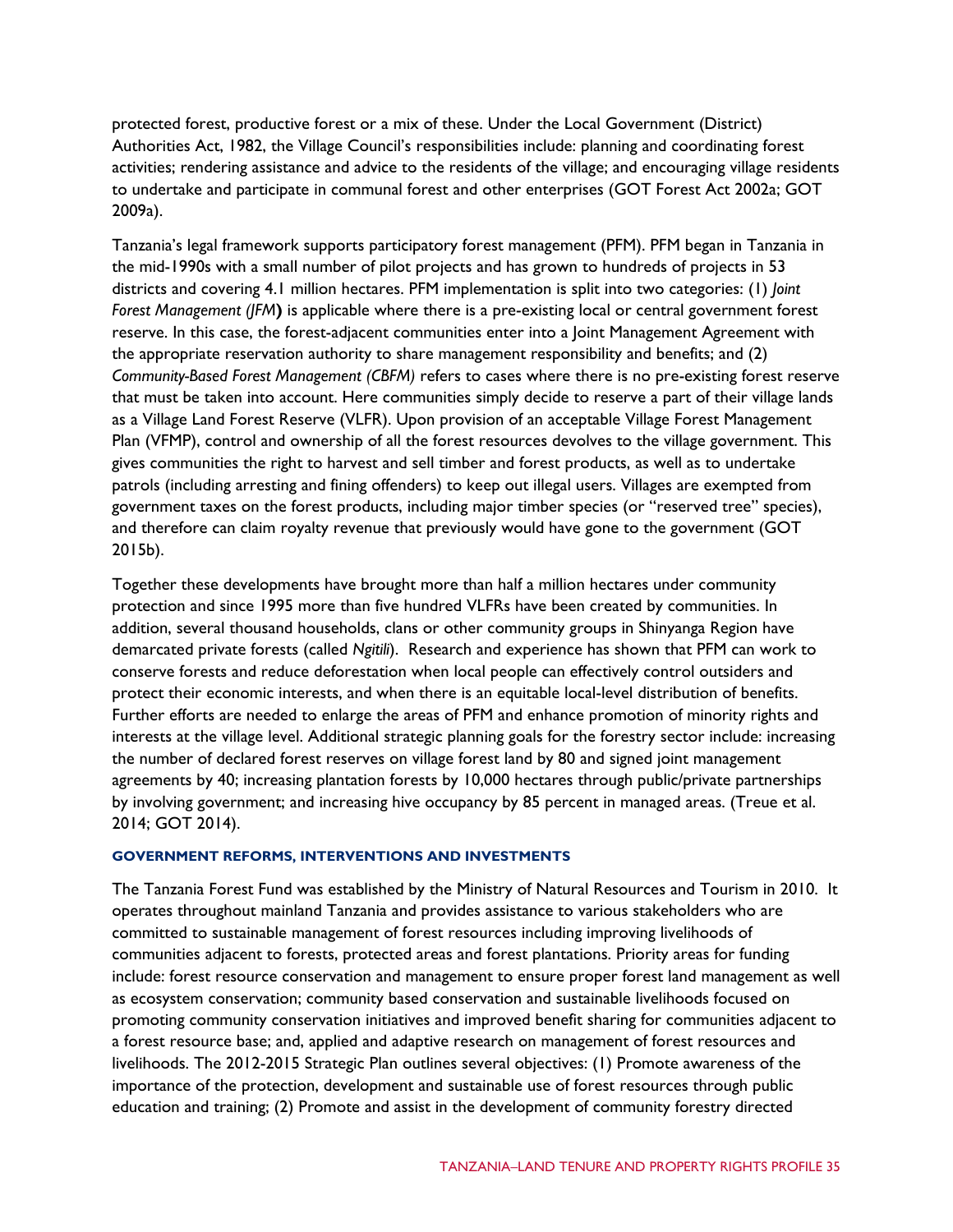towards the conservation and protection of the forest resources of the country through the making of grants and providing advice and assistance to groups of persons wishing to form themselves into a group; (3) Promote and fund research into forestry; (4) Assist in enabling Tanzania to benefit from international initiatives and international funds directed towards the conservation and protection of biological diversity and the promotion of sustainable development of forest resources; and, (5) Assist groups of persons and individuals to participate in any public debates and discussions on forestry and in particular to participate in processes connected with the making of an environmental impact assessment with forest legislation (Tanzania Forest Fund 2015).

With funding from Government of Finland and technical assistance from Food and Agriculture Organization (FAO), the Government of Tanzania implemented The National Forest Monitoring and Assessment (NAFORMA). Conducted on the Tanzania mainland between 2009 and 2014, it is the country's first ground based forest inventory and was the first among five pilot countries globally to implement a national forest inventory for support of sustainable forest management in a changing climate. Data and information was collected from more than 30,000 sample plots. In addition to information related to the vegetation (biophysical data), NAFORMA collected information about how people manage and use the forests (socioeconomic data). It also developed a national database/dataset on forests and trees, produced national maps of forests and land uses, established a long-term monitoring system, developed tools and methods for measuring, reporting and verification (MRV) of carbon sequestration, and helped increase the capacity of the Ministry of Natural Resources and Tourism to collect, analyze, update and manage information. The work conducted in Tanzania has also been instrumental for the development of the FAO-FIN methodologies and tools based on cost-free, open source software (GOT 2015b).

Tanzania launched its national REDD (Reduced Emissions from Deforestation and Forest Degradation) initiative in 2009 and is in the process of qualifying for the UN-REDD Program and Forest Carbon Partnership Facility funding. The process requires Tanzania to prepare a series of analyses regarding patterns of deforestation and threats to forest health and a socioeconomic assessment of local communities and forest-dependent populations. As part of the readiness process, the government is preparing REDD strategy options (i.e., a set of actions to reduce deforestation and forest degradation that addresses the drivers of deforestation and degradation) and a REDD institutional and legal implementation framework necessary to realize these options. Projects include: mitigating climate change by conserving Kolo Hills Forests, reducing poverty among the target communities in the project area and preparing the local stakeholders to enter carbon trading successfully; promoting a pro-poor gender-equitable approach to community forest management in Zanzibar, including piloting of carbon financing; building REDD readiness in the Masito Ugallo ecosystem; developing community based REDD mechanisms for sustainable forest management in semi-arid areas and more (GOT, n.d.).

#### **DONOR INTERVENTIONS AND INVESTMENTS**

For more than 10 years USAID has supported efforts within Tanzania to develop and implement national environmental policies and support community based conservation through a sustainable landscape approach that targets critical ecosystems to sustain wildlife habitats, reverse land degradation, restore watersheds and improve community livelihoods through conservation enterprises. To date more than 7 million hectares of biologically significant land are under improved management for conservation, sustainable agriculture, and other land uses based on general management plans. USAID's country strategy 2014-2019 seeks to build upon previous efforts through continuing work in natural resource management by strengthening community co-management of natural resources to generate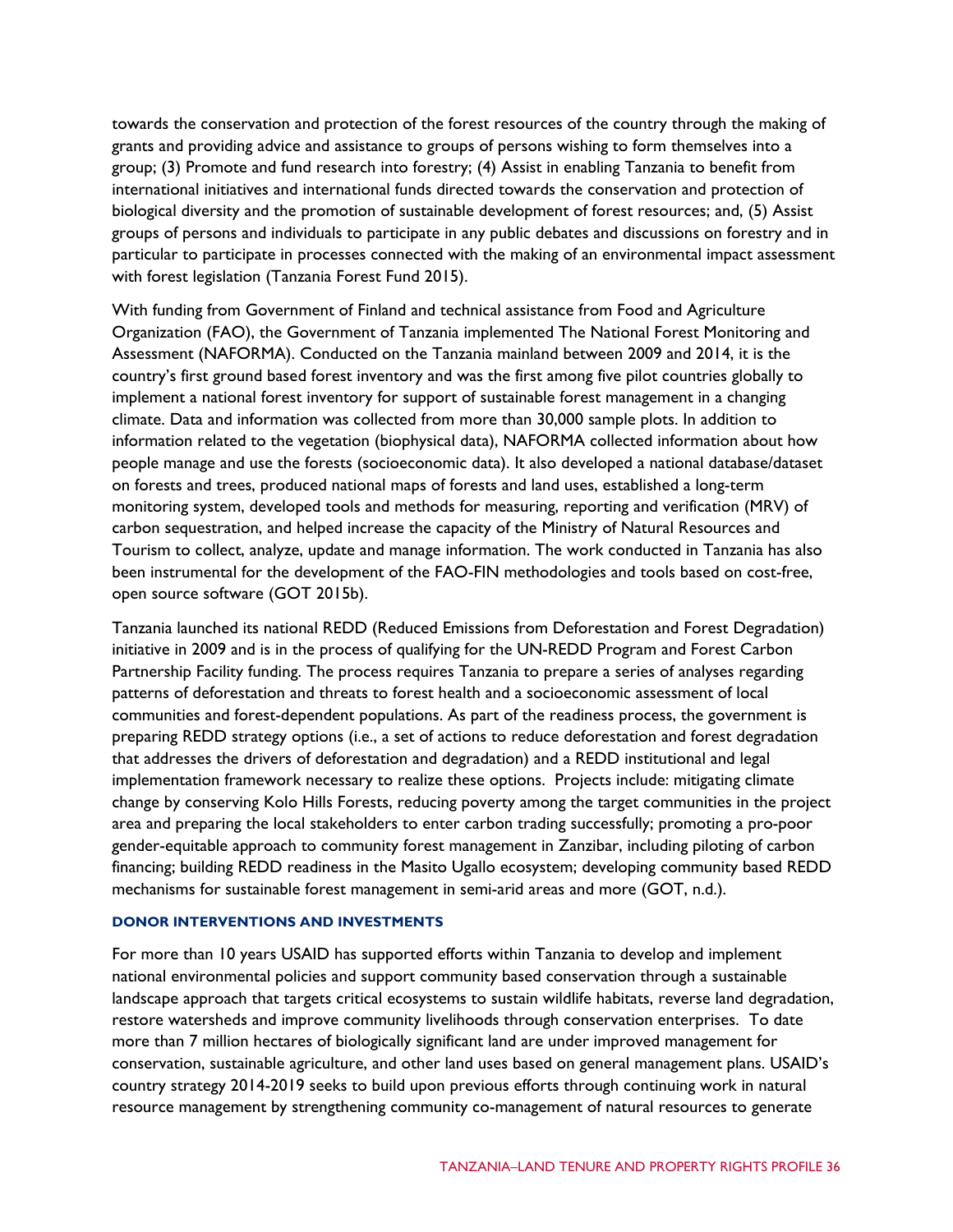increased economic opportunities, revenue, and jobs from effective management of natural resources as a means to diversify sources of sustainable livelihoods—all through a youth and gender empowerment lens (USAID 2014b).

The Global Environment Facility (GEF) is working with its implementing partners, including UNDP, on a variety of forest and biodiversity programs, including the Enhancing the Forest Nature Reserves Network for Biodiversity Conservation in Tanzania; the National Adaptation Plan (NAPA) for United Republic of Tanzania; the Sustainable Management of the Miombo Woodland Resources of Western Tanzania; and the Strengthening the Protected Area Network in Southern Tanzania, among others (Global Environment Facility 2016.)

The Wildlife Conservation Society (WCS) has been active in Tanzania since the 1960s, funding over 140 projects to help the government and communities conserve the country's wildlife and forests. WCS is concentrating on four globally important conservation landscapes: (1) the Southern Highlands Conservation Programme is helping conserve upland habitats between Lake Nyasa and Tanganyika; (2) the Tarangire Ecosystem Project is active in Tarangire National Park in the northeastern part of the country; (3) the Ruaha Landscape Programme is working in Wildlife Management Areas around Ruaha National Park in south-central Tanzania; (4) the Zanzibar Forest Conservation Project is working with the government to help develop management strategies for Zanzibar's forests and forest corridors. Activities include: conducting surveys and inventories; providing environmental education; working with district authorities and communities to establish indigenous tree nurseries; operating a small grant program to support local community projects; and helping establish conservation easements and national parks; and the [GIS and Remote Sensing Project,](http://www.wcstanzania.org/RS-GIS.htm) which supports all WCS projects and their partners with spatial analysis at the local, regional and national levels. (Wildlife Conservation Society 2016).

## **4. MINERALS**

#### **RESOURCE QUANTITY, QUALITY, USE AND DISTRIBUTION**

After tourism, mining is Tanzania's second-fastest-growing sector. The mineral sector is considered to have great potential to contribute to GDP if sustainably exploited and efficiently managed. Economically proven deposits include gold, diamonds, tanzanite, ruby, tin, copper, nickel, iron, soda, phosphate, gypsum, kaolite, coal, natural gas and uranium. The government sees the exploitation of these mineral deposits a being a significant contributor to growth and socioeconomic transformation and as a catalyst for growth in other sectors such as agriculture, manufacturing, infrastructure, and services. Currently, the mineral resources in Tanzania compose over 52 percent of the country's total exports, a large part of which is gold. Tanzania's gold is found in greenstone belts located in the eastern and southern regions of Lake Victoria and in the rock formations in southern and southwestern of the country. Large-scale gold mines are located at Nzega, Geita, Bulyanhulu, North Mara, Buhemba and Tulawaka. Tanzania also ranks among the top producers of diamonds globally. Most of the diamonds in the country originate from the Williamson Diamonds Mine at Mwadui (Tanzania Invest 2016). The country has a wide variety of gemstones and is the only place in the world that tanzanite, a commercially valuable blue-purple gemstone, is found. Tanzanite mines are located in one area of approximately eight square miles in the Merelani Hills, near the base of Mount Kilimanjaro and the city of Arusha (World Bank 2015c). Gold production currently stands at roughly 40 tons a year, copper at 2,980 tons, silver at 10 tons and diamond at 112,670 tons. Tanzania is said to have the largest gold reserves in Africa behind South Africa,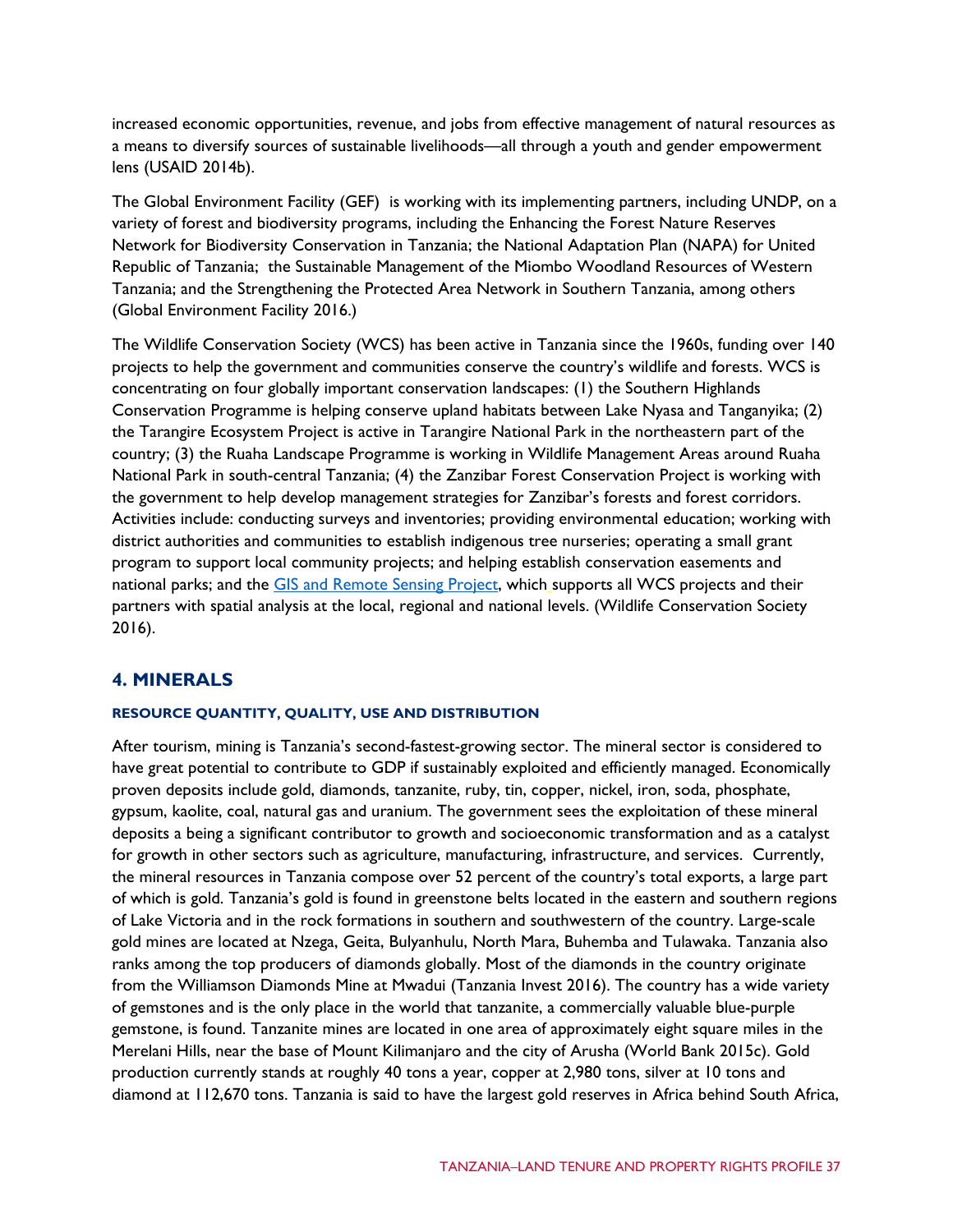making the country a major focus for the exploration and development of gold on the African continent. Prospecting suggests that perhaps as much as 130.2 million tons of gold reserves are present in Tanzania (Tanzania Invest 2016; Tanzania Chamber of Minerals and Energy 2015).

The Tanzanian mining sector comprises two large subsectors. The first is the Large Scale Mining (LSM) subsector associated with large foreign investment, infrastructure development, technology, transfer, high productivity and high export earnings. Most of the mining sector growth has come from formal LSM. However, because of the weak linkages between LSM and the local economy, particularly in rural areas, the socioeconomic contribution has been sub-optimal. The second sub-sector is the Artisanal and Small-Scale Mining (ASM) sector and it often involves local miners using basic methods to extract nearsurface deposits. ASM is associated with low investment, low productivity and the use of informal marketing channels. However, it also accounts for over 90 percent of the sector's employment and is more accessible to the poor, especially in rural areas. LSM-dominated mining currently contributes a modest 3.5 percent to GDP, although this figure is expected to reach 10 percent by 2025 with the development of new mines. Tanzanians who are part of the working class have increasingly turned to artisanal mining of small and medium-sized gold, copper, silver and other mineral deposits across the country as a mean of income generation (World Bank 2015c).

Local communities in various parts of Tanzania have raised concerns about pollution of water and soil caused by both LSM and ASM mining operations. Mining activities have resulted in land degradation leading to limited land available for local food production and other agricultural purposes. Toxic tailing dumps and the use of mercury for gold processing contaminate water and soil leading to loss of crops and death of livestock. Air and noise pollution are also evident in some mining areas. The combined effects of environmental problems have culminated in health problems including malaria, respiratory tract infections and skin diseases (Yeboah 2009).

#### **LEGAL FRAMEWORK**

The mining industry is now the most heavily regulated industry in Tanzania. The 2009 Mineral Policy and 2010 Mining Act are the most significant instruments in the sector and shape its operation and governance. The Mining Act strengthens the position of the State relative to private mining companies, providing for increased royalty rates, opportunities for government involvement, and requirements for Tanzanian citizen involvement in certain types of mining projects. The key aspects of this legislation are as follows:

- 1. The royalty paid on mineral increases -- on precious and base metals from 3 percent to 4 percent; on diamonds from 5 percent to 6 percent; uranium to stand at 5 percent; all other minerals remain at 3 percent.
- 2. Royalties to be levied on gross, not net, value of mineral resources.
- 3. Mineral rights and licenses for small-scale operations only to be available to Tanzanian citizens or companies under the exclusive control of Tanzanian citizens.
- 4. Licenses for mining gemstones only to be available to Tanzanian citizens, except in the case that MEM determines outside skills and/or resources are a necessary requirement. Even in the latter case foreign involvement cannot exceed 50 percent.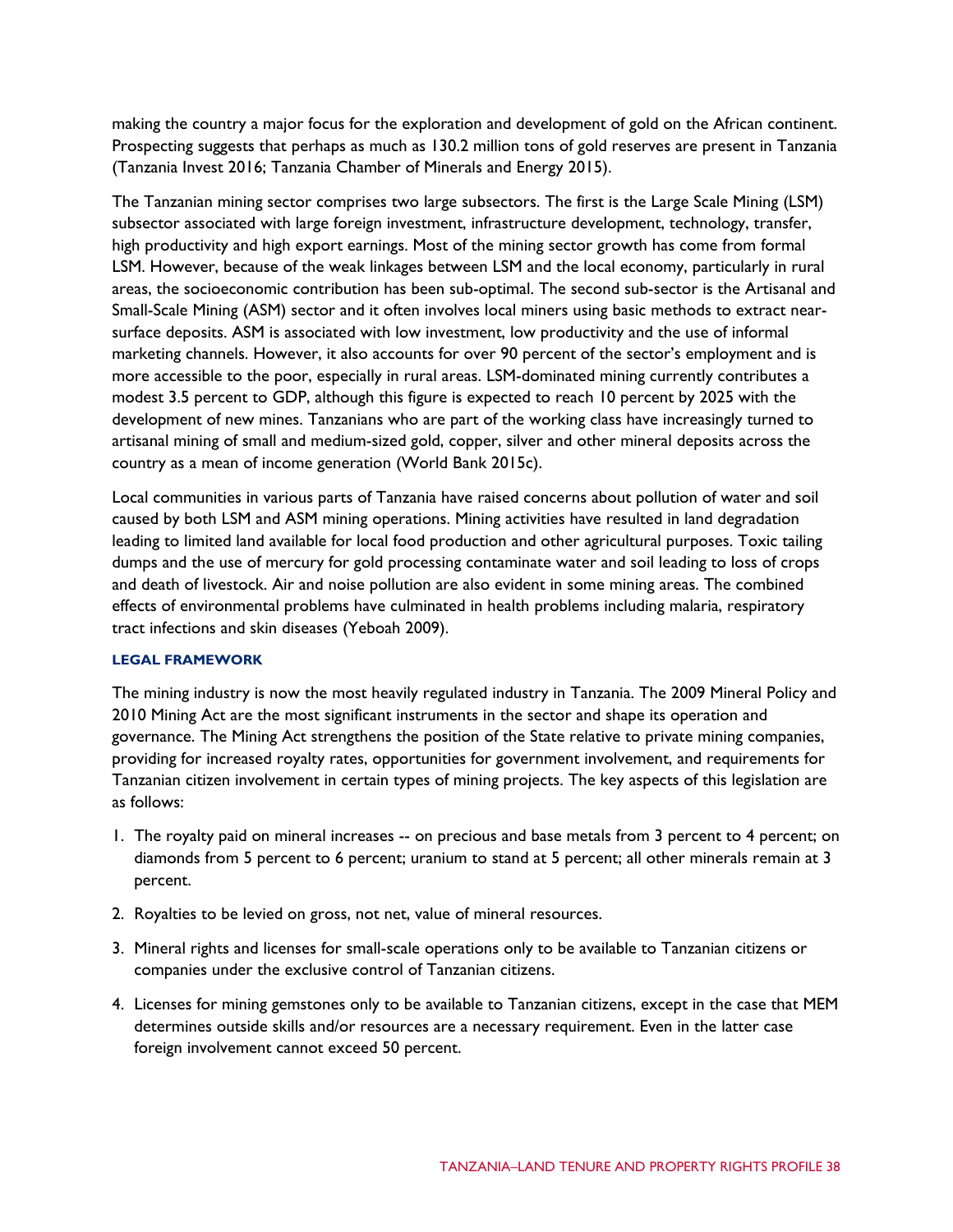- 5. Permits the Minister to negotiate a stake in the project on behalf of the United Republic of Tanzania, and requires the government to own a stake in all future mining projects. Requires mining companies to list on the Dar es Salaam Stock Exchange.
- 6. Includes a mandatory requirement for the government to set aside specific areas for small-scale miners to limit conflicts between artisanal miners and big mining companies.
- 7. Introduces Smelting, Processing and Refining Licenses for different minerals (Section 60). License holders are obliged to prepare and update Mine Closure Plans (MCPs) to ensure safety and proper rehabilitation after operations cease.
- 8. Requirement for the Minister for Minerals to direct the mining companies to post Environmental Rehabilitation Bonds (Section 47).
- 9. Requirement for Environmental Protection Plan (EPP) for small-scale miners provided in Regulations 3, 4 and 5 made under this Act, on Environmental Protection for Small-Scale Mining. (GOT 2010b).

Regulations governing mining were also implemented in 2010 and include the Mining Regulation (Environmental Protection for Small Scale Miners); the Mining (Mineral Right) Regulation; the Mining (Safety, Occupational Health and Environmental Protection) Regulation; the Mining (Radioactive Minerals) Regulations (World Wildlife Federation Coastal East Africa Initiative and Tanzania Chamber of Minerals and Energy 2012). It is important to note that the Act does not apply to those companies that already have existing contracts and agreements with the government.

Despite advances in the legal framework, small-scale mining often operates outside the ambit of government authority and regulation and illegal mining is relatively common. Landholders often receive no compensation for loss of use of their land when mining licenses are issued by government. In an effort to benefit from the extraction of minerals, landholders may sell small- and medium-scale miners rights to operate on their land without a mining license. Additionally, illegal child labor has become a serious problem in small-scale mines. Since 2012 a total of 12,187 children aged between eight and 16 have been withdrawn from working in gold mines alone (Jamasmie 2015).

#### **TENURE ISSUES**

Rights to minerals are secured through prospecting and mining licenses, in accordance with provisions of the 1998 Mining Act. In the Tanzanian context, 'large-scale mining' denotes mining operations managed by international or national companies holding mining licenses. The companies vary in size. Prospecting licenses, in particular, are often held by relatively small firms. 'Small-scale mining', on the other hand, is mining performed by the holders of a Primary Mining License (PML), which only Tanzanian citizens can obtain. In theory investors are allocated land from the country's Land Bank, through the Tanzania Investment Centre (TIC). The Land Bank is in charge of all land that has not been granted in title to individuals or groups, or which was perceived as not used. Section 14 of the 1998 Mining Act gives the Minister responsible for minerals – in consultation with the Mining Advisory Committee – the right to 'designate any vacant area as an area exclusively reserved for prospecting and mining operation, if he determines that it would be in the interest of the orderly development of the Mining Industry.' However, the term `vacant land' is not defined within the Mining Act and investors have been allocated licenses within forest reserves and on village land (GOT 2001) leading to conflict.

Communities and mining companies are concerned about processes related to expropriation, a lack of reconciliation within the land and mineral regulatory frameworks, which are separate and contradictory,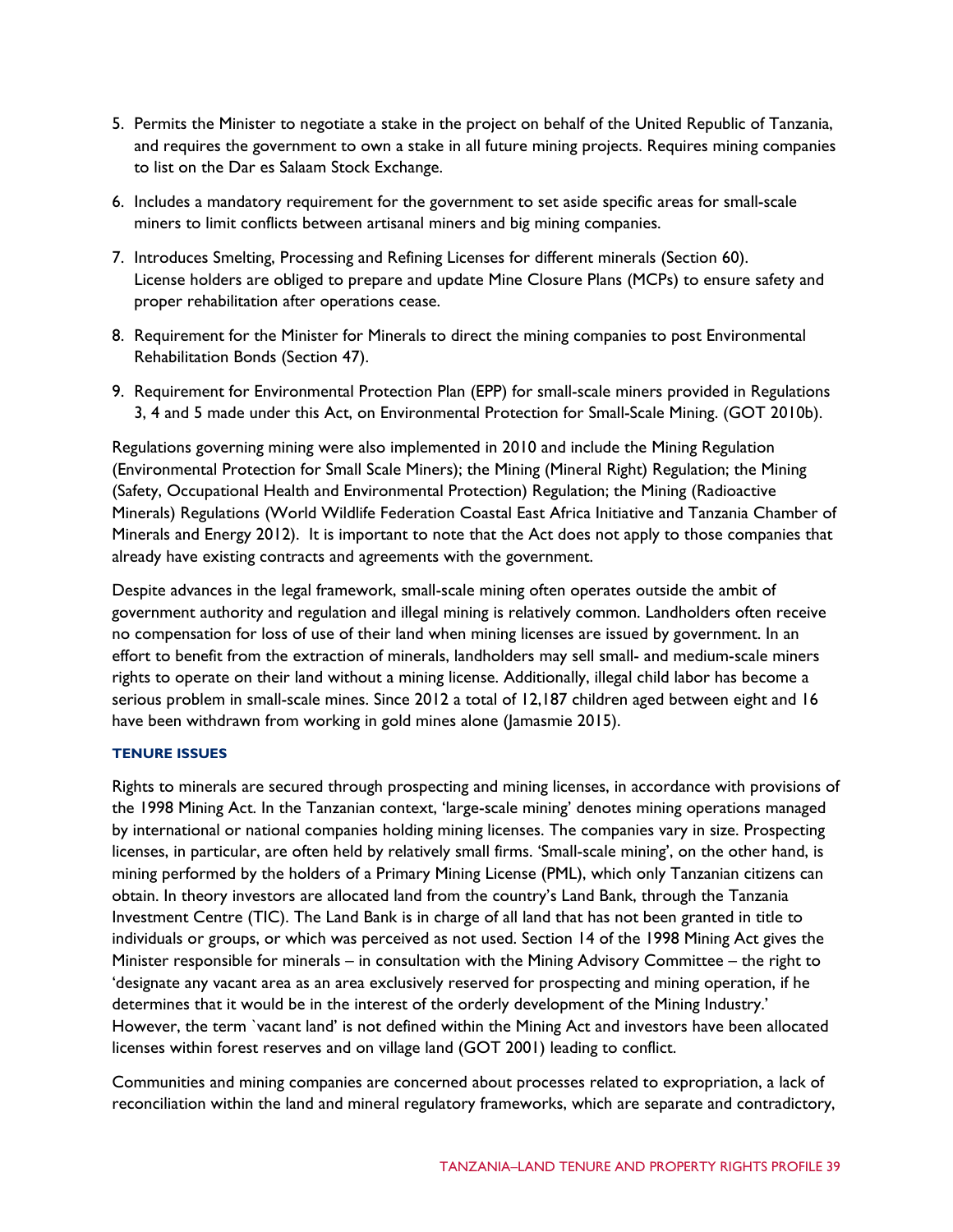and land degradation, all of which are working to the detriment of the relationship among stakeholders (Rights and Resource Initiative 2012). Both the land and mining frameworks are built on the same principles: (i) upholding the exclusivity of rights – one right's holder, one land parcel; (ii) secured tenure throughout the tenure period; (iii) development condition applicable to leasehold systems; (vi) transferability of rights including compensation for loss. However, according Land Act, minerals are, by definition, not a part of land in Tanzania. That is, the Act does not define a 'mineral land' among its three categories of land. This is because 'mineral land' is not known until minerals are discovered on it through prospecting. Once resources such as gold are discovered, the land turns into 'mineral land' and falls under the Minerals Act and supporting policies.

In addition, communities have been affected by land degradation brought on by mining activities that produce waste and effluence. Tanzania's Land Act defines hazardous land as land that if developed 'is likely to pose a danger to life or lead to the degradation of or environmental destruction on that or contiguous land. More specifically, hazardous lands in the Land Act include 'land designated or used for dumping of hazardous water. The Minister in charge of lands has the power to declare land as 'hazardous' under customary tenure, while the president can do the same for lands under statutory tenure. Therefore, it is possible to claim possession of land, even where no minerals are found directly underneath. If mining transforms community lands into 'hazardous' lands, mining companies may de facto expropriate these lands (GOT Land Act 1999b; Lugoe 2013; Semboja 2010).

#### **GOVERNMENT ADMINISTRATION AND INSTITUTIONS**

The Ministry of Energy and Minerals and the Office of the Commissioner of Minerals within the Ministry have responsibility for setting policy, enforcing the legislative framework governing mineral resources, and supporting sector development. The Tanzania Investment Center promotes, coordinates, and facilitates investment in the development of mineral resources, including foreign investments (LEAT 2009).

Local authorities have a minimal role in mineral regulation, which often leaves local communities with little voice in the mining sector. Village governments have little or no power to object to the expropriation of land for mining purposes if the government sees this as being in the national interest. If such acquisition takes place, the Village Council is obliged to inform villagers who have a certificate of customary right, but they are not obliged to inform people who have customary land rights (Lange 2011).

Little information is available on the mineral licensing process before licenses are granted. Once mining rights are awarded, information is available only in a complex digital format and for a fee; environmental impact assessments are released only upon request. The Finance Ministry publishes information on production volumes and the value of exports, but does not provide revenue data. The Energy and Minerals Ministry publishes data on reserves, production volumes, prices, export values, operating companies, taxes and royalties, but has yet to disclose figures on license fees, acreage fees, dividends or bonuses. The Tanzania Minerals Audit Agency was established in December 2009 to increase transparency in the administration of minerals. While by some members of civil society question its autonomy, its creation is generally regarded as a positive development, and the agency's annual reports have increased public access to information (Natural Resources Governing Institute 2015).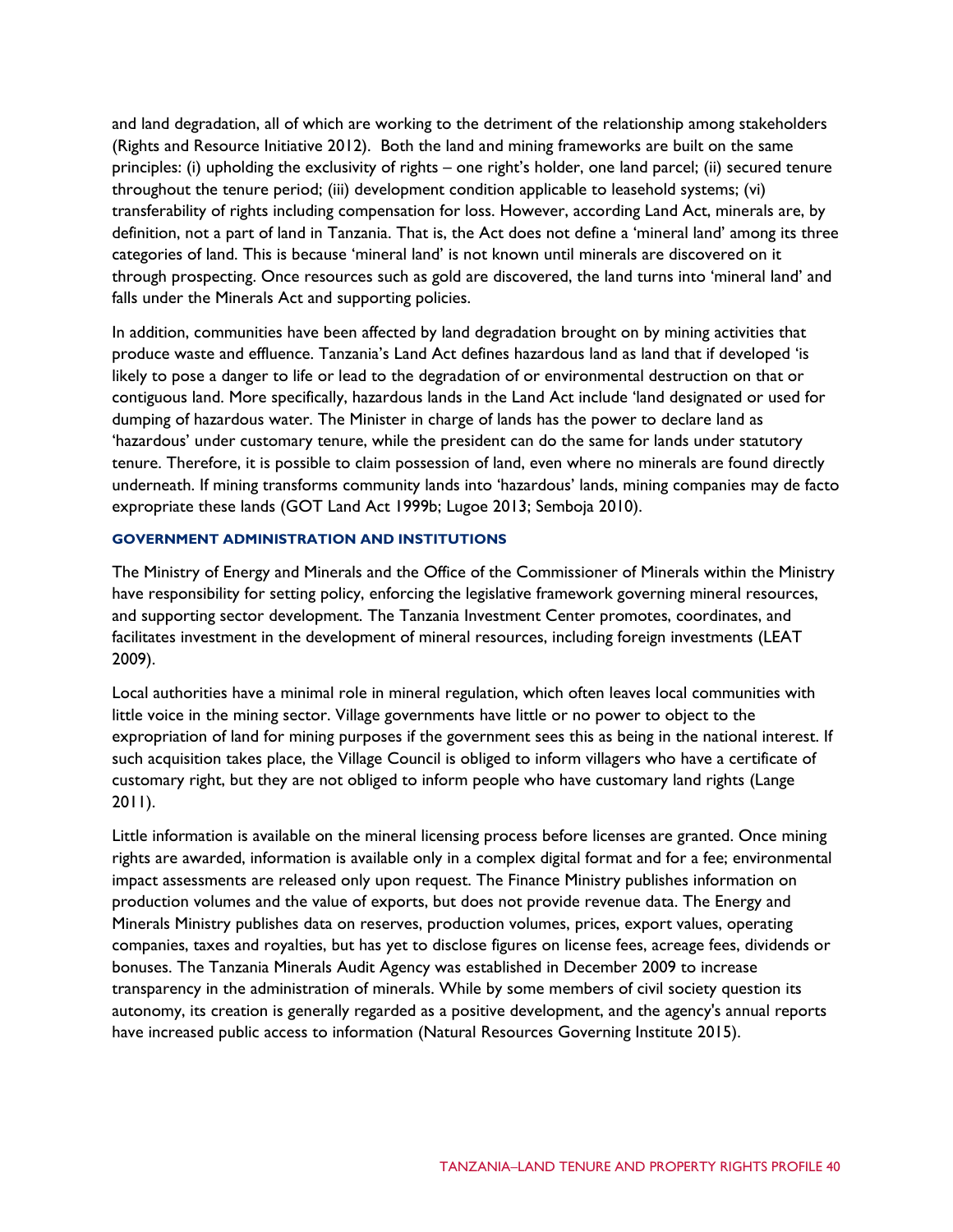#### **GOVERNMENT REFORMS, INTERVENTIONS AND INVESTMENTS**

The government recognizes the role that the mineral sector can play in economic growth and socioeconomic development and has committed to addressing the challenges facing the sector. Challenges include the need for increased technical and institutional capacity, weak linkages between the sector and local supply chains, limited multiplier effects and employment creation, and environmental and land conflicts. MKUKUTA II (2011–2015) outlined the government's plan to address these challenges with programs that will: (1) promote domestic value-adding activities to increase earnings and create employment and wider linkages to the rest of the economy; (2) empower artisanal miners to acquire geological information, title deeds, equipment, skills and start-up capital; (3) promote joint ventures between large foreign mining companies and landowners, small-scale miners and communities; (4) improve the fiscal regime to increase government revenue from mining activities; (5) enforce security and adherence to the laws, regulations and environmental considerations; (6) improve infrastructure; (7) ensure sustainable extraction; (8) maintain health and safety standards; (9) ensure equitable distribution of proceeds to local stakeholders; and (10) address potentially conflicting policies related to mining and natural resources management (GOT 2010a).

Responding to a number of concerns about mining laws, the President of Tanzania commissioned a highlevel review of mining legislation and policies in 2008, which has led to a number of policy interventions. These interventions have emphasized the need to amend the mining legal framework and associated mining policies, particularly so that Tanzanian citizens have greater opportunities to benefit from and participate in the mining sector. Interventions include passage of the 2010 Mining Law; decentralizing the permitting process for Primary Mining Licenses to make the small-scale mining formalization process more efficient and more accessible to rural communities; microfinance services tailored for the artisanal and small-scale mining sector; and policies and programs to strengthen institutional capacities to conduct outreach and training activities with artisanal and small-scale mining groups (licensed as well as informal/unlicensed workers) and improve environmental management, technology upgrade programs, and regional regulatory implementation (United Nations Environmental Programme 2012).

Tanzania has been accepted as an Extractive Industries Transparency Initiative (EITI) candidate country, and is in the process of becoming validated. This will require all extractive operators in the country to declare the various revenues paid to government so that citizens can better evaluate if this correlates with what government declares it has received. Any discrepancy represents a loss of resources that could otherwise have been invested in the sustainable development of Tanzania. In 2011, the EITI Board found that although 'meaningful progress' had been made during the stipulated candidacy period, further action is required to meet 'compliant' status. The Government of Tanzania disclosed its mining revenues for the first time in an EITI report released in February 2011. The deadline for the next EITI report is June 2016 (Extractive Industries Transparency Initiative 2016).

#### **DONOR INTERVENTIONS AND INVESTMENTS**

In 2007, the Ministry of Energy and Minerals conceived the Sustainable Management of Mineral Resources Project (SMMRP). The project, supported by the World Bank, is aimed at promoting the principles of good governance to increase the transparency of the mining sector's legal and regulatory framework. Framed by Tanzania's Vision 2025 and the MKUKUTA Poverty Reduction Strategy, the objective is to ensure that mineral sector development and investment conforms to international best practice, adjusted to the particular conditions of Tanzania. The project focuses on spurring local economic development through development of the mining sector, reducing conflict, improving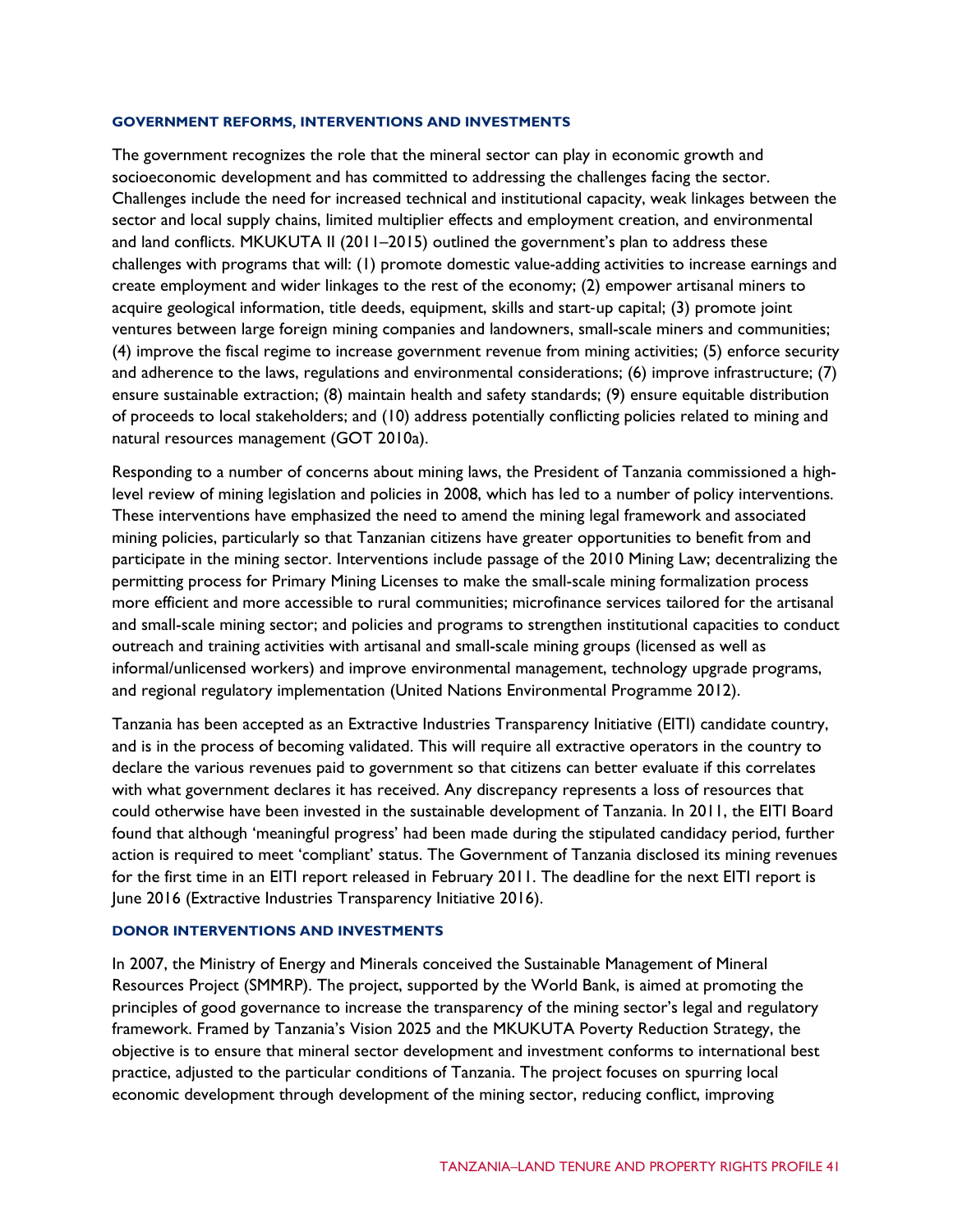management of environmental and social issues, increasing growth, and enhancing competitiveness in the sector. The scope of the SMMRP includes attention to the ASM sector, with the aim of improving their performance and associated social, economic and environmental impacts, improving governance, increasing inter-agency linkages, strengthening promotion of the sector through improved mining information. Continuing through 2015, as of January 2015, the government has demarcated 25 exclusive ASM areas covering a total acreage of 2,047 square km. With these new lands available, the government received 1,700 new applications for Primary Mining Licenses (PMLs) (World Bank 2015c).

The Department of Foreign Affairs, Trade and Development Canada is supporting the Tanzania Minerals Audit Agency, 2013-2017. The purpose of this project is to promote responsible and sustainable development of the mining industry in Tanzania. It aims to improve the systems within the Tanzania Minerals Audit Agency (TMAA), to ensure that information collected on the revenues, tax and royalty payments, assets, and operating expenses of mining companies is accurate and complete, to make accurate information on the minerals produced and exported more readily available, and to improve the monitoring and auditing of the environmental practices of mining companies.

The African Development Bank Country Strategy 2016-2020 will support institutional and regulatory reforms aimed at catalyzing private sector investments and finance including through Public/Private Partnerships. Bank support under pillar II will enhance competitiveness and the contribution of growth drivers, including, mining, in support of Tanzania Vision 2025 goals.

# **5. DATA SOURCES (SHORT LIST)**

- African Ministries Council on Water. 2011. Supply and Sanitation in Tanzania: 2015 and Beyond. <http://wsp.org/sites/wsp.org/files/publications/CSO-Tanzania.pdf> (Accessed 5 March 2016).
- Anseeuw, W., L. Alden Wily, L. Cotula and M. Taylor. 2012*. Land Rights and the Rush For Land: Findings of the Global Commercial Pressures on Land Research Project*. Rome: International Land Coalition.
- Dancer, Helen. 2015. *[Women, Land and Justice in Tanzania.](http://www.jamescurrey.com/store/viewItem.asp?idProduct=14812)* Suffolk, England: James Currey publishers.
- Government of Tanzania. 2010a. *National Strategy for Growth and Poverty Reduction II*. [http://www.policyforum-tz.org/files/MKUKUTAII inaldraft.pdf](http://www.policyforum-tz.org/files/MKUKUTAII%20inaldraft.pdf) (accessed 4 March 2016).
- ———. 2011b. *Tanzania Development Vision 2025*. Dar es Salaam: National Planning Commission. [http://www.africanchildforum.org/clr/policy%20per%20country/tanzania/tanzania\\_vision2025\\_en.p](http://www.africanchildforum.org/clr/policy%20per%20country/tanzania/tanzania_vision2025_en.pdf) [df](http://www.africanchildforum.org/clr/policy%20per%20country/tanzania/tanzania_vision2025_en.pdf)
- ———. 2004. Land (Amendment) Act, 2004. http://www.parliament.go.tz/bunge/act.php?pageNum\_act=1&totalRows\_act=21&search=2004 (Accessed 4 October 2010; scroll to law).
	- ———. 1999a. Land Act, 1999. [http://www.parliament.go.tz/bunge/act.php?pageNum\\_act=1&totalRows\\_act=21&search =2004](http://www.parliament.go.tz/bunge/act.php?pageNum_act=1&totalRows_act=21&search%20=2004) (accessed 4 October 2010).
		- —. 1999b. Village Land Act (Law No. 5 of 1999). [http://www.parliament.go.tz/bunge/act.php?pageNum\\_act=1&total Rows\\_act=21&search=2004](http://www.parliament.go.tz/bunge/act.php?pageNum_act=1&total%20Rows_act=21&search=2004) (accessed 4 October 2010).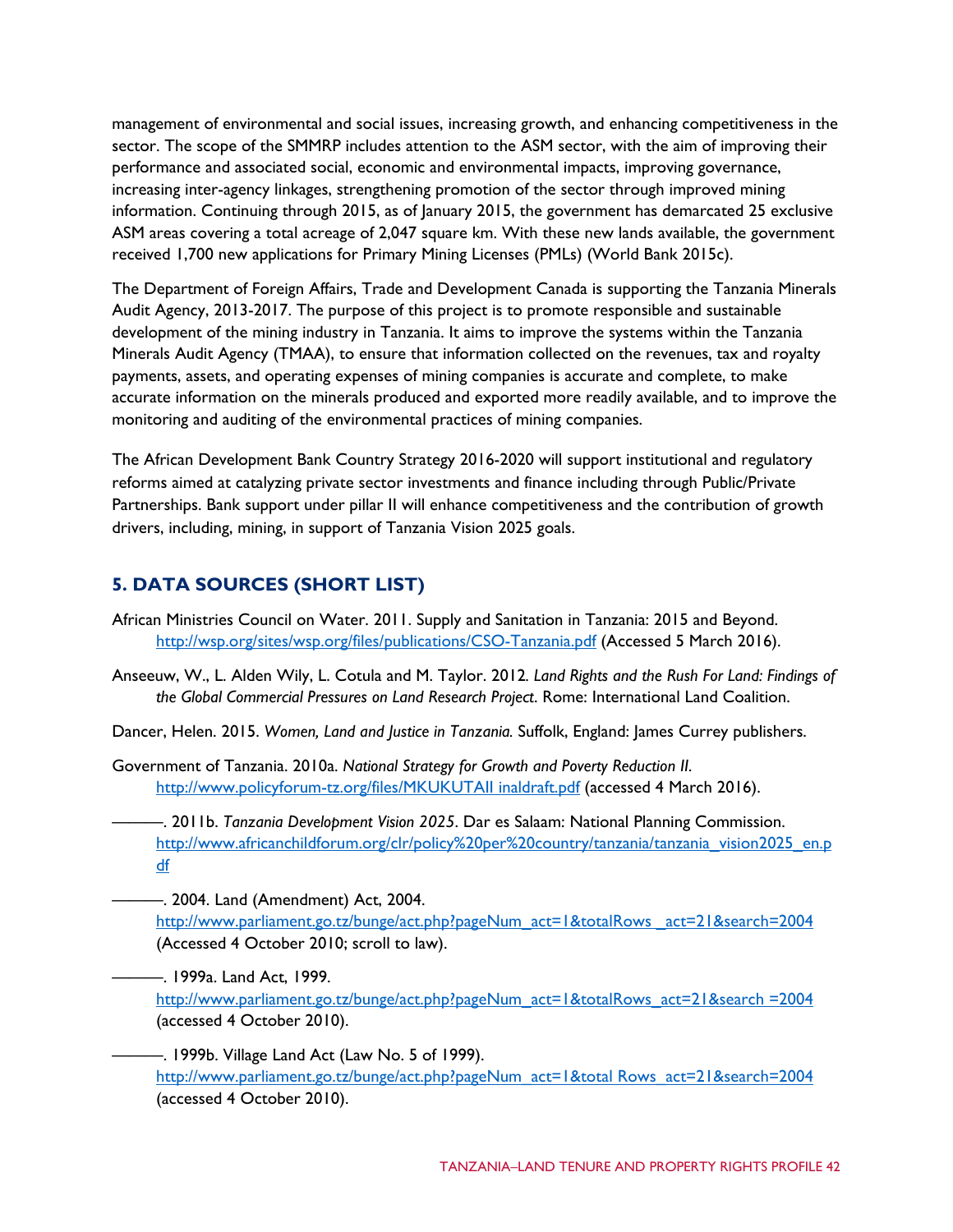Kessey, Nelson 2014. *Despite county`s laws on land only 3 percent is registered.* <http://www.ippmedia.com/frontend/index.php?l=64597> (Accessed 29 February 2016).

REDD Desk. 2012. *REDD in Tanzania*. [http://theredddesk.org/countries/tanzania.](http://theredddesk.org/countries/tanzania) (Accessed 6 March 2016).

World Bank. 2012a. *Financing the Urban Expansion in Tanzania.* [http://siteresources.worldbank.org/INTURBANDEVELOPMENT/Resources/336387-](http://siteresources.worldbank.org/INTURBANDEVELOPMENT/Resources/336387-1169585750379/UDS14_UrbanExpansionTanzania.pdf) [1169585750379/UDS14\\_UrbanExpansionTanzania.pdf](http://siteresources.worldbank.org/INTURBANDEVELOPMENT/Resources/336387-1169585750379/UDS14_UrbanExpansionTanzania.pdf) (Accessed 10 February 2016).

## **6. DATA SOURCES (COMPLETE LIST)**

- African Development Bank. 2015. *Zanzibar celebrates safe, rural water*. [http://www.afdb.org/en/news-and](http://www.afdb.org/en/news-and-events/article/zanzibar-celebrates-safe-rural-water-with-the-african-development-bank-14645/)[events/article/zanzibar-celebrates-safe-rural-water-with-the-african-development-bank-14645/](http://www.afdb.org/en/news-and-events/article/zanzibar-celebrates-safe-rural-water-with-the-african-development-bank-14645/) (Accessed 4 March 2016).
- African Development Fund. 2012. *Zanzibar Urban Water and Sanitation Project*. [http://www.afdb.org/fileadmin/uploads/afdb/Documents/Project-and-Operations/Tanzania\\_-](http://www.afdb.org/fileadmin/uploads/afdb/Documents/Project-and-Operations/Tanzania_-_Zanzibar_Urban_Water_and_Sanitation_Project_-_Appraisal_Report.pdf) **Zanzibar** Urban Water and Sanitation Project - Appraisal Report.pdf (Accessed 5 March 2016).
- African Union Commission. 2014. *Joint Sector Review Assessment.* [http://www.resakss.org/2014conference/docs/Tanzania\\_JSR\\_Assessment.pdf](http://www.resakss.org/2014conference/docs/Tanzania_JSR_Assessment.pdf) (Accessed 5 March 2016).
- Al Jazeera News. 2015*. Zanzibar annuls recent election, new vote expected.*  [http://www.aljazeera.com/news/2015/11/zanzibar-annuls-election-vote-expected-](http://www.aljazeera.com/news/2015/11/zanzibar-annuls-election-vote-expected-151112080707064.html)[151112080707064.html](http://www.aljazeera.com/news/2015/11/zanzibar-annuls-election-vote-expected-151112080707064.html) (Accessed 7 February 2016*).*
- Asylum Access. 2012. *No Place Called Home: A Report on Urban Refugees Living in Dar es Salaam.*  [http://asylumaccess.org/wp-content/uploads/2014/08/No-Place-Called-Home.pdf.](http://asylumaccess.org/wp-content/uploads/2014/08/No-Place-Called-Home.pdf)
- Benschop, M. 2002 "Are Women's Equal Rights to Land, Housing and Property Implemented in East Africa?" UNHABITAT: Nairobi, Kenya (Accessed 27 February 2016).

Bruce, John. 2014. "Decentralization of Land Administration in Sub-Saharan Africa: Recent Experiences and Lessons Learned" in *Agricultural Land Redistribution and Land Administration in Sub-Saharan Africa: Case Studies of Recent Reforms*, Frank F.K. Byagumisha Ed., 2014: p. 65

- Central Intelligence Agency. 2016. *Land Use: Tanzania.* [https://www.cia.gov/library/publications/the](https://www.cia.gov/library/publications/the-world-factbook/fields/2097.html)[world-factbook/fields/2097.html](https://www.cia.gov/library/publications/the-world-factbook/fields/2097.html) (Accessed 3 February 2016).
- Chachage, C. 2010. 'Land acquisition and accumulation in Tanzania: The case of Morogoro, Iringa and Pwani regions,' Available at; [http://www.commercialpressureononland.org/reserach-paper/land](http://www.commercialpressureononland.org/reserach-paper/land-acquisation-andaccumulation-tanzania)[acquisation-andaccumulation-tanzania.](http://www.commercialpressureononland.org/reserach-paper/land-acquisation-andaccumulation-tanzania) (Accessed 3 March 2016).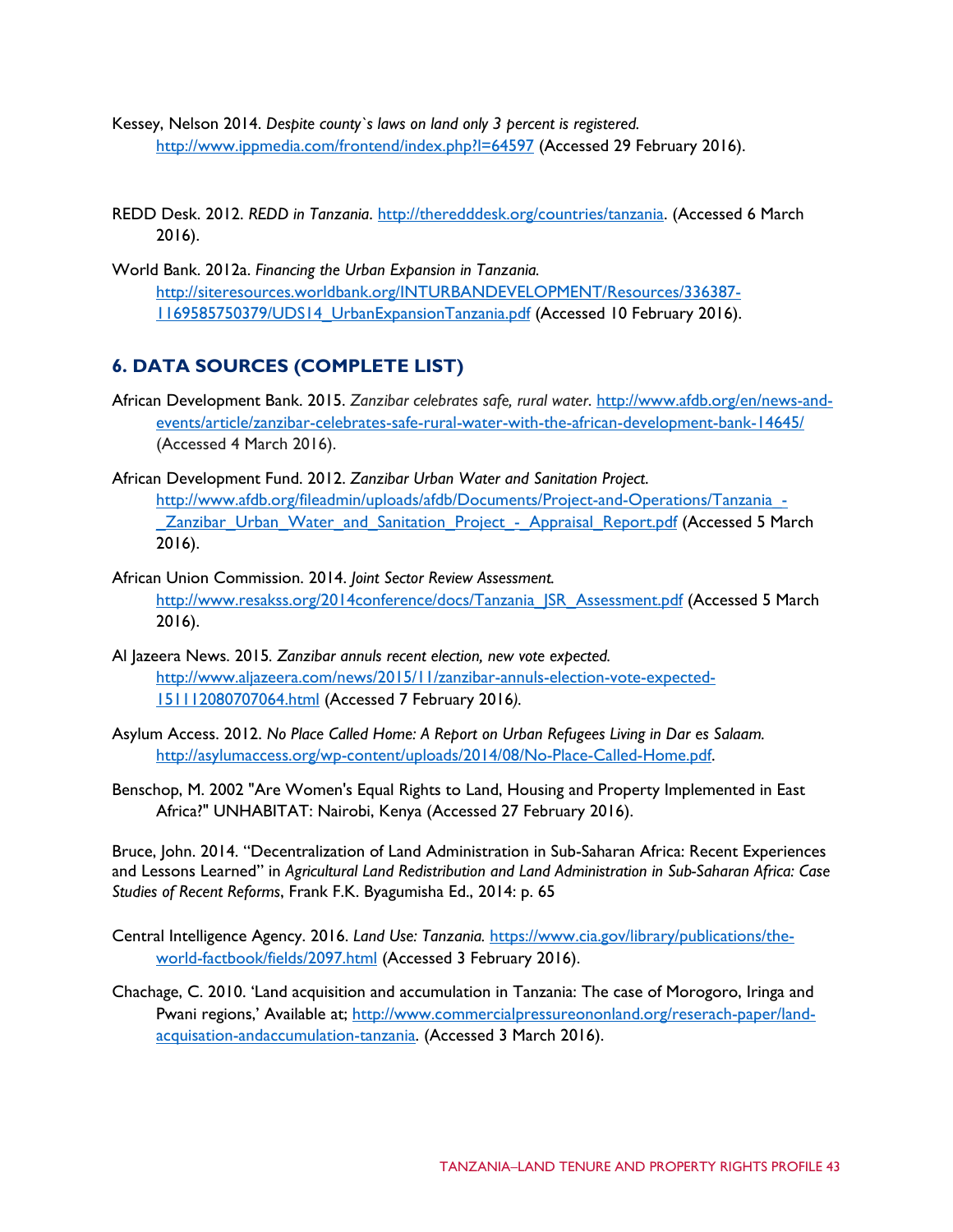- Collin, Matthew Justin Sandefur and Andrew Zeitlin. 2015*. Falling Off the Map: The Impact of Formalizing (Some) Informal Settlements in Tanzania.* [http://www.csae.ox.ac.uk/workingpapers/pdfs/csae-wps-](http://www.csae.ox.ac.uk/workingpapers/pdfs/csae-wps-2015-09.pdf)[2015-09.pdf.](http://www.csae.ox.ac.uk/workingpapers/pdfs/csae-wps-2015-09.pdf) (Accessed 15 February 2014).
- Cotula, L., Dyer, N., and Vermeulen, S. 2008. *Fueling Exclusion? The Biofuels Boom and Poor People's Access to Land.* FAO/IIED, Rome and London.
- Curtis, Mark. 2015. *New Alliance, New Risk of Land Grabs: Evidence from Malawi, Nigeria, Senegal and Tanzania*. Johannesburg, South Africa:ActionAid
- Deere, C., Alvarado, G. E. and Twyman, J. (2012), Gender Inequality in Asset Ownership in Latin America: Female Owners vs Household Heads. Development and Change, 43: 505–530.
- Dokken, Therese Susan Caplow Arild Angelsen and William D. Sunderlin. 2014. "Tenure Issues in REDD+ Pilot Project Sites in Tanzania," In *Forests* 2014, *5*, pp234-255.
- Duncan, Jennifer. 2015. *Women's Land Rights Guide for Tanzania.*  [http://landwise.resourceequity.org/guides/9/generate\\_pdf.](http://landwise.resourceequity.org/guides/9/generate_pdf) (Accessed 22 February 2016).
- Embassy of Finland. 2015. *Sustainable Management of Land and Environment Programme.* <http://www.finland.or.tz/public/default.aspx?nodeid=47133&contentlan=2&culture=en-US> (Accessed 2 March 2016).
- Extractive Industries Transparency Initiative. 2016. *Tanzania Overview.* <https://eiti.org/Tanzania> (Accessed 4 March 2016).
- Fairley. Elizabeth. 2012. *Upholding Customary Land Rights Through Formalization: Evidence from Tanzania's Program of Land Reform* [http://www.landandpoverty.com/agenda/pdfs/paper/fairley\\_full\\_paper.pdf.](http://www.landandpoverty.com/agenda/pdfs/paper/fairley_full_paper.pdf) (Accessed 29 February 2016)
- FAO. See United Nations Food and Agricultural Organisation.
- Furuholt, Bjørn and Øystein Sæbø. 2015*. Land Information System for Development (LIS4D): A Stakeholder Perspective.* [http://www.developmentinformatics.org/conferences/2015/papers/19-furuholt](http://www.developmentinformatics.org/conferences/2015/papers/19-furuholt-saebo.pdf)[saebo.pdf](http://www.developmentinformatics.org/conferences/2015/papers/19-furuholt-saebo.pdf) (Accessed 22 February 2016)
- GIZ. 2016. *Potable Water for Zanzibar's Poor.* [https://www.giz.de/expertise/downloads/giz2011-en](https://www.giz.de/expertise/downloads/giz2011-en-factsheet-moerk-water-solutions.pdf)[factsheet-moerk-water-solutions.pdf](https://www.giz.de/expertise/downloads/giz2011-en-factsheet-moerk-water-solutions.pdf) (Accessed 2 March 2016).

Global Environment Facility. 2016. *Tanzania Projects*. [https://www.thegef.org/gef/project\\_list?keyword=tanzania&countryCode=all&focalAreaCode=all&](https://www.thegef.org/gef/project_list?keyword=tanzania&countryCode=all&focalAreaCode=all&agencyCode=all&projectType=all&fundingSource=all&approvalFYFrom=all&approvalFYTo=all<gt=lt<gtAmt=&op=Search&form_build_id=form-5Obh7ahddJaszJFOqP2kQbtUsVIri9GR8yPOjlPqB1E&form_id=prjsearch_searchfrm) [agencyCode=all&projectType=all&fundingSource=all&approvalFYFrom=all&approvalFYTo=all&ltgt](https://www.thegef.org/gef/project_list?keyword=tanzania&countryCode=all&focalAreaCode=all&agencyCode=all&projectType=all&fundingSource=all&approvalFYFrom=all&approvalFYTo=all<gt=lt<gtAmt=&op=Search&form_build_id=form-5Obh7ahddJaszJFOqP2kQbtUsVIri9GR8yPOjlPqB1E&form_id=prjsearch_searchfrm) [=lt&ltgtAmt=&op=Search&form\\_build\\_id=form-](https://www.thegef.org/gef/project_list?keyword=tanzania&countryCode=all&focalAreaCode=all&agencyCode=all&projectType=all&fundingSource=all&approvalFYFrom=all&approvalFYTo=all<gt=lt<gtAmt=&op=Search&form_build_id=form-5Obh7ahddJaszJFOqP2kQbtUsVIri9GR8yPOjlPqB1E&form_id=prjsearch_searchfrm)[5Obh7ahddJaszJFOqP2kQbtUsVIri9GR8yPOjlPqB1E&form\\_id=prjsearch\\_searchfrm](https://www.thegef.org/gef/project_list?keyword=tanzania&countryCode=all&focalAreaCode=all&agencyCode=all&projectType=all&fundingSource=all&approvalFYFrom=all&approvalFYTo=all<gt=lt<gtAmt=&op=Search&form_build_id=form-5Obh7ahddJaszJFOqP2kQbtUsVIri9GR8yPOjlPqB1E&form_id=prjsearch_searchfrm) (Accessed 5 March 2016).

Gwambene, N. B and E. T Liwenga. 2014. *Assessment of Land Tenure and Management Challenges of Reducing Climate Change Impacts in the Southern Highlands of Tanzania.* Proceedings of the International Conference on Reducing Climate Change Challenges through Forestry and Other Land Use Practice.

[http://www.taccire.suanet.ac.tz/xmlui/bitstream/handle/123456789/457/Assessment%20of%20Land](http://www.taccire.suanet.ac.tz/xmlui/bitstream/handle/123456789/457/Assessment%20of%20Land%20Tenure%20and%20Management%20Challenges%20of%20Reducing%20Climate%20ChangeImpacts%20in%20the%20Southern%20Highlands%20of%20Tanzania.pdf?sequence=1)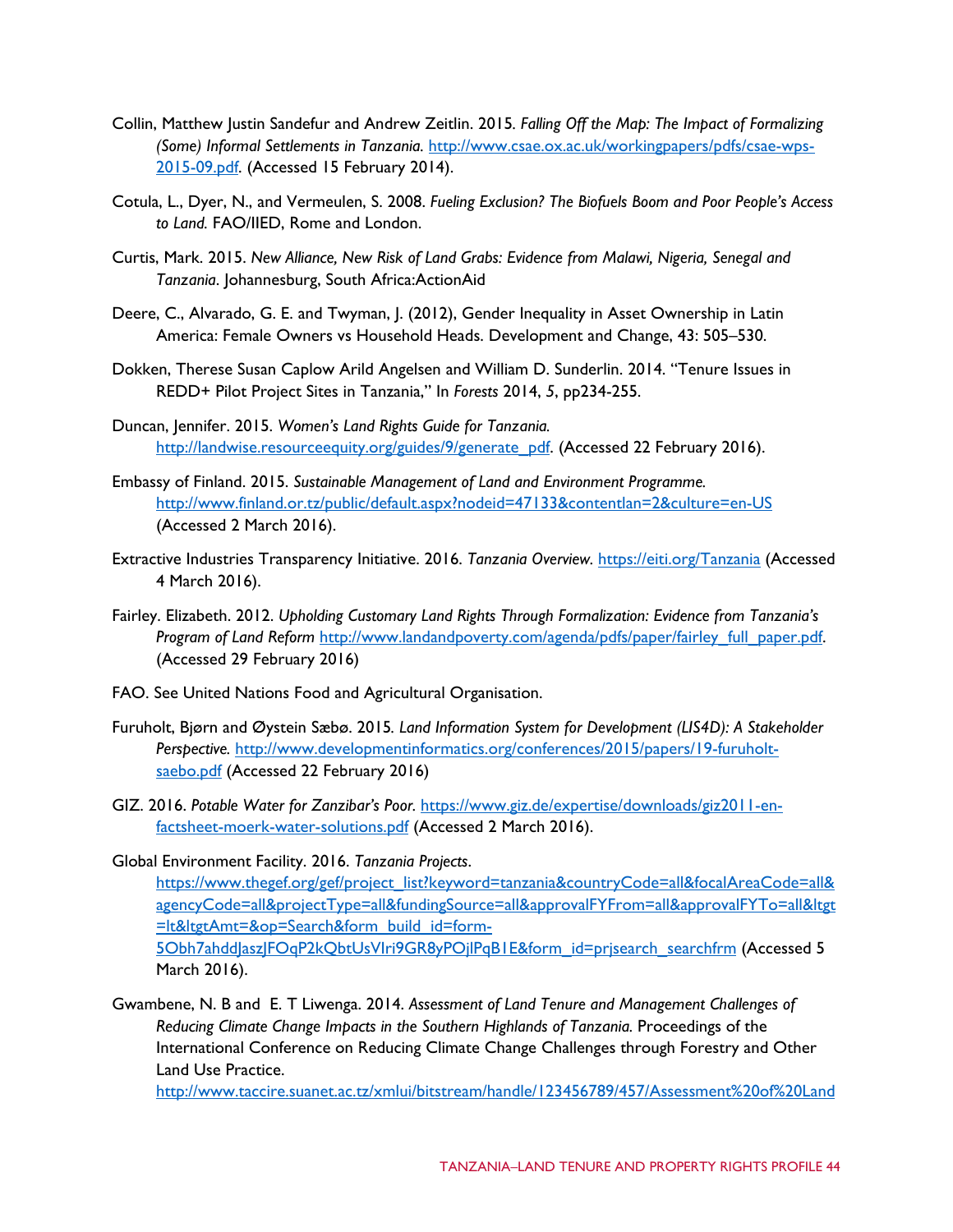[%20Tenure%20and%20Management%20Challenges%20of%20Reducing%20Climate%20ChangeImpa](http://www.taccire.suanet.ac.tz/xmlui/bitstream/handle/123456789/457/Assessment%20of%20Land%20Tenure%20and%20Management%20Challenges%20of%20Reducing%20Climate%20ChangeImpacts%20in%20the%20Southern%20Highlands%20of%20Tanzania.pdf?sequence=1) [cts%20in%20the%20Southern%20Highlands%20of%20Tanzania.pdf?sequence=1](http://www.taccire.suanet.ac.tz/xmlui/bitstream/handle/123456789/457/Assessment%20of%20Land%20Tenure%20and%20Management%20Challenges%20of%20Reducing%20Climate%20ChangeImpacts%20in%20the%20Southern%20Highlands%20of%20Tanzania.pdf?sequence=1) (Accessed 5 February 2016)

GoT. See Government of Tanzania.

Government of Tanzania

———. no date. *Piloting REDD in Tanzania.*  [http://theredddesk.org/sites/default/files/redd\\_pilot\\_projects\\_in\\_tanzania](http://theredddesk.org/sites/default/files/redd_pilot_projects_in_tanzania-advancing_redd_in_the_kolo_hills_forests_arkfor_in_central_tanzania_1.pdf)[advancing\\_redd\\_in\\_the\\_kolo\\_hills\\_forests\\_arkfor\\_in\\_central\\_tanzania\\_1.pdf](http://theredddesk.org/sites/default/files/redd_pilot_projects_in_tanzania-advancing_redd_in_the_kolo_hills_forests_arkfor_in_central_tanzania_1.pdf) (Accessed 4 March 2016).

———. 2016a. Background: Ministry of Lands. [http://www.ardhi.go.tz/index.php?option=com\\_content&view=article&id=190&Itemid=286](http://www.ardhi.go.tz/index.php?option=com_content&view=article&id=190&Itemid=286) (Accessed 29 February 2016).

———. 2016b. Office of the Land Commissioner. [http://www.ardhi.go.tz/index.php?option=com\\_content&view=article&id=243&Itemid=318](http://www.ardhi.go.tz/index.php?option=com_content&view=article&id=243&Itemid=318) (Accessed 29 February 2016).

—. 2016c. Forest and Bee Keeping Division. [http://www.mnrt.go.tz/sectors/category/forest-and](http://www.mnrt.go.tz/sectors/category/forest-and-beekeeping)[beekeeping](http://www.mnrt.go.tz/sectors/category/forest-and-beekeeping) (Accessed 1 March 2016).

———. 2015a. *National Biodoversity Strategy and Action Plan 2015-2020.* [https://www.cbd.int/doc/world/tz/tz-nbsap-v2-en.pdf.](https://www.cbd.int/doc/world/tz/tz-nbsap-v2-en.pdf)

2015b. Tanzania Development Vision 2025: Annual Report. [http://65.175.71.188/documents/ANNUAL%20REPORT.pdf.](http://65.175.71.188/documents/ANNUAL%20REPORT.pdf) (Accessed 7, July 2016)

———. National Bureau of Statistics Ministry of Finance, Dar es Salaam and Office of Chief Government Statistician, Zanzibar. 2014. *Basic Demographic and Socio-Economic Profile Statistical Tables.* 

*[http://www.tanzania.go.tz/egov\\_uploads/documents/Descriptive\\_tables\\_Tanzania\\_Mainland\\_sw.pdf](http://www.tanzania.go.tz/egov_uploads/documents/Descriptive_tables_Tanzania_Mainland_sw.pdf)* (Accessed 7 February 2016*)*

———. Ministry of Water 2014b. *Water Sector Status Report.*  [http://www.maji.go.tz/sites/default/files/u12/WSSR%202014%20FINAL\\_1.pdf](http://www.maji.go.tz/sites/default/files/u12/WSSR%202014%20FINAL_1.pdf) (Accessed 16 February 2016.

———. Ministry of Natural Resources and Tourism. 2014c. *An Overview Of The Forestry And Beekeeping Sub Sector: Achievements, Challenges And Priorities For Financial Year 2014/15.*

———. 2013. *Population Distribution by Administrative Units: Key Findings.* <http://nbs.go.tz/nbs/sensa/PDF/2012%20PHC%20POPULAR%20VERSION.pdf> (Accessed 7 February 2016)

———. Ministry of Water. 2012. *Water Resources Report.* Dar es Salaam: United Republic of Tanzania. Dar es Salaam: United Republic of Tanzania.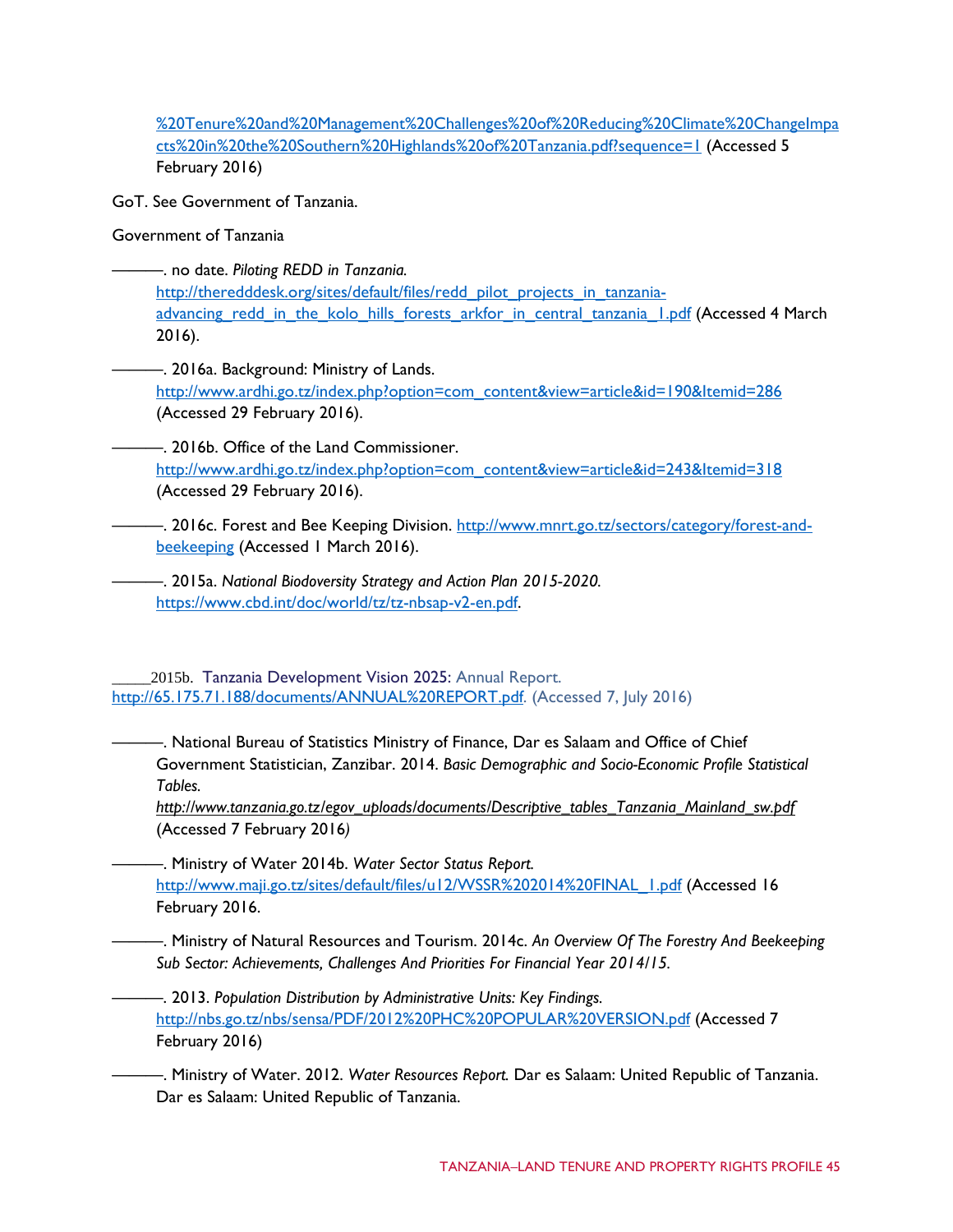- ———. 2011a. *Five Year Development Plan for 2011/12 to 2015/16*. Dar es Salaam: United Republic of Tanzania.
- $-$ . 2010.b The Mining Act, Parliament of Tanzania, 2010.
	- -. 2009a. Water Resources Management Act. <http://www.lexadin.nl/wlg/legis/nofr/oeur/lxwetan.htm> (Accessed 3 March; scroll to law, Environmental Law Section)
- $-$ . 2009b. Water Supply and Sanitation Act (Act No. 12). [http://www.maji.go.tz/sites/default/files/u12/THE%20WATER%20SUPPLY%20%20AND%20SANIT](http://www.maji.go.tz/sites/default/files/u12/THE%20WATER%20SUPPLY%20%20AND%20SANITATION%20ACT%20NO%2012%20OF%202009.pdf) [ATION%20ACT%20NO%2012%20OF%202009.pdf](http://www.maji.go.tz/sites/default/files/u12/THE%20WATER%20SUPPLY%20%20AND%20SANITATION%20ACT%20NO%2012%20OF%202009.pdf) (Accessed 4 March).
	- ———. *Ten Pillars Of Kilimo Kwanza- Implementation Framework.* [http://Www.Tzonline.Org/Pdf/Tenpillarsofkilimokwanza.Pdf](http://www.tzonline.org/Pdf/Tenpillarsofkilimokwanza.Pdf) (Accessed 4 March 2016).
- ———. 2008. Ministry of Water and Irrigation. National Water Sector Development Strategy 2006– 2015. [http://www.maji.](http://www.maji/)

go.tz/modules/documents/index.php?&direction=0&order=&directory=Strategies (Accessed 2 March 2016).

—. 2002. Companies Act, 2002.<http://www.tic.co.tz/Laws?l=en> (Accessed 7 February 2016)

———. 2002b. National Water Policy.

[http://www.egov.go.tz/egov\\_uploads/documents/Water\\_Policy\\_en.pdf](http://www.egov.go.tz/egov_uploads/documents/Water_Policy_en.pdf) (Accessed 4 March 2016)

- ———. 2001.*The Law Reform Commission of Tanzania: Position paper on the legal framework for the development of the mining industry*. Dodoma: Government of Tanzania
- ———. 1998. National Forest Policy. Dar es Salaam: Ministry of Natural Resources and Tourism.
- ——. 1997. Investment Act, 1997. http://www.tic.co.tz/Laws?I=en (Accessed 7 February 2016)
- ———. 1994a, *Report of the Presidential Commission of Inquiry of Land Matters, I; Land Policy and Land Tenure Structure*, the Scandinavian Institute of African Studies, Uppsala
- ———. 1994b. *Report of the Presidential Commission of Inquiry of Land Matters, Volume II; Selected Land Disputes and Recommendations*, the Scandinavian Institute of African Studies, Uppsala
- ———. 1977. Constitution of the United Republic of Tanzania. As amended, 1998. <http://www.policeforce.go.tz/pdf/REPUBLIC.pdf> (accessed 30 September 2010).

———. Tanzania Law of Marriage Act, 1971. [https://s3.amazonaws.com/landesa\\_production/resource/390/Tanzania\\_Law-of-Marriage-](https://s3.amazonaws.com/landesa_production/resource/390/Tanzania_Law-of-Marriage-Act_1971.pdf?AWSAccessKeyId=AKIAICR3ICC22CMP7DPA&Expires=1456431090&Signature=9wiwrVRN0Suj0PkaLfi8Ngi7FoQ%3D)[Act\\_1971.pdf?AWSAccessKeyId=AKIAICR3ICC22CMP7DPA&Expires=1456431090&Signature=9](https://s3.amazonaws.com/landesa_production/resource/390/Tanzania_Law-of-Marriage-Act_1971.pdf?AWSAccessKeyId=AKIAICR3ICC22CMP7DPA&Expires=1456431090&Signature=9wiwrVRN0Suj0PkaLfi8Ngi7FoQ%3D) [wiwrVRN0Suj0PkaLfi8Ngi7FoQ%3D](https://s3.amazonaws.com/landesa_production/resource/390/Tanzania_Law-of-Marriage-Act_1971.pdf?AWSAccessKeyId=AKIAICR3ICC22CMP7DPA&Expires=1456431090&Signature=9wiwrVRN0Suj0PkaLfi8Ngi7FoQ%3D) (Accessed 26 February 2016).

- ———. 1967 Land Acquisition Act 1967
- GOZ. See Government of Zanzibar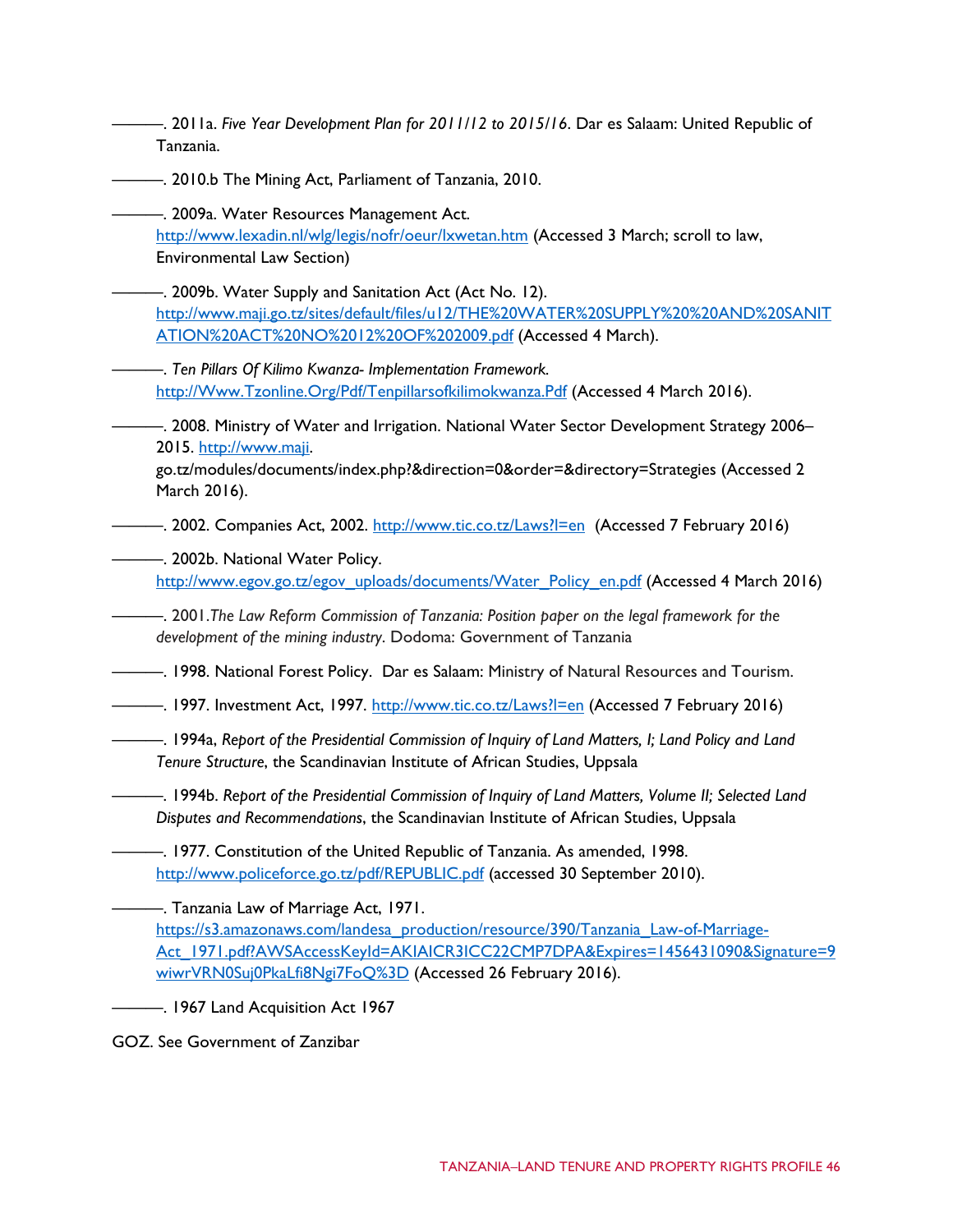- Government of Zanzibar. 2007. *Strategy for Growth and Reduction of Poverty.* [http://www.unpei.org/PDF/TZ-zanzibar-](http://www.unpei.org/PDF/TZ-zanzibar-%20strategy-growth-poverty-reduction.pdf) strategy-growth-poverty-reduction.pdf (Accessed 2 March 2016).
- ———. 1996. The Forest Resources Management And Conservation Act No.10 Of 1996. [http://dppznz.go.tz/uploads/ACT%20NO.10%20%20THE%20FOREST%20&%20CONSERVATION.](http://dppznz.go.tz/uploads/ACT%20NO.10%20%20THE%20FOREST%20&%20CONSERVATION.pdf) [pdf](http://dppznz.go.tz/uploads/ACT%20NO.10%20%20THE%20FOREST%20&%20CONSERVATION.pdf)
- Gronemeier, Dirk Pausche Katrin Bruebach. 2012. *Urban Water and Sanitation Poverty in Tanzania*. <https://www.giz.de/fachexpertise/downloads/giz2012-en-urban-water-poverty-tanzania.pdf> (Accessed 10 February 2016).
- Hirvonen, Kalle Helene. 2015. "Going Back Home: Internal Return Migration in Rural Tanzania." In *[World](http://www.sciencedirect.com/science/journal/0305750X)  [Development,](http://www.sciencedirect.com/science/journal/0305750X)* [Volume 70,](http://www.sciencedirect.com/science/journal/0305750X/70/supp/C) June 2015, Pages 186–202
- IFAD. 2014. *Rural poverty in the United Republic of Tanzania.*  [http://www.ruralpovertyportal.org/country/home/tags/tanzania.](http://www.ruralpovertyportal.org/country/home/tags/tanzania) (Accessed 10 February 2016).
- International Refugee Rights Initiative. 2015. *The State of Freedom of Movement for Refugees in Tanzania: An Overview*. [http://reliefweb.int/report/united-republic-tanzania/state-freedom-movement](http://reliefweb.int/report/united-republic-tanzania/state-freedom-movement-refugees-tanzania-overview)[refugees-tanzania-overview](http://reliefweb.int/report/united-republic-tanzania/state-freedom-movement-refugees-tanzania-overview) (Accessed 8 February 2016)
- IWGIA See International Work Group For Indigenous Affairs
- International Work Group For Indigenous Affairs. 2016. *Ethnic Violence In Morogoro Region In Tanzania-Briefing Note.* http://www.iwgia.org/iwgia\_files\_publications\_files/0714\_Briefing\_Note\_Violence\_in\_Morogoro [Tanzania.pdf.](http://www.iwgia.org/iwgia_files_publications_files/0714_Briefing_Note_Violence_in_Morogoro_Tanzania.pdf) (Accessed 3 March 2016).

2016b.*Tanzanian Pastoralists Threatened: Evictions, Human Rights Violations and Loss of Livelihoods.*  [http://www.iwgia.org/iwgia\\_files\\_publications\\_files/0727\\_Report\\_23\\_Tanzania\\_for\\_eb.pdf](http://www.iwgia.org/iwgia_files_publications_files/0727_Report_23_Tanzania_for_eb.pdf) (Accessed 9 July 2016).

- Irish Aid. 2015. *Climate Action: Pastoralists and the fight against climate change in Tanzania.* [https://www.irishaid.ie/news-publications/news/newsarchive/2015/december/pastoralists-and-the](https://www.irishaid.ie/news-publications/news/newsarchive/2015/december/pastoralists-and-the-fight-against-climate-change/)[fight-against-climate-change/.](https://www.irishaid.ie/news-publications/news/newsarchive/2015/december/pastoralists-and-the-fight-against-climate-change/) (Accessed 3 March 2016).
- Jamasmie, Cecilia. 2015. Over 12,000 children rescued from illegal gold mines in Tanzania. <http://www.mining.com/over-12000-children-rescued-from-illegal-gold-mines-in-tanzania/> (Accessed 4 March 2016).
- Kabendera, Ericka. 2013 "Zanzibar's Encroaching Ocean Means Less Water," In *Inter Press News Service Agency*.<http://www.ipsnews.net/2013/06/zanzibars-encroaching-ocean-means-less-water/> (Accessed 5 March 2016)
- Kamata, N. and Haulle, E.2012. *Ethnicity, Conflicts in East Africa.* IDRC: Nairobi.

Kibugi, Robert, D. Andrew Wardell, Marie-Claire Cordonier, Segger Caroline Haywood Rene�e Gift. 2015 *Enabling legal frameworks for sustainable land-use investments in Tanzania:* Legal assessment report. [http://www.idlo.int/sites/default/files/pdfs/publications/Enabling%20legal%20frameworks%20for%20](http://www.idlo.int/sites/default/files/pdfs/publications/Enabling%20legal%20frameworks%20for%20sustainable%20land-use%20investments%20in%20Tanzania-%20Legal%20assessment%20report.pdf)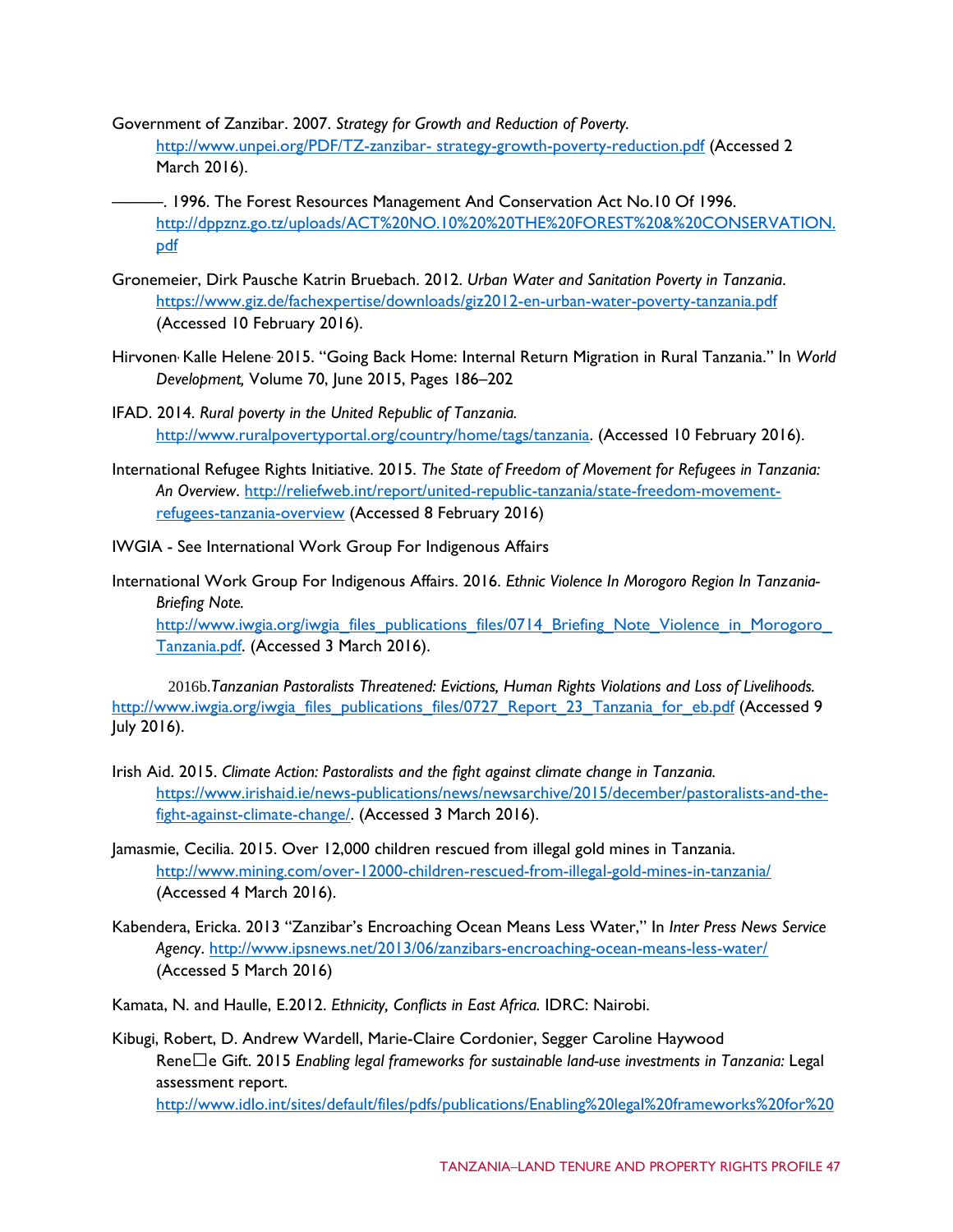[sustainable%20land-use%20investments%20in%20Tanzania-%20Legal%20assessment%20report.pdf](http://www.idlo.int/sites/default/files/pdfs/publications/Enabling%20legal%20frameworks%20for%20sustainable%20land-use%20investments%20in%20Tanzania-%20Legal%20assessment%20report.pdf) (Accessed 3 March 2016).

- Kironde, J.M. Lusugga. 2006. *Making Property Rights Work for the Poor in Tanzania. Working Paper For Tanzania. High Level Commission on Legal Empowerment of the Poor.* [http://www.undp.org/legalempowerment/reports/National%20Consultation%20Reports/Country%](http://www.undp.org/legalempowerment/reports/National%20Consultation%20Reports/Country%20Files/24_Tanzania/24_4_Property_Rights.pdf) [20Files/24\\_Tanzania/24\\_4\\_Property\\_Rights.pdf.](http://www.undp.org/legalempowerment/reports/National%20Consultation%20Reports/Country%20Files/24_Tanzania/24_4_Property_Rights.pdf) (Accessed 2 March 2016).
- Kombe, Wilbard. 2010. *Land Acquisition For Public Use: Emerging Conflicts And Their. Socio-Political Implications.* Working Paper no. 82 of Cities and Fragile States. London: London School of Economics.
- Komu, Felician. 2014. *Urban Land Grabbing and its Implications to Urban Development.* https://www.fig.net/resources/proceedings/fig\_proceedings/fig2014/papers/ts06g/TS06G\_felician\_7 055.pdf (Accessed 8 February 2016)
- Kudo, Yuyo. 2015. "Marriage as women's old age insurance: evidence from migration and land inheritance practices in rural Tanzania," In *World Development,* Volume 65 pp 21-41.
- Lange, Siri. 2011. "Gold And Governance: Legal Injustices And Lost Opportunities, In Tanzania," In *African Affairs,* 110/439, pp 233–252.
- Lawyer's Environmental Action Team. 2009. *Review of the Decentralization Process and Its Impact on Environmental and Natural Resources Management in Tanzania.* [http://www.leat.or.tz/publications/decentralization/1.2.background.php.](http://www.leat.or.tz/publications/decentralization/1.2.background.php) (Accessed 4 March 2016).
- LEAT. See Lawyer's Environmental Action Team
- Locke, Anna and Giles Henley. 2016. *Urbanisation, land and property rights: The need to refocus attention.* London: Overseas Development Institute
- Locke, Anna, Giles Henley and Rugemeleza Nshala. 2013. *Launching the Tanzania-G8 Land Transparency Partnership: Inception Report* [http://www.tzdpg.or.tz/fileadmin/\\_migrated/content\\_uploads/Inception\\_Report\\_13\\_09\\_13\\_FINAL](http://www.tzdpg.or.tz/fileadmin/_migrated/content_uploads/Inception_Report_13_09_13_FINAL.pdf) [.pdf](http://www.tzdpg.or.tz/fileadmin/_migrated/content_uploads/Inception_Report_13_09_13_FINAL.pdf) (Accessed 4 March 2014).
- Lugoe, F.N. 2013.The Land Factor in Mining Gold Reserves in Tanzania. [http://www.dilaps.or.tz/downloadfiles/9/The%20Land%20Factor%20in%20Mining%20Gold%20Rese](http://www.dilaps.or.tz/downloadfiles/9/The%20Land%20Factor%20in%20Mining%20Gold%20Reserves%20in%20Tanzania.pdf) [rves%20in%20Tanzania.pdf](http://www.dilaps.or.tz/downloadfiles/9/The%20Land%20Factor%20in%20Mining%20Gold%20Reserves%20in%20Tanzania.pdf) (Accessed 4 March).
- (2012). Sector Study on Land Disputes in Zanzibar, *Sustainable Management of Land and Environment (SMOLE)*, May 2012. [http://www.dilaps.or.tz/downloadfiles/6/Land%20Disputes%20in%20Zanzibar.pdf.](http://www.dilaps.or.tz/downloadfiles/6/Land%20Disputes%20in%20Zanzibar.pdf)
- Luhula, Masalu Elias. 2015. *Land allocation as a challenge in villages in Tanzania.* [http://www.tnrf.org/en/content/land-allocation-challenge-villages-tanzania-observations](http://www.tnrf.org/en/content/land-allocation-challenge-villages-tanzania-observations-trainer#sthash.6lIM9bZY.dpuf)[trainer#sthash.6lIM9bZY.dpuf](http://www.tnrf.org/en/content/land-allocation-challenge-villages-tanzania-observations-trainer#sthash.6lIM9bZY.dpuf) (Accessed 29 February 2016).
- Lui, Amalia S. 2014. *Foreigners' Land Rights in Tanzania.* [http://www.hoganlovells.com/files/Publication/cf5c8bf2-cc64-46b7-9182-](http://www.hoganlovells.com/files/Publication/cf5c8bf2-cc64-46b7-9182-395020bcb732/Presentation/PublicationAttachment/c02e06e1-de0e-4dd5-991b-3cbe3f8f9922/Foreigners_Land_Rights_in_Tanzania_are_they_there_May_2014.pdf) [395020bcb732/Presentation/PublicationAttachment/c02e06e1-de0e-4dd5-991b-](http://www.hoganlovells.com/files/Publication/cf5c8bf2-cc64-46b7-9182-395020bcb732/Presentation/PublicationAttachment/c02e06e1-de0e-4dd5-991b-3cbe3f8f9922/Foreigners_Land_Rights_in_Tanzania_are_they_there_May_2014.pdf)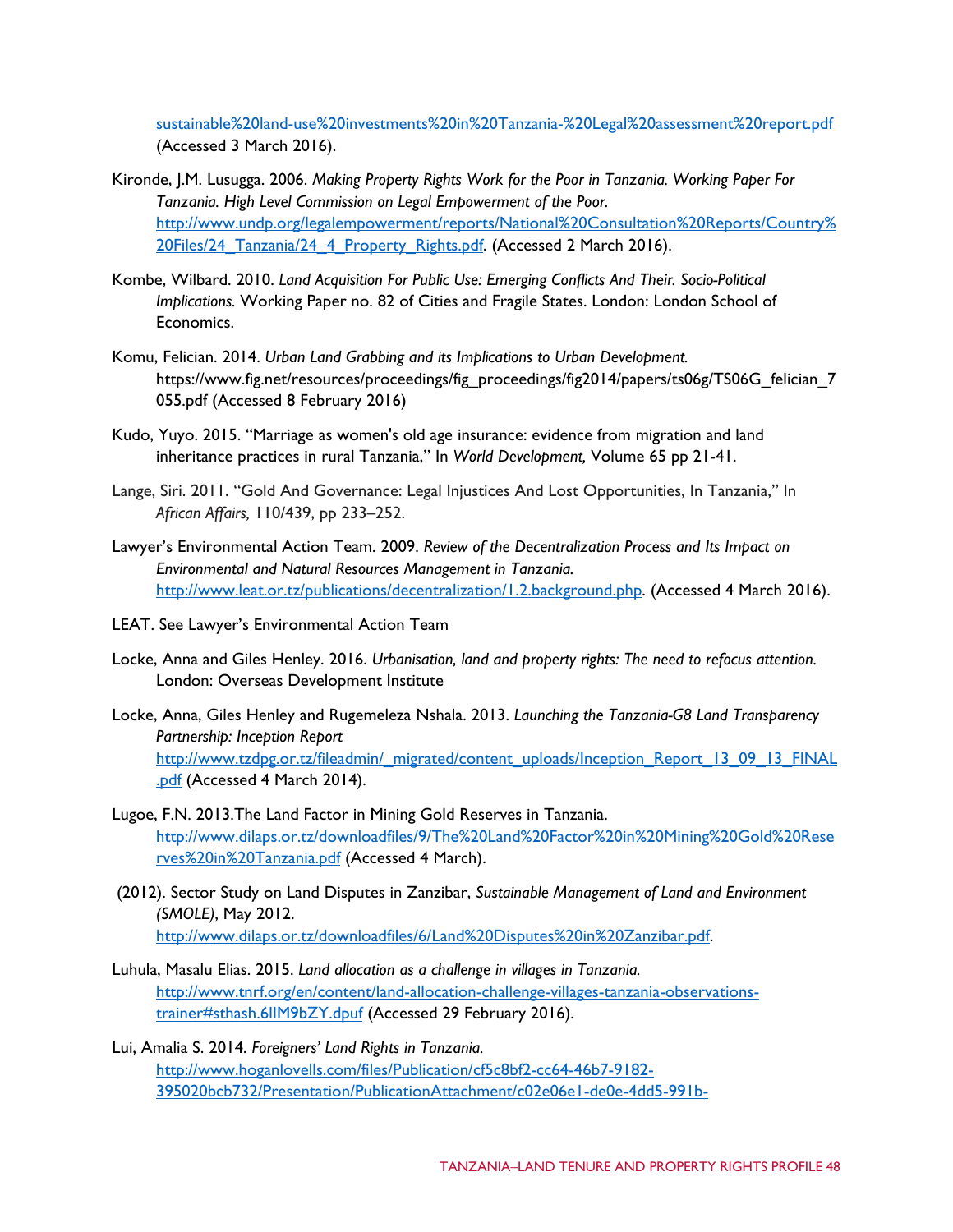[3cbe3f8f9922/Foreigners\\_Land\\_Rights\\_in\\_Tanzania\\_are\\_they\\_there\\_May\\_2014.pdf.](http://www.hoganlovells.com/files/Publication/cf5c8bf2-cc64-46b7-9182-395020bcb732/Presentation/PublicationAttachment/c02e06e1-de0e-4dd5-991b-3cbe3f8f9922/Foreigners_Land_Rights_in_Tanzania_are_they_there_May_2014.pdf) (Accessed 15 February 2016).

- Magembe-Mushi, D., & Lupala, J. 2015. "Resettling displaced residents from regularised informal settlements in Dar-es-Salaam, Tanzania: Challenges faced by house owners," In *Current Urban Studies*, 3(02), 71.
- Makoye, Kizit[o. 2013.](http://www.ipsnews.net/author/kizito-makoye/)*Conflicts Over Water Rise in Tanzania* <http://www.ipsnews.net/author/kizito-makoye/> (Accessed 5 March 2016).
- Makwarimba, Melissa and Dr. Propser Ngowi. 2012. *Making Land Investment Work for Tanzania: Scoping Assessment for Multi*‐*Stakeholder Dialogue Initiative.* <http://www.tnrf.org/LBI-report.pdf>
- Maliasili Initiatives. 2012. *Securing Community Land Rights: Local experiences and insights from working to secure hunter-gatherer and pastoralist land rights in Northern Tanzania.* Pastoral Women's Council (PWC) and Ujamaa Community Resource Team (UCRT) with Maliasili Initiatives. Tanzania: Arusha.
- Matupo. Patience. 2015*. Impacts of Large-Scale Land Deals on Rural Women Farmers in Africa.* South Africa: Open Society Initiative for Southern Africa (OSISA)
- Mcilone, Marc. 2016. *DFID supports Tanzania Land Tenure Support Programme (LTSP).* <http://africanbrains.net/2016/02/26/33902/> (Accessed 3 March 2016).
- Mpingo Conservation and Development Initiative. 2015. *History of Forest Policy & Management in Tanzania.* <http://www.mpingoconservation.org/resources/reports/> (Accessed 5 March 2016).
- Mushi, Deogratius. 2014, "Tanzania: New Constitution Moves Tanzania Closer to Gender Parity," In *Tanzania Daily News,* October 2, 2014. [http://allafrica.com/stories/201410010443.html.](http://allafrica.com/stories/201410010443.html) (Accessed 21 February 2016).
- Mwamfupe, Davis. 2015. "Persistence of Farmer-Herder Conflicts in Tanzania," In *International Journal of Scientific and Research Publications*, Volume 5, Issue 2, February 2015.
- 2015. *National Forest Resources Monitoring and Assessment of Tanzania Mainland.* [http://www.fao.org/forestry/43612-09cf2f02c20b55c1c00569e679197dcde.pdf.](http://www.fao.org/forestry/43612-09cf2f02c20b55c1c00569e679197dcde.pdf)
- Natural Resource Governing Institute. 2015. *Tanzania's Performance on Resource Governance.*  [http://www.resourcegovernance.org/our-work/country/tanzania.](http://www.resourcegovernance.org/our-work/country/tanzania) (Accessed 4 March 2016).
- Nelson, Fred, Emmanuel S*ulle and Edward Lekaita. 2012.* Land Grabbing and Political Transformation in Tanzania. [http://www.cornell-landproject.org/download/landgrab2012papers/nelson.pdf.](http://www.cornell-landproject.org/download/landgrab2012papers/nelson.pdf) (Accessed 1 March 2016).
- Ngorisa, Valentin. 2015. *Land Rights In Tanzania.* Paper presented to the Human Rights and Governance of Natural Resources in Tanzania organized by the Department Geography –UDSM 23- 27February 2015.
- Noel, Stacey. 2013. *The Economics Of Climate Change Tanzania: Water Resources*. [http://economics-of-cc](http://economics-of-cc-in-tanzania.org/images/Water_resources_final_.pdf)[in-tanzania.org/images/Water\\_resources\\_final\\_.pdf.](http://economics-of-cc-in-tanzania.org/images/Water_resources_final_.pdf) Accessed 5 March 2016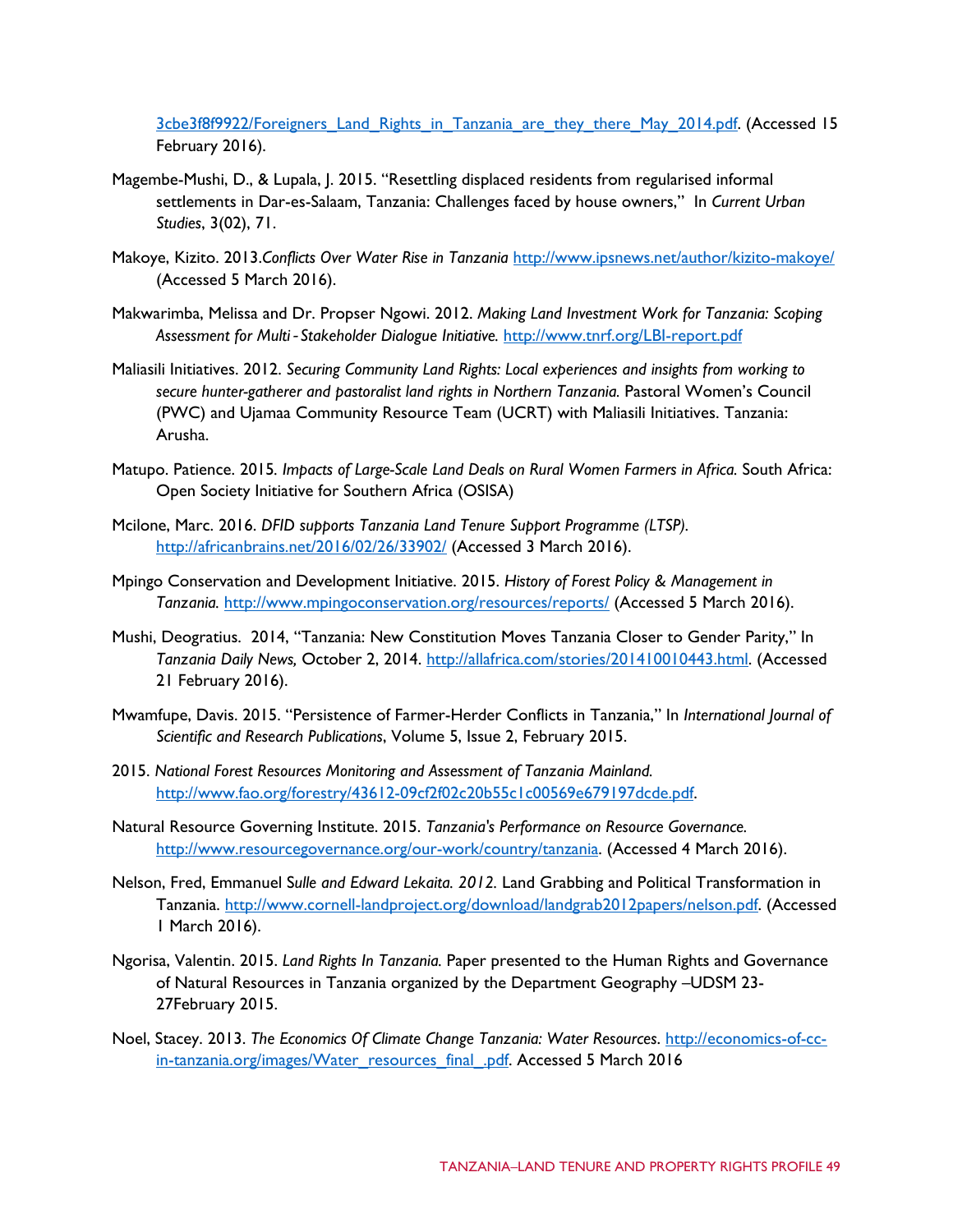- Odgaard, Rie. 2006. *Land Rights and Land Conflicts in Africa: The Tanzania Case*. Danish Institute for international Studies (DIIS). Copenhagen: DIIS.
- Odhiambo, Michael. 2006. *Improving Land Tenure Security for the Rural Poor: Kenya, Tanzania, and Uganda*. FAO Support to the Legal Empowerment of the Poor Working Paper No, 3. Rome: FAO.
- OECD. 2013. "Overview of progress and policy challenges in Tanzania", In *OECD Investment Policy Reviews: Tanzania 2013*. Paris: OECD Publishing.
- Pallotti, Arrigo. 2008. "Tanzania: Decentralizing Power or Spreading Poverty," In *Review of African Political Economy*, 116: pp.221–235. https://www.oxfam.org.uk/resources/learning/landrights/downloads/tanzania\_decentralising\_power .pdf (accessed 3 October 2010).
- Pangilinan, Christian. 2012. "Implementing a Revised Refugee Policy for Urban Refugees in Tanzania*,"* In *Oxford Monitor of Forced Migration* Volume 2, Number 2, pp. 5-9.
- Reuters. 2015. *Tanzania Delays Referendum on Constitution*.<http://allafrica.com/stories/201410010443.html> (Accessed 18 February 2016)
- Sackey, Gertrude. 2010. *Investigating Justice Systems in Land Conflict Resolution: A Case Study of Kinondoni Municipality, Tanzania.* https://www.itc.nl/library/papers\_2010/msc/la/sackey.pdf
- SAGCOT. See Southern Agricultural Growth Corridor of Tanzania.
- Salcedo-La Viña, Celine. 2015. *An Assessment of Community Participation in Land Acquisitionsin Mozambique*  and Tanzania. [http://www.abcg.org/document\\_details?document\\_id=720.](http://www.abcg.org/document_details?document_id=720) (Accessed 20 February 2014).
- Semboja, HH. 2010. "Economic government and transparency in extractive industries in Tanzania," paper presented at the policy Dialogue seminar on Governance and Transparency in Extractive industries and Natural Resources Management Addis Ababa Ethiopia, 25-26, August 2010
- Sendalo , D. 2009. *A Review Of Land Tenure Policy Implications On Pastoralism In Tanzania*. [http://www.unpei.org/sites/default/files/e\\_library\\_documents/A\\_Review\\_of\\_Land\\_Tenure\\_Policy\\_I](http://www.unpei.org/sites/default/files/e_library_documents/A_Review_of_Land_Tenure_Policy_Implications_on_Pastoralism_in_Tanzania.pdf) [mplications\\_on\\_Pastoralism\\_in\\_Tanzania.pdf.](http://www.unpei.org/sites/default/files/e_library_documents/A_Review_of_Land_Tenure_Policy_Implications_on_Pastoralism_in_Tanzania.pdf) (Accessed 21 February 2016).
- Songa, wa Songo. 2015. "Land grabbing in Tanzania: The truth, fallacies and fights- Part 1." In *The Citizen.*  Tuesday, March 24, 2015 [http://www.thecitizen.co.tz/News/national/SPECIAL-REPORT--Land](http://www.thecitizen.co.tz/News/national/SPECIAL-REPORT--Land-grabbing-in-Tanzania--The-truth--/-/1840392/2663804/-/b7ec5a/-/index.html)[grabbing-in-Tanzania--The-truth--/-/1840392/2663804/-/b7ec5a/-/index.html.](http://www.thecitizen.co.tz/News/national/SPECIAL-REPORT--Land-grabbing-in-Tanzania--The-truth--/-/1840392/2663804/-/b7ec5a/-/index.html) (Accessed 1 March 2016).
- Southern Agricultural Growth Corridor of Tanzania. 2016. *Who We Are*. [http://www.sagcot.com](http://www.sagcot.com/) (Accessed 8 July 2016).
- Southern Agricultural Growth Corridor of Tanzania. 2011. *Investment Blueprint.* Dar es Salaam: Kilimo Kwanza Executive Committee, SAGCOT.
- Sulle, E. and F. Nelson. 2012. *Biofuels Investment and Community Land Tenure in Tanzania: The Case of Bioshape, Kilwa District.* Arusha: Tanzania Natural Resource Forum.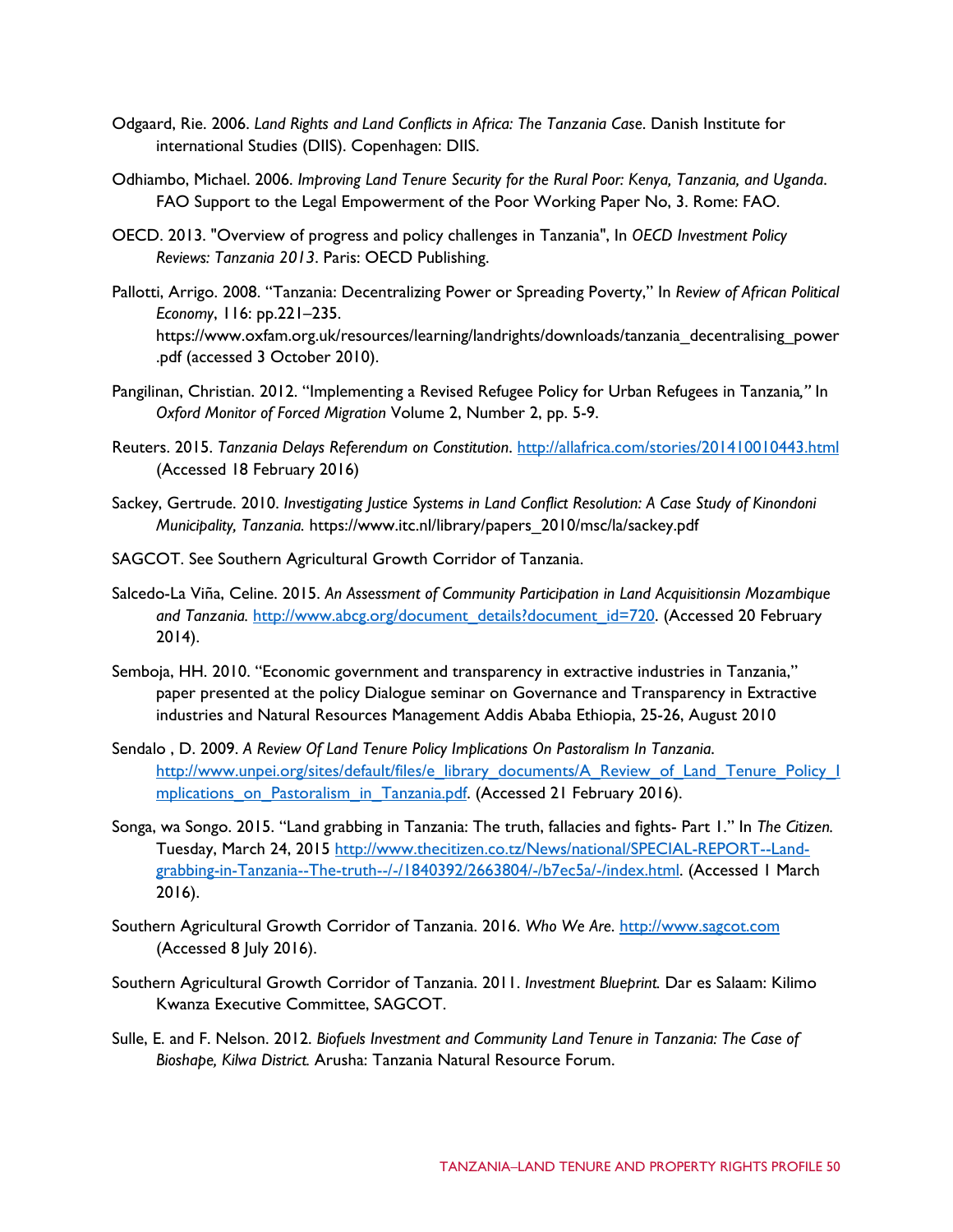Sundet, Geir. 2005. *The 1999 Land Act and Village Land Act: A Technical Analysis of the Practical Implications of the Acts.*

[http://webcache.googleusercontent.com/search?q=cache:\\_6d2DfYt2tYJ:www.fao.org/fileadmin/tem](http://webcache.googleusercontent.com/search?q=cache:_6d2DfYt2tYJ:www.fao.org/fileadmin/templates/nr/images/resources/pdf_documents/kagera/tanzania/1999_land_act_and_village_land_act.rtf+The+1999+Land+Act+and+Village+Land+Act:+A+Technical+Analysis+of+the+Practical+Implications+of+the+Acts.&cd=1&hl=en&ct=clnk&gl=us) [plates/nr/images/resources/pdf\\_documents/kagera/tanzania/1999\\_land\\_act\\_and\\_village\\_land\\_act.rt](http://webcache.googleusercontent.com/search?q=cache:_6d2DfYt2tYJ:www.fao.org/fileadmin/templates/nr/images/resources/pdf_documents/kagera/tanzania/1999_land_act_and_village_land_act.rtf+The+1999+Land+Act+and+Village+Land+Act:+A+Technical+Analysis+of+the+Practical+Implications+of+the+Acts.&cd=1&hl=en&ct=clnk&gl=us) [f+The+1999+Land+Act+and+Village+Land+Act:+A+Technical+Analysis+of+the+Practical+Implica](http://webcache.googleusercontent.com/search?q=cache:_6d2DfYt2tYJ:www.fao.org/fileadmin/templates/nr/images/resources/pdf_documents/kagera/tanzania/1999_land_act_and_village_land_act.rtf+The+1999+Land+Act+and+Village+Land+Act:+A+Technical+Analysis+of+the+Practical+Implications+of+the+Acts.&cd=1&hl=en&ct=clnk&gl=us) [tions+of+the+Acts.&cd=1&hl=en&ct=clnk&gl=us.](http://webcache.googleusercontent.com/search?q=cache:_6d2DfYt2tYJ:www.fao.org/fileadmin/templates/nr/images/resources/pdf_documents/kagera/tanzania/1999_land_act_and_village_land_act.rtf+The+1999+Land+Act+and+Village+Land+Act:+A+Technical+Analysis+of+the+Practical+Implications+of+the+Acts.&cd=1&hl=en&ct=clnk&gl=us) (Accessed 22 February 2016).

- Tanzania Chamber of Minerals and Energy. 2015. *Industry Overview*. [http://www.tcme.or.tz/mining-in](http://www.tcme.or.tz/mining-in-tanzania/industry-overview/)[tanzania/industry-overview/](http://www.tcme.or.tz/mining-in-tanzania/industry-overview/) (Accessed 2 March 2016).
- Tanzania Daily News. 2012. *Tanzania: State Gazettes New Regions, Districts.* [http://allafrica.com/stories/201203090225.html.](http://allafrica.com/stories/201203090225.html) (Accessed 12 February 2016).
- Tanzania Forest Fund. 2012. *Tanzania Forest Fund Strategic Plan July 2012 - June 2015*. Dar es Salaam: Ministry of Natural Resources and Tourism.
- Tanzania Forest Services Agency. 2016. *Structure: Tanzania Forest Services Agency (TFS*). <http://www.tfs.go.tz/about/category/the-organisation> (Accessed 1 March 2016).
- Tanzania Invest. 2016. *Tanzania Mining*. [http://www.tanzaniainvest.com/mining.](http://www.tanzaniainvest.com/mining) (Accessed 2 March 2016).
- Tanzania Invest. 2015. *Tanzania Agricultural Sector*. [http://www.tanzaniainvest.com/agriculture.](http://www.tanzaniainvest.com/agriculture) (Accessed 6 February 2016)
- Taylor, Alanna, 2015. *Large-Scale Land Acquisitions In Tanzania: A Critical Analysis Of Their Implications On Water Security*. [http://dalspace.library.dal.ca:8080/bitstream/handle/10222/59997/Taylor-Alanna-](http://dalspace.library.dal.ca:8080/bitstream/handle/10222/59997/Taylor-Alanna-MA-INTD-August-2015.pdf?sequence=1&isAllowed=y)[MA-INTD-August-2015.pdf?sequence=1&isAllowed=y](http://dalspace.library.dal.ca:8080/bitstream/handle/10222/59997/Taylor-Alanna-MA-INTD-August-2015.pdf?sequence=1&isAllowed=y) (Accessed 11 February 2016).
- Treue, T., Y.M. Ngaga , H. Meilby , J.F. Lund , G. Kajembe , S. Iddi , T. Blomley , I., Theilade , S.A.O. Chamshama , K. Skeie , M.A. Njana , S.E. Ngowi , J.A.K. Isango and N.D. Burgess, 2014: "Does Participatory Forest Management Promote Sustainable Forest Utilisation in Tanzania?" in *International Forestry Review,* 16(1) pp:23-38.
- UNDP. See United Nations Development Programme
- UN-HABITAT. 2010. *State of the world's cities 2010/2011: bridging the urban divide*. Earthscan/James & James.
- UNEP. See United Nations Environment Programme
- UNICEF (2012). Cities and Children: The Challenge of Urbanisation in Tanzania [http://www.unicef.org/infobycountry/files/Cities\\_and\\_Children\\_-\\_FINAL.pdf](http://www.unicef.org/infobycountry/files/Cities_and_Children_-_FINAL.pdf) (Accessed 25 February 2015.
- United Nations Development Programme. 2016 *Draft country programme document for United Republic of Tanzania* (2016-2021). Nairobi: UNDP.
- United Nations Environment Programme. 2013. *Protected Areas Share Of Total Land Area In Tanzania.* [http://www.grida.no/graphicslib/detail/protected-areas-share-of-total-land-area-in-tanzania\\_a6b0](http://www.grida.no/graphicslib/detail/protected-areas-share-of-total-land-area-in-tanzania_a6b0) (Accessed 3 February 2016)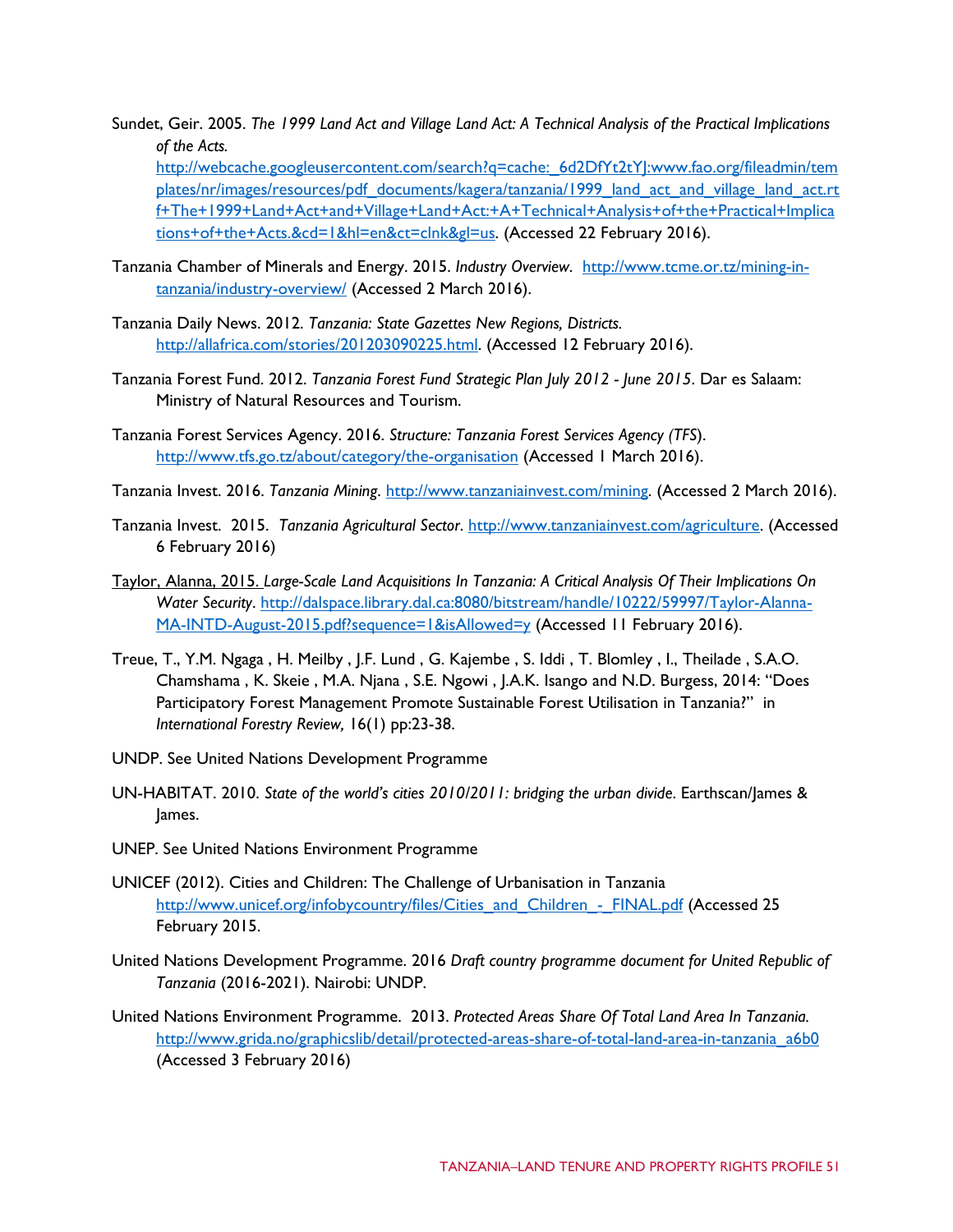United Nations Environment Programme. 2012. *Analysis of formalization approaches in the artisanal and small-scale gold mining sector based on experiences in Ecuador, Mongolia, Peru, Tanzania and Uganda: Tanzania Case Study.* [http://www.unep.org/hazardoussubstances/Portals/9/Mercury/Documents/ASGM/Formalization\\_A](http://www.unep.org/hazardoussubstances/Portals/9/Mercury/Documents/ASGM/Formalization_ARM/Case%20Study%20Tanzania%20June%202012.pdf)

[RM/Case%20Study%20Tanzania%20June%202012.pdf](http://www.unep.org/hazardoussubstances/Portals/9/Mercury/Documents/ASGM/Formalization_ARM/Case%20Study%20Tanzania%20June%202012.pdf)

United Nations Food and Agricultural Organization.

- ———. 2015. *Global Forest Resources Assessment: Country Report United Republic of Tanzania*. <http://www.fao.org/3/a-az366e.pdf> (Accessed 7 February 2016)
- ———. 2014. *Adapting to Climate Change Through Land And Water Management in Eastern Africa*. <http://www.fao.org/3/a-i3781e.pdf> (Accessed 7 February 2016)
- ———. 2011. *The State of Food and Agriculture 2010-2011: Closing the Gender Gap for Development.*  <http://www.fao.org/docrep/013/i2050e/i2050e00.htm> (Accessed 22 February 2016)
- UNHCR. See United Nations High Commission on Refugees
- United Nations High Commission on Refugees. 2015. *Tanzania Fact Sheet.* <http://www.unhcr.org/524d87c99.pdf> (Accessed 10 February 2016).
- United States Agency for International Development. 2014. *Mobile Application To Secure Tenure: Tanzania.*  <http://www.usaidlandtenure.net/project/mobile-application-secure-tenure-tanzania>
- ———. 2014b*. Tanzania Country Development Cooperation Strategy October 3, 2014 – October 3, 2019.* <https://www.usaid.gov/sites/default/files/documents/1860/CDCS%20Tanzania%20Final.pdf> (Accessed 27 February 2016)
- United States Department of State. 2012. 'Country Reports on Human Rights Practices for 2011 Tanzania'. Available from: <http://www.state.gov/j/drl/rls/hrrpt/humanrightsreport/index.htm?dlid=186250> (Accessed 29 July 2012).
- ———. 2010. *Tanzania Background Note.* http://www.state.gov/r/pa/ei/bgn/2843.htm (accessed 30 January 2016).
- USAID. See United States Agency for International Development.
- USDOS. See United States Department of State.
- Van Gelder, Jean-Louis. 2010. "What tenure security? The case for a tripartite view," In *Land Use Policy*  27: pp.449 – 456.
- Wildlife Conservation Society. 2016. *The WCS in Tanzania.* <http://www.wcstanzania.org/tanzania.htm> (Accessed 4 March 2016).
- World Bank. 2015a. *Tanzania Country Overview.* <http://www.worldbank.org/en/country/tanzania/overview>
- ———. 2015b. *Doing Business 2015 Report: Tanzania.*
- ———. 2015c*. Project Paper On a Proposed Additional Credit to the United Republic Of Tanzania For The Sustainable Management Of Mineral Resources Project*. [http://www-](http://www-wds.worldbank.org/external/default/WDSContentServer/WDSP/IB/2015/05/08/090224b082df951d/1_0/Rendered/PDF/Tanzania000The0additional0financing.pdf)